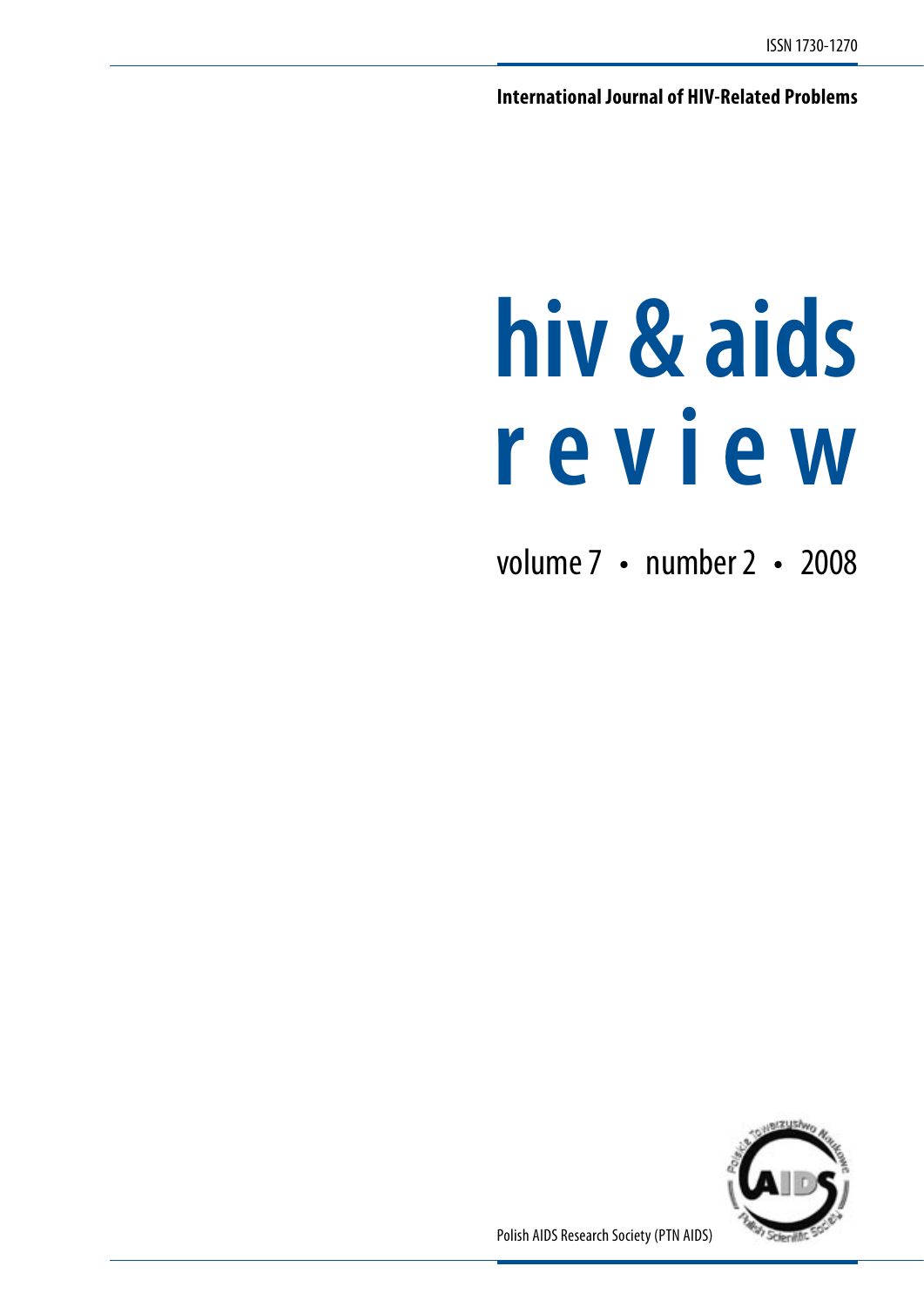# **Editorial Board Editorial Staff**

Arvyds Ambrozaitis (Lithuania) Laurent Andreoletti (France) Keikavus Arasteh (Germany) Dorota Bander (Poland) Giuseppe Barbaro (Italy) Anna Boroń-Kaczmarska (Poland) Adeel A. Butt (USA) Janusz Cianciara (Poland) Veli Duyan (Turkey) Maurizio Federico (Italy) Lutz Guertler (Germany) Waldemar Halota (Poland) Andrzej Horban (Poland) Joerg Klewer (Germany) Yen-Hong Kuo (USA) Alvydas Lajszkonis (Lithuania) Joep Lange (Holland) Magdalena Leszczyn-Pynka (Poland) Yves Levy (France) Reza Nassiri (USA) Catriona Ooi (Australia) Giuseppe Pantaleo (Switzeland) Liron Pantanowitz (USA) Bharat S. Parekh (USA) Om Prakash (USA) Roger J. Pomerantz (USA) Federico Pulido (Spain) Dorota Rogowska-Szadkowska (Poland) Daniele Scevola (Italy) Krzysztof Simon (Poland) Daniel Skiest (USA) Wojciech Służewski (Poland) Issiaka Sombie (Burkina Faso) Catherine Tamalet (France) Eli Tshibwabwa (Canada) Bharat S. Perekh (USA) Dr Umezulike (Nigeria) Ludmila Viksna (Lithuania) Yasuhiro Yamamura (USA)

Editor-in-Chief: **Alicja Wiercińska-Drapało**

Project of the book cover: **Krystyna Krakówka**

Composition: **Agencja Wydawniczo-Edytorska EkoPress Andrzej Poskrobko** mobile: 0601 311 838 phone: (085) 7421113

Print and binding: **MKJ Druk** Poland, Białystok, Zwyciestwa 3A Str.

### **Published for:**

**Polish AIDS Research Society (PTN AIDS)** Wolska 37 Str., 01-201 Warsaw, Poland phone +48 22 33 55 225

#### **Address of the Editorial Office:**

**dr hab. Alicja Wiercinska-Drapalo** Department of Hepatology and Acquired Immunodeficiences Warsaw Medical University Wolska 37 Str., 01-201 Warsaw, Poland e-mail: awiercinska@gmail.com phone: +48 (22) 33 55 222 fax: +48 (22) 63 10 535

copyrighy © by: Polish AIDS Research Society

#### ISSN: 1730-1270, Warszawa 2008

All rights reserved; no part of this publication may be reproduced, stored in retrieval system, or transmitted in any form or by any means, mechanical, photocopying, recording or otherwise without the prior written permission of the Publisher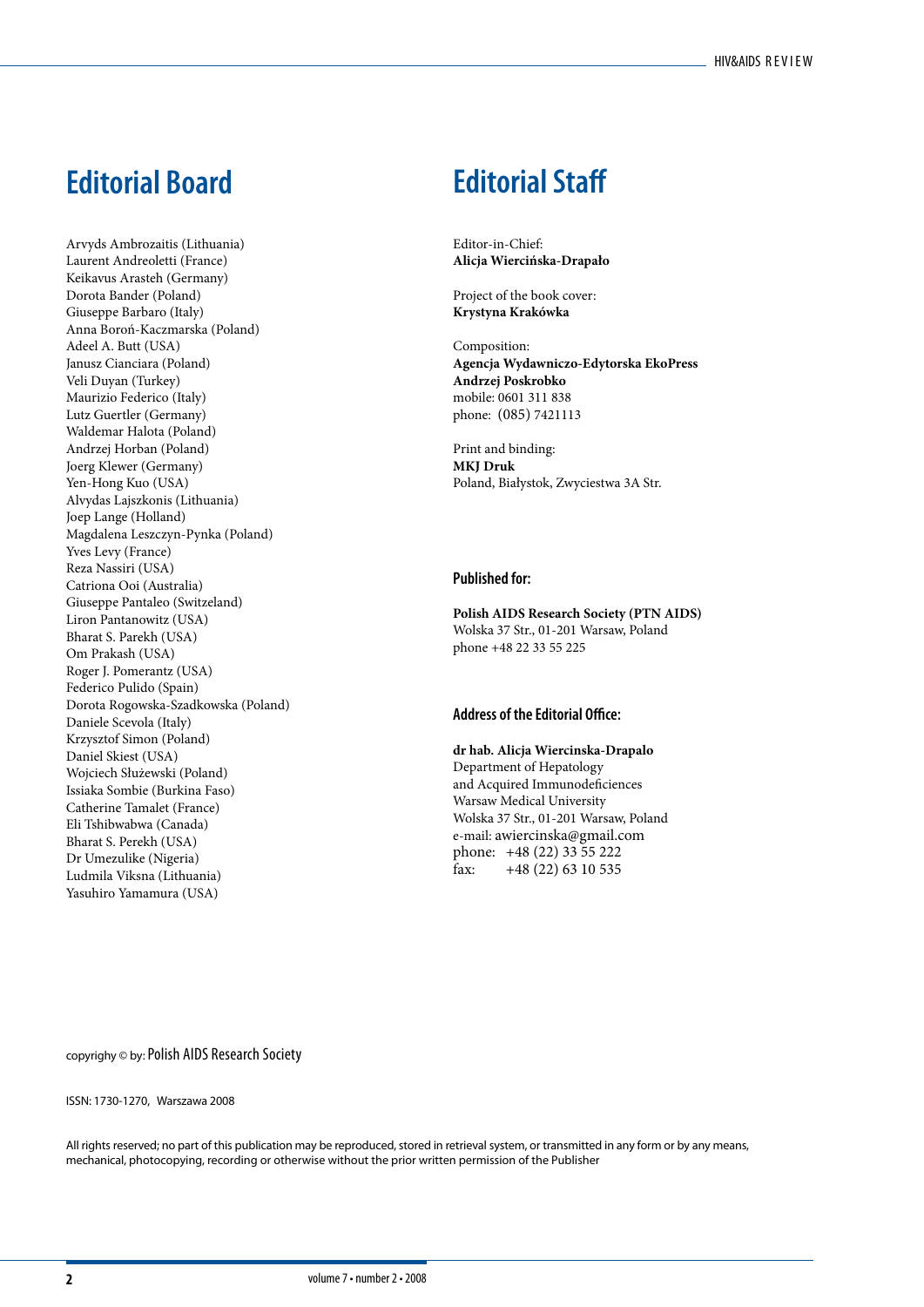# **Contents**

|    | Mikuła T. • Lipowski D. • Stańczak W.<br>The serum concentration of procalcitonin (PCT) in various infections<br>in HIV positive patients                                                                                                                                       |
|----|---------------------------------------------------------------------------------------------------------------------------------------------------------------------------------------------------------------------------------------------------------------------------------|
| 10 | Dorota Rogowska-Szadkowska • Sławomir Chlabicz<br><b>Primary HIV infection</b>                                                                                                                                                                                                  |
| 15 | Brygida Knysz • Monika Pazgan-Simon • Katarzyna Zwolińska • Piotr Pulik •<br>Egbert Piasecki • Mał-gorzata Zalewska • Andrzej Gładysz<br>JCV and BKV prevalence in people infected with HIV-1                                                                                   |
| 19 | Paweł Święcki • Ewa Firląg-Burkacka • Elżbieta Bąkowska • Anna Ignatowska •<br>Piotr Pulik · Andrzej Horban<br>Study comparing lipid metabolism disorders and effectiveness of treatment<br>in HIV infected patients on long-term treatment with various thymidine<br>analogues |
| 23 | Dorota Rogowska-Szadkowska<br>Lack of the proper diagnosis during primary HIV infection - case study                                                                                                                                                                            |
| 26 | Jacek Gasiorowski • Brygida Knysz • Bartosz Szetela<br>Generalized hair loss as an adverse effect of antiretroviral therapy<br>in an HIV-1 positive man – a case report                                                                                                         |

Full Text of Articles Avaiable on the Internet: **http://www.ptnaids.info**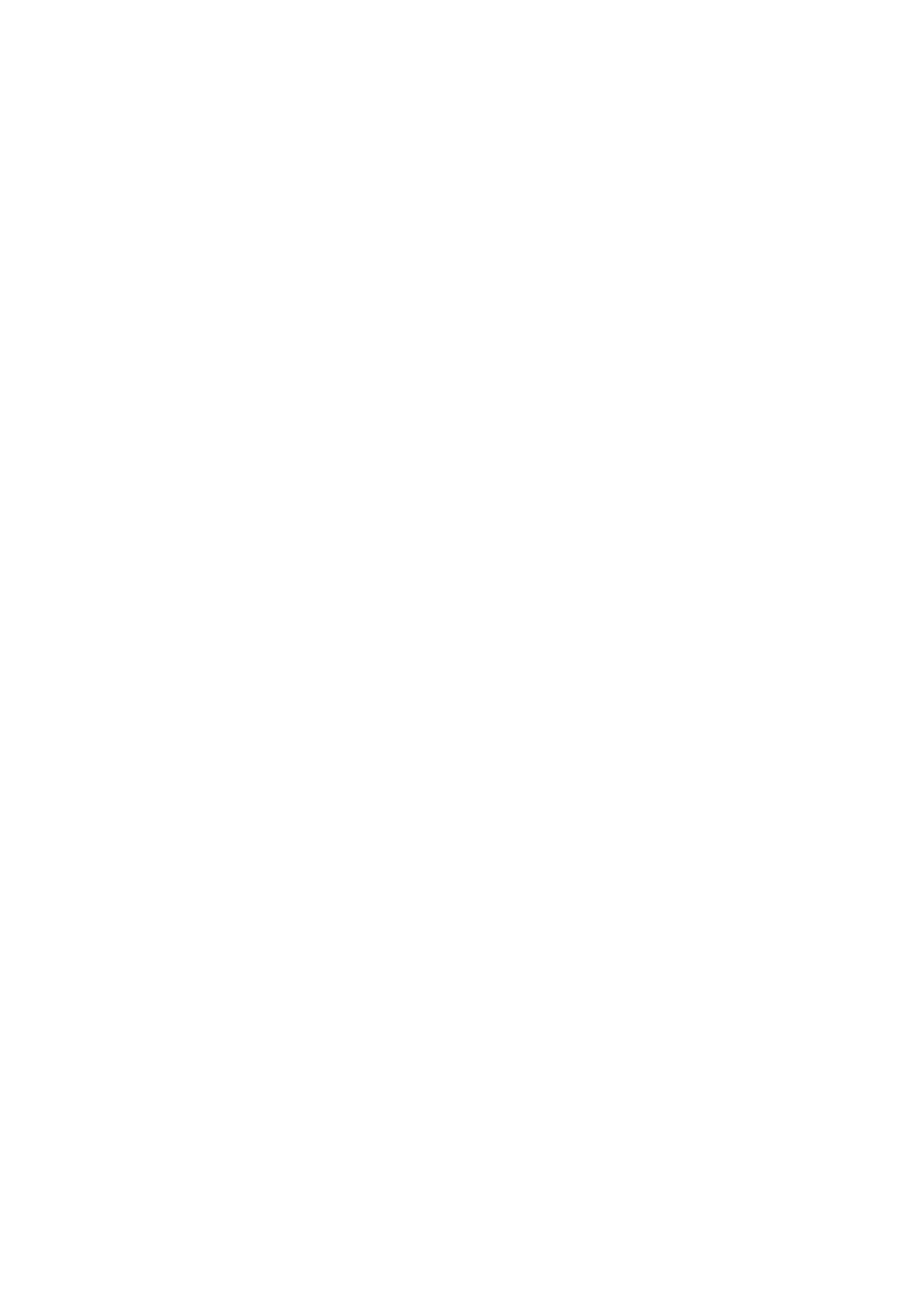| title     |                                                                                                                                                                                                                                                                                                            |
|-----------|------------------------------------------------------------------------------------------------------------------------------------------------------------------------------------------------------------------------------------------------------------------------------------------------------------|
|           | The serum concentration of procalcitonin<br>(PCT) in various infections in HIV positive<br>patients                                                                                                                                                                                                        |
| authors   |                                                                                                                                                                                                                                                                                                            |
|           | Mikuła T. • Lipowski D. • Stańczak W.                                                                                                                                                                                                                                                                      |
|           | Departament of Hepatology and AIDS, Institute for Infectious and Parasitic Diseases                                                                                                                                                                                                                        |
| summary   |                                                                                                                                                                                                                                                                                                            |
|           | Procalcitonin (PCT) is a marker of severe bacterial and fungal infections. The value of PCT in immunocompromise<br>patients with HIV infection is not well established. We present the usefulness of PCT in diagnosis of various bacterial<br>or fungal infections among HIV infected individuals.         |
|           | Procalcitonin (PCT) is released from the C-cells of the thyroid gland as a precursor of the hormone calcitonin. PCT has<br>been proposed as a marker of severe bacterial and fungal infections. We analysed the last results of various trials with<br>PCT as a marker of infections in patients with HIV. |
| key words |                                                                                                                                                                                                                                                                                                            |
|           | HIV infection, Procalcitonin (PCT), CRP C - reactive protein, SIRS (Systemic Inflammatory Response Syn-<br>drome), markers of inflammation, opportunistic infections.                                                                                                                                      |
| address   |                                                                                                                                                                                                                                                                                                            |
|           | Mikuła T.                                                                                                                                                                                                                                                                                                  |
|           | <b>Warsaw Medical University</b><br>Departament of Hepatology and AIDS<br>Institute for Infectious and Parasitic Diseases,<br>Poland • 01-201 Warsaw • Wolska 37 Street                                                                                                                                    |
|           | Phone: 48 (0-22) 335-52-22<br>Fax: 48 (0-22) 631-05-35<br>e-mail: tomikula@wp.pl                                                                                                                                                                                                                           |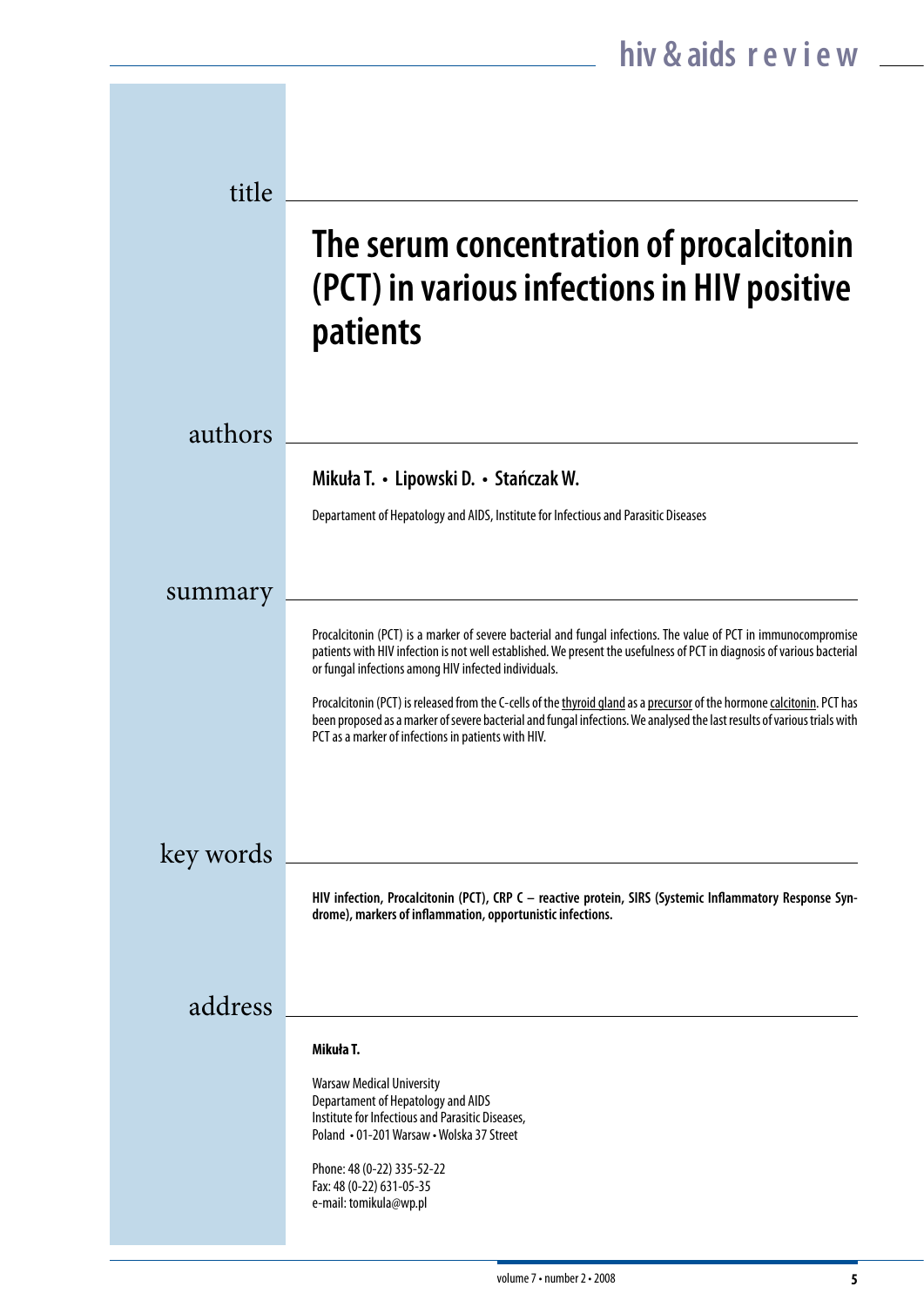### **Introduction**

The amino acid sequence of human PCT was described in 1984 **(1)**. In 1992 O`Neill WJ et al. **(2)** confirmed the significance of elevation of calcitonin precursors in patients with burn respiratory tract.

The significance of PCT and the first publication about it`s role in identification of bacterial sepsis was in 1993. High concentrations of PCT have been found in the blood of the most of 79 children suspected with infections. In this group 19 patients with severe bacterial infections had high serum PCT concentrations **(3).** 

In many other publications the value of PCT was confirmed in patients with sepsis **(4, 5, 6)** , SIRS **(7)** and neoplastic diseases **(8)**. There is only a few publications about the role of PCT in sepsis diagnose in HIV infected patients or among other diseases in patients with immunodeficiency.

### **PCT synthesis**

Procalcitonin (PCT) is a 116 amino acid protein (Figure 1) with a molecular weight of approximately 13 kDa. This is a prohor-

mone of calcitonin (32 amino acids). In healthy individuals, PCT is released from the C-cells of the thyroid gland after specific intracellular proteolytic procession of the Pre-PCT contains 141 amino acids. In severe bacterial or fungal infections and sepsis, C-cells of the thyroid are not the source of PCT.

Figure 1. The Procalcitonin (PCT) amino acids sequence (1)



Other cells including: leucocytes, macrophages and monocytic cells of various organs are involved in releasing of PCT (**9, 10)**. The biological function and origin is not yet defined but mRNA is localized in many organs.

It has been known that synthesis of calcitonin precursor mRNA (CT-mRNA) takes place in the liver, spleen, lungs and brain (Figure 2). These are the most important organs in the process of synthesis and release of PCT in response to bacterial infections. **(11, 12, 13)**

One of the highest sensitivities and specificities of PCT were 85% and 91% respectively. PCT is the best marker in differentiating SIRS from sepsis, when compared with IL-2, IL-6, IL-8, CRP and TNF-alpha. **(3, 15).** 



Figure 2. Analysis of CT-mRNA induction in all septic tissues (14)

A meta-analysis PCT mean reported sensitivity was 76% and specificity 70% **(16).** In the result of one of the clinical trials the comparison PCT vs. CRP shown that PCT is more sensitive and less specific alone than together with CRP – see Table 1**.**

### **Reference ranges**

Normal plasma and serum concentration of PCT in healthy individuals is below 0,1 ng/ml measured with high sensitive methods. In clinical practice the most common is immunoluminoscence method (ILMA) with the normal PCT range below 0,5 ng/ml.

Values of approximately 2 ng/ml to 5 ng/ml are considered as moderately but exceeding 5 ng/ml are considered as very high PCT values.

Particularly high PCT values have been reported in patients with severe bacterial infections and septic inflammation, severe sepsis or septic shock scoring to ACCP/SCCM criteria (18). Very high values of PCT over 10 ng/ml have been observed during acute bacterial diseases and some isolated reports of over 100,0 even to 1000,0 ng/ml.

PCT (procalcitonin) is proposed for use as a diagnostic parameter for bacterial or fungal infections triggering a systemic inflammation in the body (sepsis, severe sepsis and septic shock). Local limited bacterial or organ – related infections induce a slight increase in PCT if at all **(3).** 

Immunosuppression and neutropenia do not significantly affect PCT formation but in some patients with leucopenia (leucocytes count below  $1,0 \times 10^3$  cells/ml) using PCT for diagnose of bacterial infection should be cautious. Sensitivity and specificity of PCT measurement is very low and even in severe sepsis in these patients were below 2,0 ng/ml **(20).**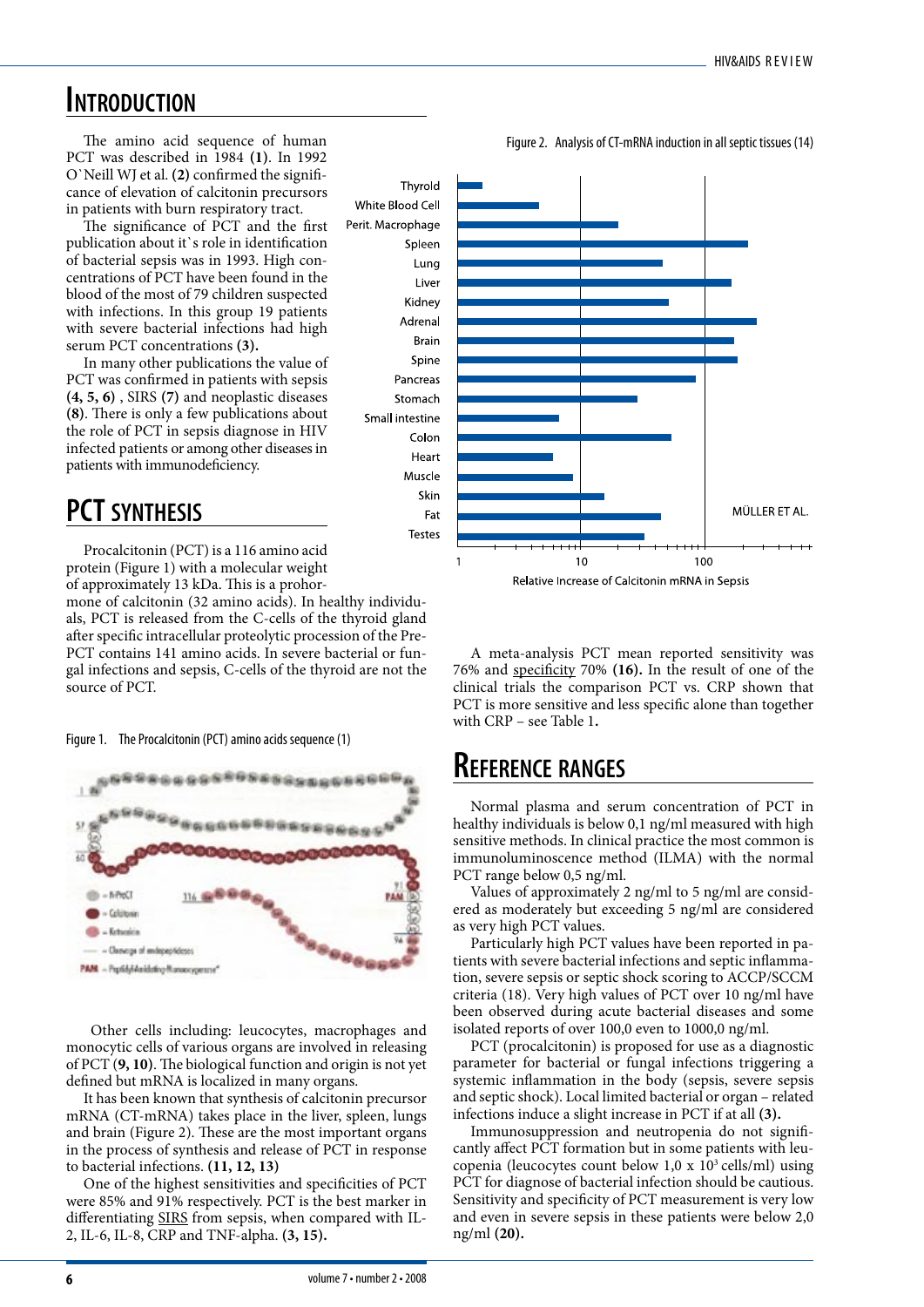|  | Table 1. PCT sensitivity and specificity in comparison with C-reactive protein (CRP) (17) |  |  |  |  |
|--|-------------------------------------------------------------------------------------------|--|--|--|--|
|--|-------------------------------------------------------------------------------------------|--|--|--|--|

|                           | ProCT<br>$(cut-off 0,6)$ | <b>CRP</b><br>$(cut-off 7,9)$ | ProCT+ CRP | ProCT and/or<br><b>CRP</b> |
|---------------------------|--------------------------|-------------------------------|------------|----------------------------|
| Sensitivity               | 67,6                     | 71,8                          | 60,0       | 81,8                       |
| Specificity               | 61,3                     | 66,6                          | 82,3       | 48,1                       |
| Positive predictive value | 71,0                     | 75,2                          | 82.5       | 68,7                       |
| Negative predictive value | 57,5                     | 62,6                          | 59,6       | 65,5                       |

#### Table 2. Ranges of PCT in various diseases in immunocompromised patients (19)

| $PCT$ ng/ml  | Interpretation                                                                                                                                                | Options for futher action<br>Investigations, treatment                                                                                                                    |
|--------------|---------------------------------------------------------------------------------------------------------------------------------------------------------------|---------------------------------------------------------------------------------------------------------------------------------------------------------------------------|
| < 0.5        | Sepsis, severe sepsis or septic shock unlikely<br>However, localized infections can not be exclused                                                           | Observe patient<br>Concentrate diagnostic investigations on clinical findings                                                                                             |
| $0,5 - 2,0$  | Result needs further investigation, infection or sepsis possible<br>Severe sepsis or septic shock unlikely                                                    | Search for the local focus of infections<br>Evaluate aetiologies for elevated PCT other than infection<br>Consider antibiotic therapy                                     |
| $2,0 - 10,0$ | Bacterial infection complicated by systemic inflammation most likely<br>In some patients other causes are possible, e.g. major trauma or<br>cardiogenic shock | Intensify search for focus of infection<br>Evaluate aetiology of elevated PCT<br>Initiate specific and supportive therapy<br>Antibiotic therapy recommended, if indicated |
| >10,0        | Severe sepsis or septic shock most likely<br>High risk to develop multiple organ dysfunction                                                                  | Search for focus of infection<br>Initiate specific and supportive therapy<br>Intensive care strongly recommended                                                          |

This problem was the issue of analysis in Shah et al. publication when the serum PCT concentration was analysed among non-immunocompromised and immunocompromised patients from the beginning of infection . In the first and second day of observation the serum level of PCT was the same in both groups, but in third and fifth day was significantly lower among non-immunocompromised patients (with leucocytes count below 4,5x10<sup>3</sup> cells/ml) than in immunocompromised patients **(21).** 

### **Community acquired pneumonia (CAP) – Prognosis of pneumonia**

In acute lower respiratory infections significantly elevated levels of PCT were found in comparison to the control group, but below the usual cut-off level. No differences in concentrations were observed between tuberculosis and the control group. The common used PCT range below 0,5 ng/ml concentration is not a useful tool for diagnosis of lower respiratory tract infections.

In comparison to the control group PCT levels in patients with hospital-acquired pneumonia, community-acquired pneumonia and acute exacerbation of chronic bronchitis were significantly elevated but all results were below 0,5 ng/ml **(23)**

Figure 3. PCT, CRP and cytokines correlation in acute infection (22)



### **PCT and cytokines**

Similar correlation in the time of course of PCT, IL-6 and TNF-alfa during the acute course of clinical infections

as demonstrated below in 169 in patients presenting with severe sepsis and septic shock. If the inflammation rapidly wanes, PCT values start to decline and in blood serum, where procalcitonin half-life is from 25 to 30 hours after this time PCT results go back to normal range.

During severe bacterial or fungal infection in immunocompromised patients PCT level can be over normal range even 27 days from the first onset and as one of all used markers has the best correlation with the stage of the disease than cytokines or CRP. Decrease of IL-6 is earlier than PCT despite presence of infection. CRP concentration is still over normal range when PCT and IL-6 are in normal range. See figure 3.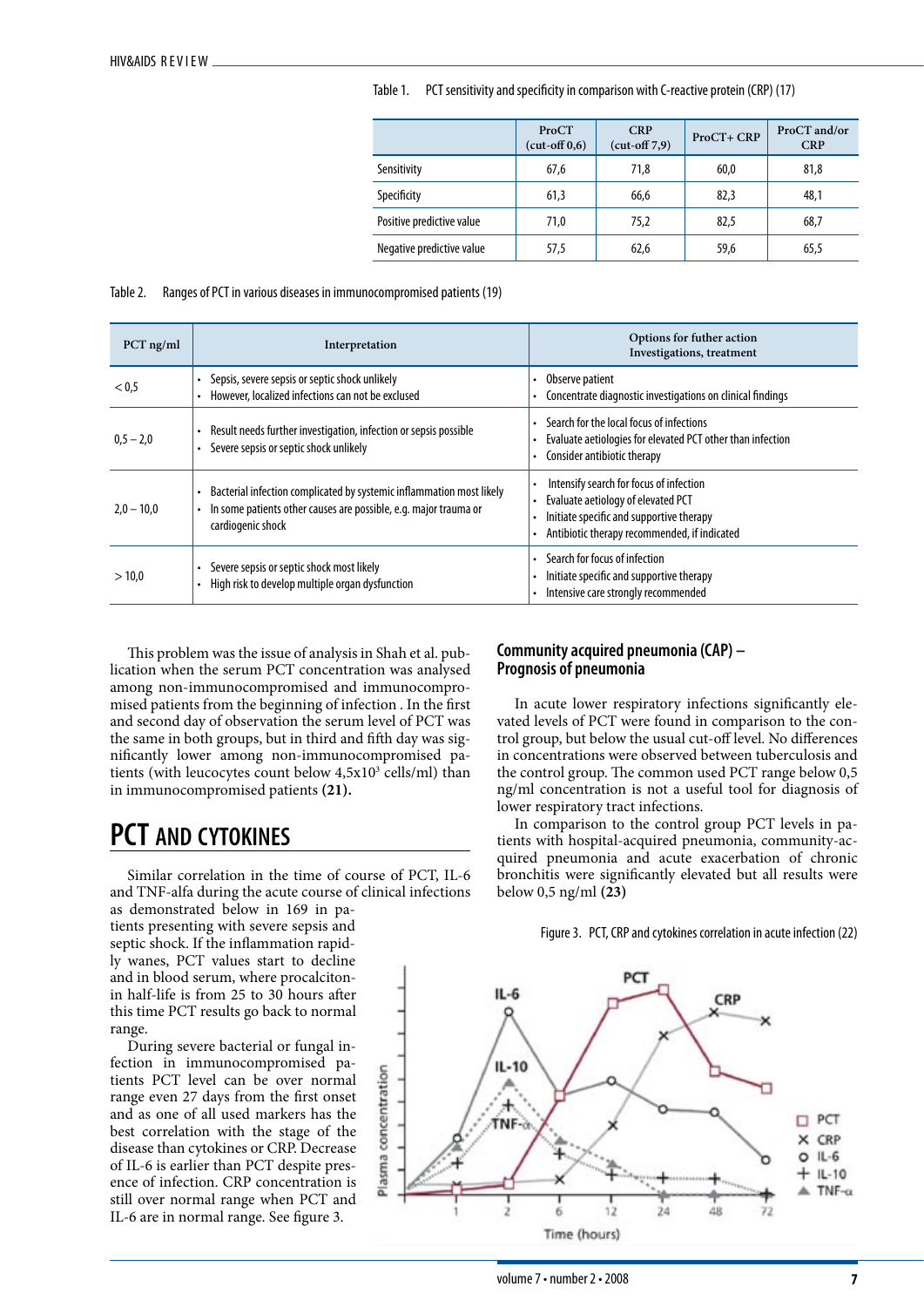### **PCT concentration in HIV infection**

We know there is no influence of HIV infection on releasing PCT and we can not differentiate stages of HIV infection using PCT measurement. **(24).**

However in the presence of bacterial or fungal sepsis concentrations over the normal ranges of PCT were observed in all HIV and AIDS patients.

Using of PCT in diagnosis of bacterial or fungal infection in HIV and AIDS patients need more advance investigations and trials to describe the role of PCT in early phase of bacterial or fungal diseases.

#### **Mycobacterium tuberculosis pneumonia**

 *Mycobacterium tuberculosis* do not trigger an increase of PCT concentrations in HIV-infected patients, but more investigations about this coinfection are necessary. Despite some suggestions assessment of PCT is very important, because among non-immunocompromised patients *Mycobacterium tuberculosis* infection is more than 120 times often than among immunocompromised patients. This is bacterial infection with unknown correlation to the PCT. In one of analysis the serum concentration of PCT was the same (no statistical differences) like in control group **(25).**

#### **Pneumocystis jiroveci pneumonia**

In Nyamande K and Lalloo U.G. **(25)** observations serum PCT distinguishes CAP (*CAP – Comunity Acquired Pneumonia*) due to bacteria from patients with *Mycobacterium tuberculosis* or *Pneumocystis jiroveci* pneumonia. PCT as a marker can be very useful and important in distinguishing bacterial from *Mycobacterium tuberculosis* and *Pneumocystis jiroveci* pneumonia in HIV infected patients. More of clinical symptoms had atypical presentations so it can be difficult to confirm useful of measurement of PCT in these diagnosis**.**

### **Toxoplasma gondii**

The cerebral infection of *Toxoplasma gondii* do not trigger an increase in PCT concentrations in HIV-infected patients but more observations are needed.

## **HEPATITIS B, HEPATITIS C and CMV infections**

PCT concentrations were within normal or slightly above the normal range in cases of acute hepatitis B, C and CMV infections.

In one study the serum procalcitonin (PCT) concentration was measured in fifty-two consecutive patients with chronic hepatitis C during pegylated interferon-α (PEG-IFN-α) plus ribavirin (RIB) treatment and to correlate them with clinical and virological outcomes.

In conclusion serum PCT levels decline in chronic hepatitis C patients during PEG-IFN-α plus RIB treatment, especially in the sustained virological responder group, while they elevate only when bacterial infections complicate the treatment course **(26).**

### **Fungal infections – Candidiasis or Aspergillosis**

PCT elevated values have been reported also in systemic fungal infections like *Candidiasis* or *Aspergillosis* **(27, 28).** It can suggest that PCT is also induced from many sites in these infections.

Reference is made to case reports relating to four patients with *Aspergillosis* and *Candidiasis* in whom only minor PCT induction was observed **(29).** But we know that fungal infections need more investigations for better assessment the place of PCT in diagnosis of these infections.

#### **Viral infections or local bacterial or fungal infections**

No viral infection increase PCT concentrations in HIV infected patients. We can suggest that also more of the local bacterial infections are without influence on PCR serum concentration and most of them are without SIRS criteria. Only slight increase is observed in some of them but there is no correlation with pathogen and can not be used as a diagnostic method. PCT serum concentration can be over the normal range but it is difficult to distinguish this arise from other infections.

### **Conclusion**

From the first publication in 1992 considering the value of PCT many analysis were performed and it is hard to assess the value of this marker in bacterial infections in nonimmunocompromised persons like HIV and AIDS patients.

In some infections of other etiology (viral or fungal) we can suggest the significance of PCT in diagnosis, but there is no data to confirm it.

Especially in HIV/AIDS patients the role of this marker is not enough explain particularly in *Mycobacterium tuberculosis* or other bacterial and fungal infections like *Candidiasis* or *Aspergillosis*.

We know that diagnostic usefulness of CRP or other markers in non-immunocompromised patients is not quite clear. Can we be sure that this marker is enough sensitive and specific. We have no trustable marker of bacterial or fungal infection but not only in HIV/AIDS patients. This is problem in ICU`s (ICU – Intensive Care Units) and in some infections both of these markers can be normal in non-immunocompromised patients with infection.

### **References**

- 1. Moullec et al. in FEBS Letters 1984; 167: 93-97.
- 2. O'Neill W.J., Jordan M.H., Lewis M.S., et al. Serum calcitonin may be a marker for inhalation injury in burns. J Burn Care Rehabil 1992; 13: 605-616.
- 3. Meisner M., Tschaikowsky K., Palmaers T., Schmidt J. Comparison of procalcitonin (PCT) and C-reactive protein (CRP) plasma concentrations at different SOFA scores during the course of sepsis and MODS. Crit Care. 1999; 3(1): 45-50.
- Harbarth S, Holeckova K, Froidevaux C. et al. Geneva Sepsis Network: Diagnostic value of Procalcitonin, interleukin 6, and interleukin 8 in critically ill patients admitted with suspected sepsis. Am J Respir Crit Care Med 2000; 164: 396-402.
- 5. Balci C, Sungurtekin H, Gürses E, Sungurtekin U, Kaptanoglu B. Usefulness of procalcitonin for diagnosis of sepsis in the intensive care unit. Crit Care. 2003 Feb; 7(1): 85-90. Epub 2002 Oct 30.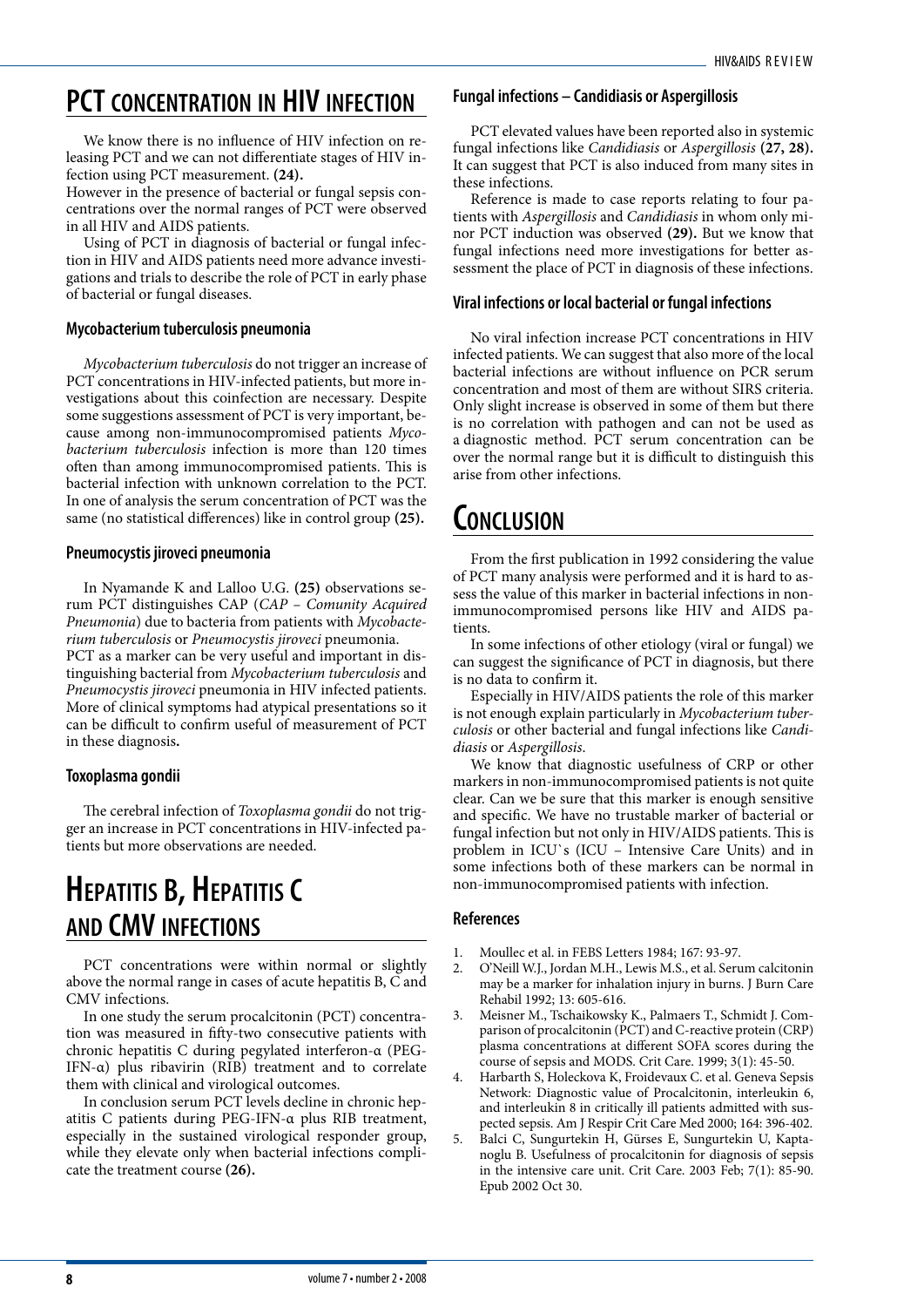- 6. Harbarth S., Holeckova K., Froidevaux C. et al. Geneva Sepsis Network Diagnostic value of procalcitonin, interleukin-6, and IL-8 in critically ill patients admitted with suspected sepsis. Am J Respir Crit Care Med. 2001 Aug 1; 164(3): 396-402.
- 7. Snider R. et al. Characterization of the hyperprocalcitonemia of inflammatory/infectious disorders. Am Fed Clin Res 1996 Feb 1.
- 8. Ghillani P., Motte P., Troalen F., et al. Identification and measurement of calcitonin precursor in serum of patients with malignant diseases. Cancer Res 1989; 49: 6845-6851.
- 9. Oberhoffer M., Stonns I., Russwurm S. et al. Procalcitonin expression in human peripheral blood mononuclear cells and its modulation by lipopolysaccharides and sepsis-related cytokines in vitro\*1, \*2 . Journal of Laboratory and Clinical Medicine; 134(1): 49-55.
- 10. Oberhoffer M., Vogelsang H., Jäger L., Reinhart K. Katacalcin and calcitonin immunoreactivity in different types of leukocytes indicate intracellular procalcitonin content. J Crit Care. 1999 Mar;14(1): 29-33.
- 11. Nylén E.S., Snider R.H. Jr., Thompson K.A., Rohatgi P., Becker K.L. Pneumonitis-associated hyperprocalcitoninemia. Am J Med Sci 1996 Jul; 312(1): 12-18.
- 12. Sauerland S., Hensler T., Bouillon B. et al. Plasma levels of procalcitonin and neopterin in multiple trauma patients with or without brain injury. J Neurotrauma 2003 Oct; 20(10): 953-960.
- 13. Bracq S., Machason M. Calcitonin gene expression in normal human liver. FEBS Letters 1993; 331: 14–18.
- 14. Beat Müller et al., J Clin Endocrinol Metabol 2000; 86: 396- 404.
- 15. Balci C., Sungurtekin H., Gurses E., Sungurtekin U., Kaptanoglu B. Usefulness of procalcitonin for diagnosis of sepsis in the intensive care unit. Crit Care. 2003 Feb; 7(1): 85-90. Epub 2002 Oct 30.
- 16. Jones A.E., Fiechtl J.F., Brown M.D., Ballew J.J., Kline J.A. Procalcitonin test in the diagnosis of bacteremia: a metaanalysis. Annals of emergency medicine 2007; 50(1): 34-41.
- 17. Ugarte H, Silva E, Mercan D, et al: Procalcitonin as a marker of infection in the intensive care unit. Crit Care Med 1999; 27: 498-504.
- 18. The American College of Chest Physicians/Society of Critical Care Medicine Consensus Conference: definitions for sepsis and organ failure and guidelines for the use of innovative therapies in sepsis. Crit Care Med. 1992 Jun; 20(6): 864-874.
- 19. Meisner M. Procalcitonin (PCT) a new, innovative infection parameter. Biochemical and clinical aspects. Thieme Stuttgard, New York, 2000.
- 20. Svaldi M., Hirber J., Lanthaler A.I. et al.: Procalcitonin-reduced sensitivity and specificity in heavily leucopenic and immunosuppressed patients. Br J Haematol 2001 Oct; 115(1): 53-57.
- 21. Al-Nawas B., Shah P.M.: Procalcitonin in patients with and without immunosupression and sepsis. Infection 1996; 24: 434-436.
- 22. Meisner M. Procalcitonin. Erfahrungen mit einer neuen Mesgrose fur bekterielle infektionen und systemische inflammation J.Lab. Med. 1999; 23(5): 263-277.
- 23. Polzin A., Pletz M., Erbes R. et al. Procalcitonin as a diagnostic tool in lower respiratory tract infections and tuberculosis. H Eur Respir J. 2003 Jun; 21(6): 939-943.
- 24. Gerard Y., Hober D., Assicot M. et al. Procalcitonin as a marker of bacterial sepsis in patients infected with HIV-1. J Infect. 1997 Jul; 35(1): 41-46.
- 25. Nyamande K, Lalloo U.G. Serum procalcitonin distinguishes CAP due to bacteria, Mycobacterium tuberculosis and PJP. UG Int J Tuberc Lung Dis. 2006 May; 10(5): 510-515.
- 26. Elefsiniotis I., Petrocheilou A ., Scarmeas N. et al. Serum procalcitonin levels in chronic hepatitis C patients under pegylated interferon-alpha plus ribavirin treatment. Journal of Clinical Virology; 37(4): 329-331.
- 27. Gérard Y., Hober D., Petitjean S. et al. High serum procalcitonin level in a 4-year-old liver transplant recipient with a disseminated candidiasis. Infection. 1995 Sep-Oct; 23(5): 310-311.
- 28. Beaune G., Bienvenu F., Pondarré C. et al. Serum procalcitonin rise is only slight in two cases of disseminated aspergillosis. Infection. 1998 May-Jun; 26(3): 168-169.
- 29. Huber W., Schweigart U., Bottermann P. Failure of PCT to indicate severe fungal infection in two immunodeficient patients. Infection. 1997 Nov-Dec; 25(6): 377-378.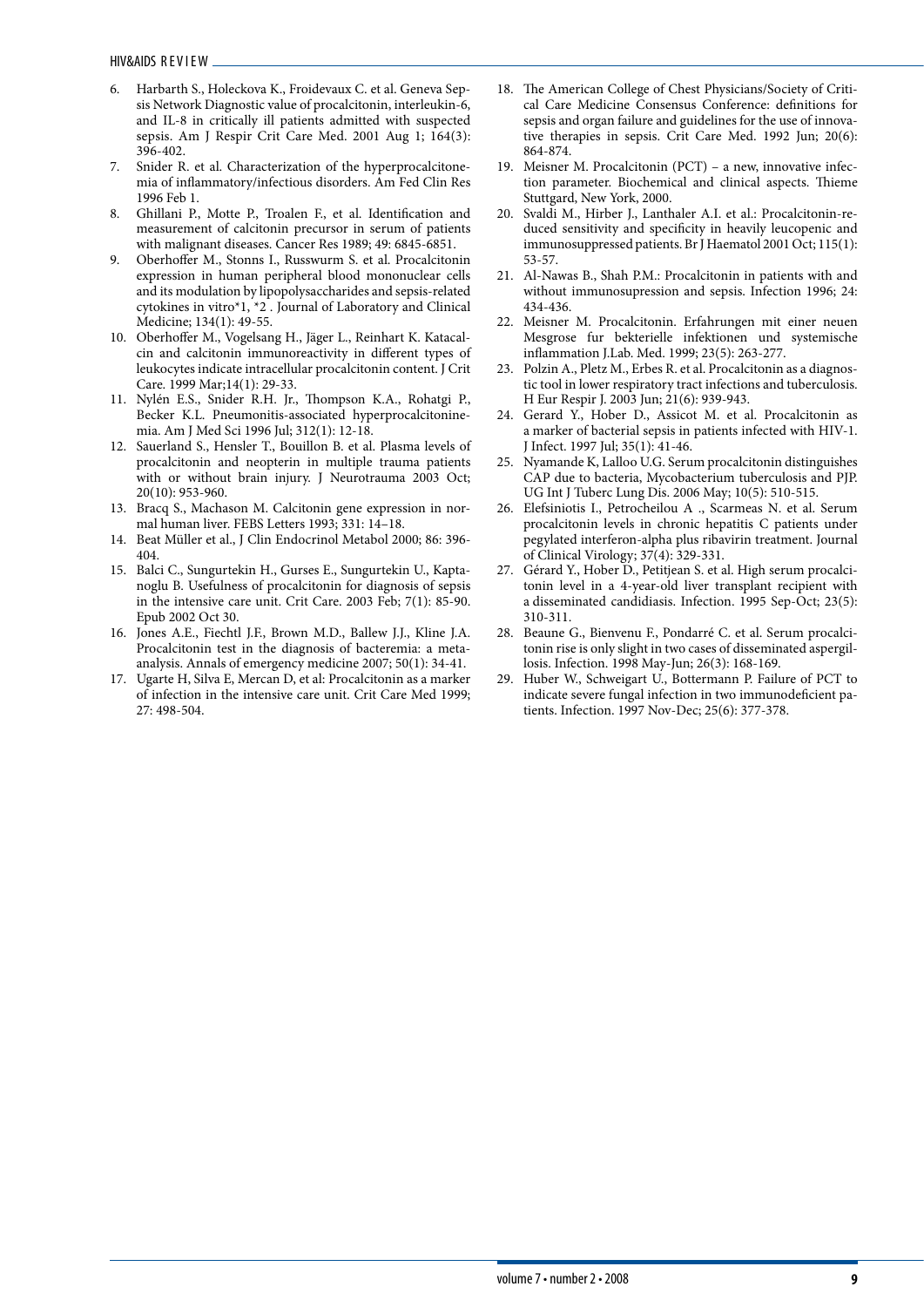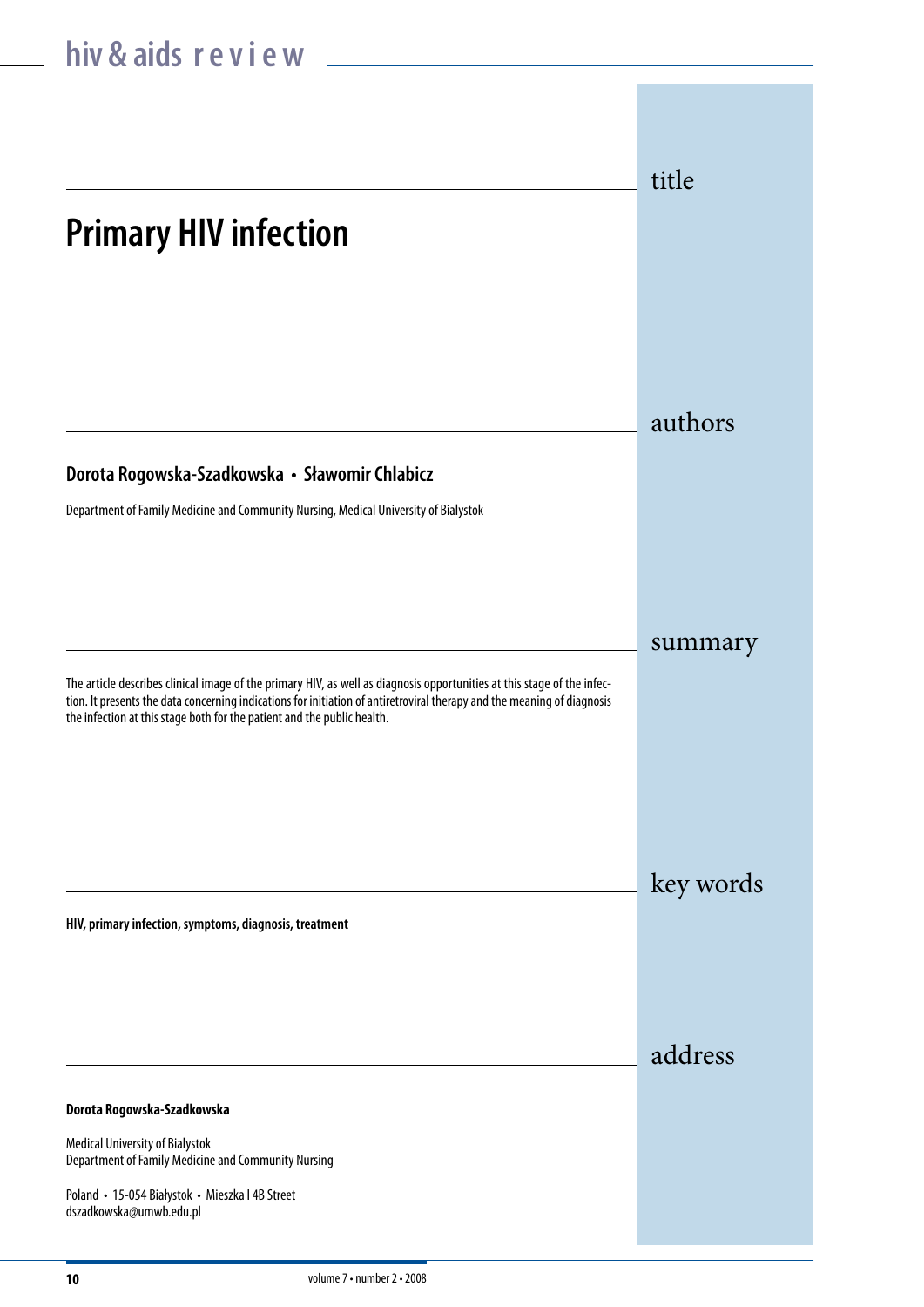Regardless of the infection route, the early stage of the HIV infection is the primary infection, called also the acute HIV infection, acute retroviral syndrome or mononucleosis-like syndrome. Its symptoms occur between the infection and the moment when HIV antibodies become detectable, usually between 2 and 4-6 (sometimes up to 12) weeks after exposure, they last several days to several weeks and recede within 14 days, although some of them may last longer, even up to several months.

Clinical symptoms related to primary HIV infection were first observed in 1984 (1), and in 1985 they were defined as a clinical syndrome, which precedes seroconversion (2,3).

It is estimated that 40 to 90% of HIV-infected persons suffer from clinical symptoms related to the primary HIV infection (4).

### **Signs and symptoms of primary HIV infection**

The most common symptoms of the primary infection are: fever, fatigue, enlargement of lymph nodes, myalgia, nausea and diarrhoea. The symptoms may resemble influenza infection (5). Laboratory examination reveals quite often leukopenia, thrombocytopenia or slightly increased transaminase activity. Fever is the most common symptom of the primary infection does not usually exceed 38.9°C, although it may be as high as 39-40.4°C. In the cases of leukopenia with thrombocytopenia and associated fever, the differential diagnosis should include primary HIV infection (6).

Acute HIV infection may be associated with rash as well: reddish, without itching, similar to measles or rubella, sometimes maculopapular, first affecting the trunk, then extremities, including hands and feet, it may occur on the face as well. In the literature there are reports of maculopapular rash with necrosis of the epidermis in the course of the primary HIV infection (7). Severity of the rash ranges from single eruptions, easily missed both by the patient and the doctor to multiple cutaneous lesions, it may be also generalised, which may lead to misdiagnosis (8).

Table 1. The most common symptoms of the primary HIV infection

| Symptom                            | Frequency $(\%)$ , $(12)$ | Frequency $(\%)$ , $(13)$  | Frequency $(\%)$ , $(4)$ |
|------------------------------------|---------------------------|----------------------------|--------------------------|
| Fever                              | 96                        | 98                         | $> 80 - 90$              |
| Fatigue                            | 74                        | 86                         | $>70-90$                 |
| <b>Rash</b>                        | 70                        | 45                         | $>40-80$                 |
| Headache                           | 32                        | 34,5                       | 32-70                    |
| Enlarged lymph glands              | 74                        | 55                         | 40-70                    |
| <b>Pharyngitis</b>                 | 70                        | 53                         | $50 - 70$                |
| Myalgia and /or painful joints     | 54                        | 65,5                       | $50 - 70$                |
| Nausea, vomiting or diarrhoea      | $27 - 32$                 | 24                         | $30 - 60$                |
| Night sweating                     |                           | 48                         | 50                       |
| Aseptic meningoencephalitis        |                           | Neurological symptoms $-9$ | 24                       |
| Oral cavity ulceration             | 12                        | 15,5                       | $10 - 20$                |
| Ulceration of the sex organs' area |                           | 5                          | $5 - 15$                 |
| Thrombocytopenia                   | 45                        |                            | 45                       |
| Leukopenia                         | 38                        |                            | 40                       |
| Increase transaminase activity     | 21                        |                            | 21                       |

Histological examination of biopsy specimens of these skin lesions have revealed perivascular infiltration including CD4 cells (9).

Rash and fever are the most characteristic symptoms of the acute primary infection (10)*.*

The patients may also suffer: pharyngitis, painful joints, thinning (loss of weight up to 10 kg), gastrointestinal discomfort (nausea, vomiting diarrhoea, pain at swallowing because of oesophagus ulceration  $(11)$  or candidiasis), night sweating, orthostatic hypotonia. The most common clinical symptoms are listed in Table 1.

 During the primary infection symptoms related to the central nervous system may occur as well. Apart from aseptic meningoencephalitis (with such symptoms as fever, headaches, photophobia and stiff neck), there may also occur strong, long-lasting headaches, peripheral neuropathy, facial nerve palsy (12), Guillain-Barré syndrome (13), as well as psychoses and the neurological syndrome may affect the patient several weeks after recession of other primary infection-related symptoms(14)*.* There were reports of symptoms indicating multiple sclerosis (15), leukoencephalopathy (16) and acute diffuse encephalomyelitis (17).

 The primary HIV infection may be associated with opportunist infection (this concerns persons with transient reduction of CD4 lymphocytes level below 200/µl), such as hepatitis caused by *Pneumocystis carinii* (18), oral cavity or oesophagus candidiasis (19)*,* brain toxoplasmosis, pulmonary tuberculosis.Acase was reported of occurrence of lymphocytic *alveolitis*, with fever  $\leq 39^{\circ}$ C, cough and night sweating, diagnosed based on BAL in a patient who was also HCV-positive (20) and also a case of severe haemorrhagic inflammation of colon related to HCV infection in the course of acute HIV infection (21). The primary HIV infection may also be clinically manifested by acute rabdomyolysis (22), as well as acute liver failure with associated sepsis, myocarditis, rabdomyolysis and marked leukopenia, which affected a 16-year-old woman (23). In another patient, primary HIV infection was manifested with acute pancreatitis  $(24)$ .

 Both number and severity of primary HIV infection symptoms are variable, most of patients suffer more than one symptom.

 Clinical symptoms of acute HIV infection recede, regardless of their duration and severity, without any treatment or despite it.

 Clinical course of acute HIV infection is the same regardless of infection route (25), although it has been reported lately that persons infected with HIV through intravenous application of stupefacient agents are not so frequently affected by primary infection symptoms as persons infected through sexual intercourses (26)*.*

Diagnosis of primary HIV infection

It is very difficult to diagnose primary HIV infection based on its clinical symptoms. The symptoms are so unspecific that they are diagnosed in less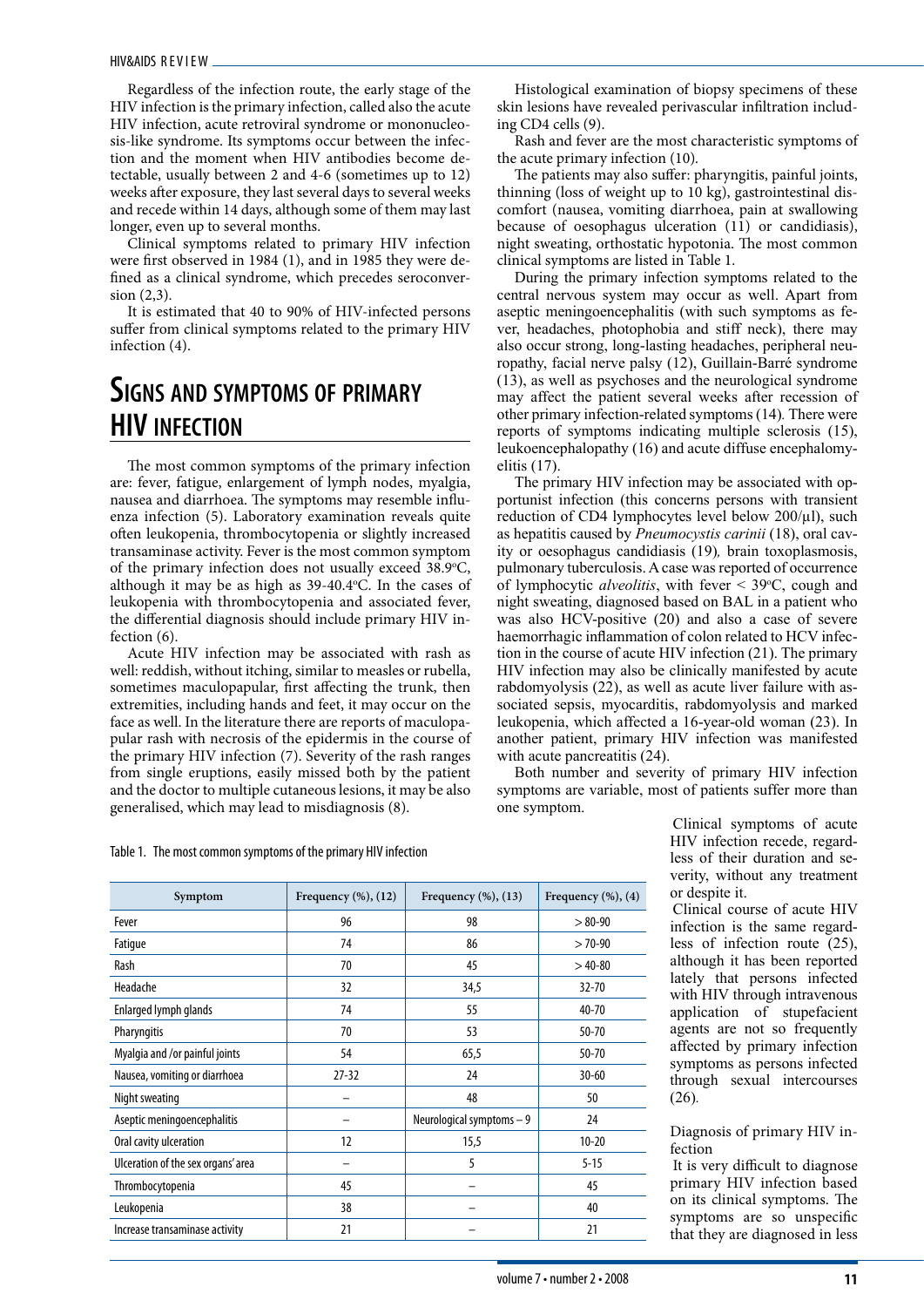than 1 – 3% of HIV-infected patients at this stage, although majority of patients with symptomatic infection seek doctor's help and some of them are hospitalised because of marked intensification of complaints (27, 28). Out of 19 patients, participants of the programme of monitoring of HIV-infection frequency in population with higher frequency of risky behaviours, in whom HIV antibodies tests were routinely performed every 4 – 6 months, HIV infection in the primary infection stage was diagnosed in five persons (29)*.* Also a study in patients of a cohort prepared for research on prophylactic vaccination showed that acute HIV infection was diagnosed only in 8 out of 50 patients who sought medical help at this time, while in other cases, diagnoses included upper respiratory tract infection, cold, viral infection, sinusitis and streptococcal pharyngitis (30)*.*

Early diagnosis of HIV infection is difficult also because it is necessary to obtain specific information including the data about the patient's sexual behaviour. Not always doctors are prepared to ask such questions and the patients themselves are no willing to mention their risky behaviours. Sometimes patients were involved in sexual intercourse which they are convinced do not bear risk of HIV infection (e.g. oral or anal sex to avoid the risk of unwanted pregnancy), and they do not expect it to be an important subject to discuss with their doctors. Quite often only after being asked for consent for a HIV-infection test do the patients say that they have had unsafe sexual intercourse lately. And yet everybody who does have a sex life (or uses injected drugs) is at risk of HIV infection.

It is also important not to exclude HIV infection based on age. Aggarwal and Rein reported a case of primary infections in a 15-year-old boy who told – when not accompanied by his mother – that he had had sex with five girls in his life (31).

HIV infection through sexual intercourse may occur in elder patients, above 50 years of age as well. In those patients it is usually diagnosed in a very advanced, symptomatic stage of infection because doctors do not find such infection probable in elderly patients (32).

Diagnosis of primary HIV infection is possible only if the doctor considers this possibility. As mentioned before, fever and associated rash should raise suspicion of primary HIV infection.

During the primary infection phase, tests for anti-HIV antibodies are negative yet. Western blot test may be negative or equivocal as well in a patient with typical clinical symptoms of acute infection. This is why the diagnosis should be based on quantitative indication of RNA HIV virus in plasma or qualitative in the case of DNA HIV. Acute disease is usually associated with high viremia, exceeding even several millions of copies of RNA HIV/ml, antigen p24 is usually presence, but its absence does not exclude primary infection (in general it is detectable in a very short period). Interpretation of results indicating number of copies of RNA HIV in the analysed serum one should take into account the possibility of false positive results (occurring in 2 – 3% of patients), especially if the revealed number of copies is below 3 000 – 10 000/ml (33, 34). Tests for HIV RNA are very specific, but they give also false positive results the number of which may be reduced by repeated test and results < 5 000 copies of RNA/ml should be treated as equivocal, requiring additional examination. Searching for antigen p24 is a more specific but less sensitive test (10).

Tests which search both for anti-HIV antibodies and antigen p24, so-called 4th generation tests are less sensitive than those addressed only at antibodies or only at antigen p24 (35). However – regardless of the result – they cause necessity to test for presence of antigen p23and anti-HIV antibodies separately which may postpone diagnosis of HIV infection (36).

Diagnosis of HIV infection based on HIV RNA level should be confirmed with Western blot test 2-4 months after the negative or equivocal result of this test.

### **Initiation of antiretroviral therapy during primary HIV infection**

First reports about beneficial influence of early treatment of HIV infection on its clinical course were published in 1997 (37) and concerned macaque monkeys which had been infected with pathogenic HIV-2 strain causing usually fast course of the disease and death. Monkeys which were not treated died 6 months later and out of the 6 which received ddI for 16 weeks – 5 were fine after 3 years after the infection. One of the first control studies in HIV-infected people in which ZDV was applied at 250 mg twice a day suggested that using antiretroviral drugs during the primary infection may slow down the progress of HIV infection and increase the number of CD4 cells (39).

 However, it was soon proven that application of a single drug is incomparably less efficient than a combined therapy, including two nucleoside reverse transcriptase inhibitors and a protease inhibitor. Berrey at al. performed a study where patients during primary infection received ZDV, 3TC and indinavir proving than as compared to nontreated patients during 78 weeks of follow-up in the treated patients opportunist infections were observed less frequently (5% versus 21%), less frequently progress to AIDS was observed (0% in treated patients, 13% in non-treated patients). In the patients who received antiretroviral drugs viremia was maintained below 50 copies of RNA/ml, but 9 – 12 months later HIV became detectable in latently infected CD4 cells and in lymph node mononuclear cells (40).

Theoretical arguments in favour of initiating therapy so early are as follows:

- inhibition of the initial "eruption" of virus replication, which may reduce the number of long-lived HIV-infected cells, such as CD4 memory cells,
- reduction of severity of acute disease symptoms,
- possibility to change viremia level, which is established after the acute infection – this may affect the speed of disease progress,
- possibility to reduce frequency of virus mutation occurrence through reduction of HIV replication,
- possibility to reduce virus transmission risk,
- maintaining the function of immunological system, including HIV-specific CD4 cells and cytotoxic T lymphocytes: in patients in whom HAART allows for longterm viremia control, researchers have observed reduction of HIV-specific response of CD4 memory cells, which is visible in *long-term non-progressors* to a lesser extent (41)*,* frequency of occurrence of HIV-specific CD8 cells decreases as well: after commencement of antiretroviral therapy the response of HIV-specific CD8+ cells is markedly variable during 1 – 2 weeks and then it is significantly reduced (average  $T^{1/2}$  about 45 days), and the effect is sustained despite undetectable viremia (42).

Risks related to initiating therapy during primary HIV infection include: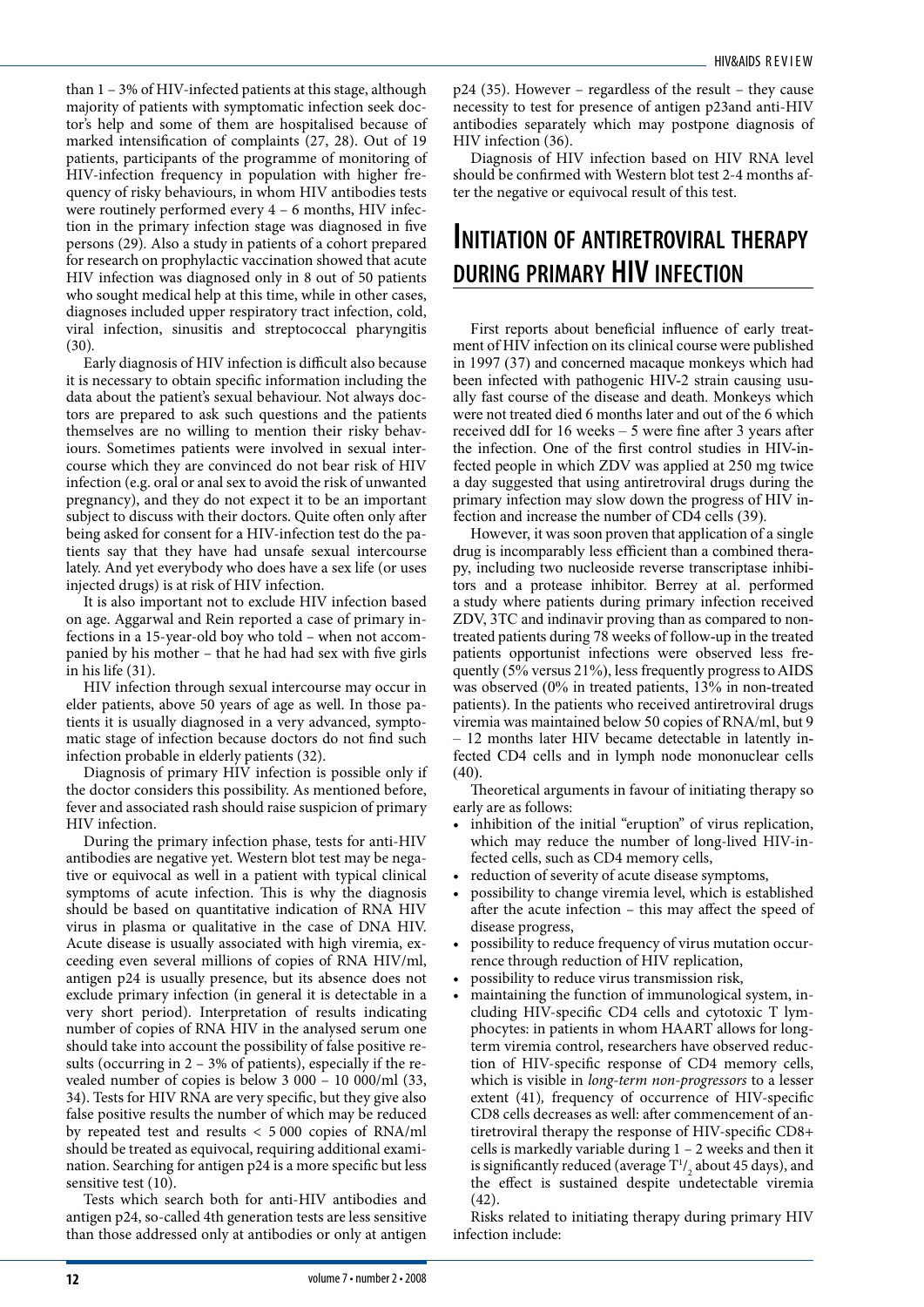- adverse effect on quality of life due to the drugs' side-effects and difficulties in observing recommendations related to their application,
- if HIV replication is not sufficiently inhibited, drug resistance may occur, which may reduce treatment possibilities at further stage,
- likelihood of continuing the therapy until the patient's death.

In 2004 a review of previous research results was published and its authors found that there is no evidence that the patients who commenced anti-retroviral treatment so early were clinically at advantage and it would be necessary and ethically justified to performed randomised control study of short-term HAART application during primary infection as compared to later onset of therapy (43).

There are many questions related to treatment of primary HIV infection. It is not known how long such therapy should last. It is not known either whether the obtained virusological and immunological advantage will be sustained after withdrawal of drugs. But it is known that once initiated, management of chronic HIV infection with currently available drugs should be continued until the end of the patient's life. It is impossible to eradicate HIV from the organism. It is still necessary to carry out randomised studies which could answer these questions (44).

In recommendations on commencement of antiretroviral therapy in HIV-infected patients prepared by International AIDS Society – USA Panel and published in 2008, it was stressed that no definitive evidence has emerged that supports routine initiation of antiretroviral therapy (45). European AIDS Clinical Society recommends treatment of patients at primary infection stage within clinical studies and an indication to commence it would be AIDS-defining events, confirmed CD4 < 350/mm3 at month 3 and beyond, and treatment should be considered if the patient suffers severe, prolonged symptoms, especially CNS symptoms (46).

In patients with positive results of anti-HIV antibodies tests who believe that they got infected recently, but there is no documentation confirming this fact, decisions on initiation of the therapy should be based on recommendations concerning persons at the asymptomatic stage of the chronic infection.

Under no circumstances should antiretroviral therapy be initiated in persons without documented diagnosis of HIV infection. In medical literature you can find reports of malingered HIV infection (47). The only exception to this rule is post-exposure prophylaxis.

# **Conclusion**

Early diagnosis of HIV infection at the stage of primary infection has paramount meaning for the infected person, because thus the patient may take care of their health with an aid of a HIV-therapy specialist and protect their sexual partner. It is also very important for reduction of HIV infection transfer to other persons – HIV viremia level at this early stage of infection is the highest.

Very soon evidence may be obtained from clinical studies showing that initiation of anti-retroviral therapy during primary infection has positive effect on further course of HIV infection. But before it emerges, it is advisable to consider a balance of potential benefits of the antiretroviral therapy and the risk related to initiating treatment so early.

### **References**<br>1. Anonyi

- 1. Anonymous. Needlestick transmission of HTLV-III from a patient infected in Africa. Lancet 1984; 2:1376-7.
- 2. Cooper DA, Gold J, Maclean P et al. Acute AIDS retrovirus infection. Definition of a clinical illness associated with seroconversion. Lancet 1985; 1:537-40.
- 3. Ho DD, Sarnagadharan MG, Resnick L et al. Primary human T-lymphotropic virus type III infection. Ann Inter Med 1985;103:880-3.
- 4. Kahn JO, Walker BD. Acute human immunodeficiency virus type 1 infection. N Engl J Med 1998;339:33-9.
- 5. de Wolf F, Lange FMA, Bakker M et al. Influenza-like syndrome in homosexual men: a prospective diagnostic study. J R Coll Gen Practitioners 1988;34:443-6.
- 6. Dobec M, Frei J, Flaviano A, Kaepeli F. Early diagnosis of an acute HIV infection in a primary care setting: the opportunity for early treatment and prevention. Swiss Med Wkly 2007;133:33.
- 7. Goldman GD, Milstone LM, Shapiro PE. Histologic findings in acute HIV exanthem. J Cutan Pathol 1995;22:371-3.
- 8. Brook MG, Barnes A, Cook GC, Mabey DC. A typhus-like illness caused by acute HIV seroconversion. Postgrad Med J 1991;67:92-3.
- 9. Balslev E, Thomson HK, Weismann K. Histopathology of acute human immunodeficiency virus exanthema. J Clin Pathol 1990;43:201-2.
- 10. Hecht FM, Busche MP, Rawale B i wsp. Use of laboratory tests and clinical symptoms for identification of primary HIV infection. AIDS 2002;16:1119-29.
- 11. Bartelsman JF, Lange JM, van Leeuwen R, van den Tweel JG, Tytgat GN. Acute primary HIV-esophagitis. Endoscopy 1990;22:184-5.
- 12. Niu MT, Stein DS, Schnittman SM. Primary human immunodeficiency virus type 1 infection: review of pathogenesis and early treatment intervention in humans and animal retrovirus infections. J Infect Dis 1993;168:1490-501.
- 13. Sued O, Miro JM, Alquezar A et al. Primary human immunodeficiency virus type 1 infection: clinical, virological and immunological characteristics of 75 patients (1997 – 2003). Enferm Infec Microbial Clin 2006;24:238-44.
- 14. Serrano P, Hernandez N, Arroyo JA, de Liobet JM, Domingo P. Bilateral Bell palsy and acute HIV type 1 infection: report of 2 cases and review. Clin Infect Dis 2007;44:e57-61.
- 15. de Castro G, Bastos PG, Martinez R, de Castro Figueiredo JF. Episodes of Guillain-Barre syndrome associated with the acute phase of HIV-1 infection and with recurrence of viremia. Arq Neuropsiquiatr 2006;64(3A):606-8.
- 16. Newton PJ, Newsholme W, Brink NS et al. Acute meningoencephalitis and meningitis due to primary HIV infection. Brit Med J 2002;325:1225-7.
- 17. Graber P, Rosemund A, Probst A, Zimmerli W. Multiple sclerosis-like illness in early HIV infection. AIDS 2000;15:2411-3.
- 18. Jones HR Jr, Ho DD, Firgacs P et al. Acute fulminating fatal leukoencephalopathy as the only manifestation of human immunodeficiency virus infection. Ann Neurol 1988;23:519-22.
- 19. Narciso P, Galgani S, Del Grosso B et al. Acute disseminated encephalomyelitis as manifestation of primary HIV infection. Neurology 2001;57:1493-6.
- 20. Vento S, Di Perri G, Garofano T, Concia E, Bassetti D. Pneumocystis carinii pneumonia during primary HIV-1 infection. Lancet 1993;342:24-5.
- 21. Pedersen C, Gerstoft J, Lindhart BO et al. Candida esophagitis associated with acute human immunodeficiency virus infection. J Infect Dis 1987;156:529-30.
- 22. Jouveshomme S, Couderc L-J, Ferchal F et al. Lymphocytic alveolitis after primary HIV infection with CMV coinfection. Chect 1997;112:1127-8.
- 23. Capetti A, Piconi S, Magni C et al. Unusual presentation of acute cytomegalovirus disease during primary HIV-1 infection: antihgen-specific T-cell response analyses and clinical outcome. AIDS 2006;20:1566-7.
- 24. Delo D, Brutt A, Postic B. Primary HIV infection presenting with acute rhabdomyolisis. Am J Med Sci 2006;332:46-7.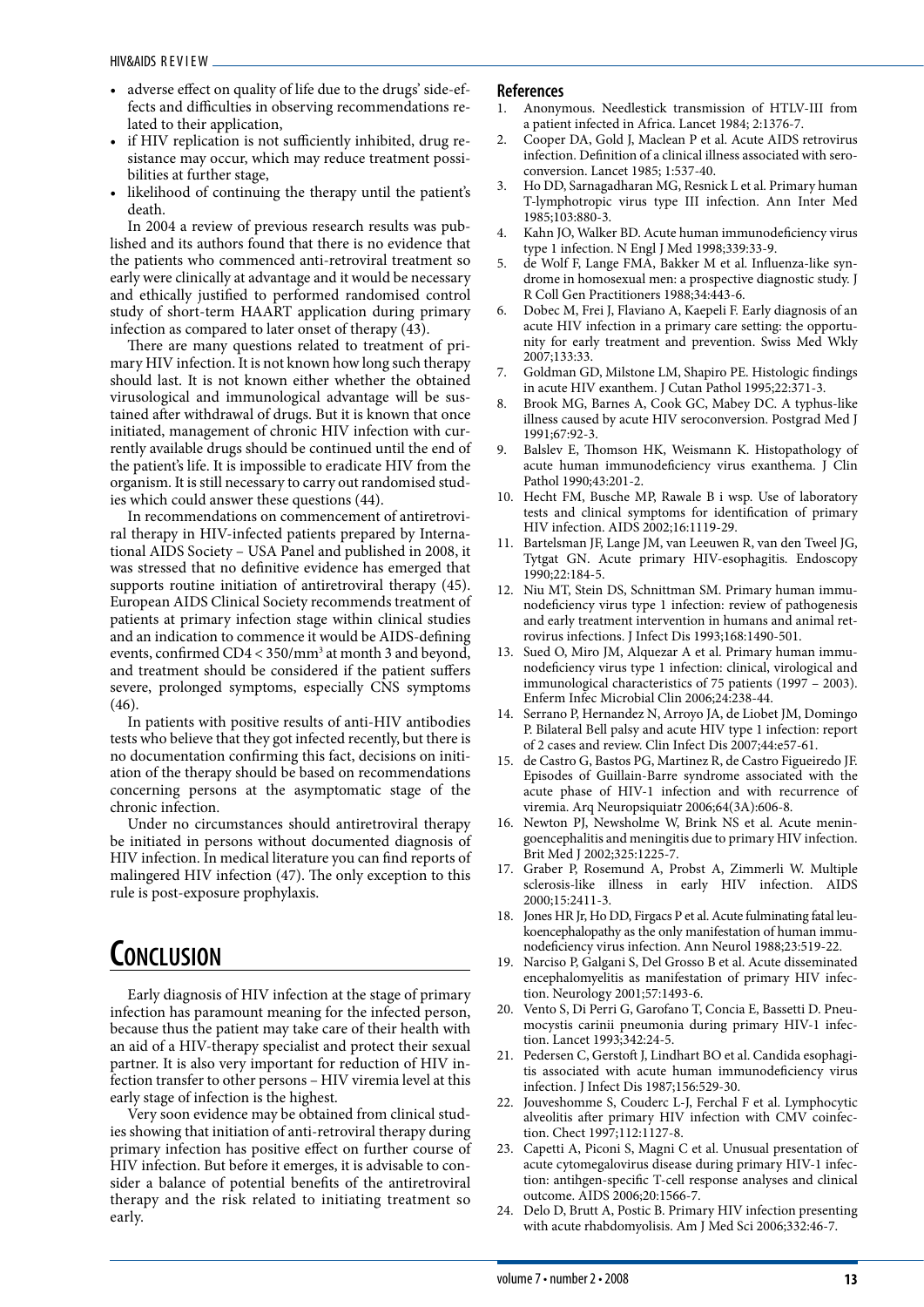- 25. Tattevin P, Camus C, Arvieux C, Raffault A, Michelet C. Multiple organ failure during primary HIV infection. Clin Infect Dis 2007;44: e28-8.
- 26. Sinicco A, Sciandra M, di Garbo A et al. Primary HIV infection presenting with acute pancreatitis. Scand J Infect Dis 1999;31:423-4.
- 27. Routy J-P, Vanhems P, Rouleau D et al. Comparison of clinical features of acute HIV-1 infection in patients infected sexually or through injection drug use. J AIDS 2000;24:425-32.
- 28. Vanhems P, Routy JP, Hirschel et al, and Collaborative Group. Clinical features of acute retroviral syndrome differ by route of infection not by gender and age. J AIDS 2002;31:318-21.
- 29. Schacker TW, Hughes JP, Shea T, Coombs RW, Corey L. Biological and virologic characteristics of primary HIV infection. Ann Intern Med 1998;128:613-20.
- 30. Celum CL, Buchbinder SP, Donnel D et al. Early human immunodeficiency virus (HIV) infection in the HIV network for prevention trial vaccine preparedness cohort: risk behaviors, symptoms, and genital tract viral load. J Infect Dis 2001;183:23-35.
- 31. Schacker T, Collier A, Hughes J, Shea T, Corey L. Clinical and epidemiologic features of primary HIV Infection. Ann Intern Med 1996;125:257-64.
- 32. Celum CL, Buchbinder SP, Donnel D et al. Early human immunodeficiency virus (HIV) infection in the HIV network for prevention trial vaccine preparedness cohort: risk behaviors, symptoms, and genital tract viral load. J Infect Dis 2001;183:23-35.
- 33. Aggarwal M, Rein J. Acute immunodeficiency virus syndrome in an adolescent. Pediatrics 2003;112:e323-4.
- 34. Wallach JI, Paauw DS, Spach DH. HIV infection in older patients: when to suspect the unexpected. Geriatrics 1993;48: 69-70.
- 35. Daar ES, Little S, Pitt J i wsp. Diagnosis of primary HIV-1 infection. Ann Intern Med 2001;134:25-9.
- 36. Rich JD, Merriman NA, Mylonakis E et al Misdiagnosis of HIV infection by HIV-1 plasma viral load testing: a case series. Ann Intern Med 1999;130:37-9.
- 37. Mukadi BK, Vandercam B, Bodeus M, Moreau M, Goubau P. An HIV seroconversion case: unequal performance of combined antigen/antibody assays. AIDS 2002;16:127-8.
- 38. Delforge M-L, Dolle N, Hermans P, Liesnard C. Delayed HIV primary infection diagnosis with a fourth-generation HIV assay. AIDS 2002;16:128-30.
- 39. Watson A, McClure J, Ranchalis J et al. Early postinfection antiviral treatment reduces viral load and prevents CD4+ cell decline in HIV type 2 – infected macaques. AIDS Res Hum Retroviruses 1997;13:1375-81.
- 40. Kinloch-de Loes S, Hirschel BJ, Hoen B et al. A controlled trial of zidovidine in primary human immunodeficiency virus infection. N Engl J Med 1995;333:408-13.
- 41. Berry MM, CSchacker T, Collier AC et al. Treatment of primary human immunodeficiency virus type 1 infection with potent antiretroviral therapy reduces frequency of rapid progression to AIDS. J Infect Dis 2001;183:1466-75.
- 42. Pitcher CJ, Quittner C, Peterson DM et al. HIV-1 specific CD4+ T cells are detectable in most individuals with active HIV-1 infection, but decline with prolonged viral suppression. Nature Med 1999;5:518-25.
- 43. Smith DE. Walker BD, Cooper DA, Rosenberg ES, Kaldor JM. Is antiretroviral treatment of primary HIV infection clinically justified on the basis of current evidence? AIDS 2004;18:709-18.
- 44. Kinloch-de-Loes. Treatment of acute HIV-1 infection: is it coming of age? J Infect Dis 2006;194:721-4.
- 45. Hammer SM, Eron JJ Jr, Reiss P et al. Antiretroviral treatment of adult HIV-infection. 2008 Recommendations of the International AIDS Society – USA Panel. JAMA 2008;300:555-70.
- 46. European AIDS Clinical Society (EACS). Gudelines for the Clinical Management and Treatment of HIV Infected Adults in Europe. www.eacs.org.
- 47. Pao D, McElbrough D, Fisher M. Primary HIV infection masquerading as Munchausen's syndrome. Sex Transm Infect 2005;81:359-60.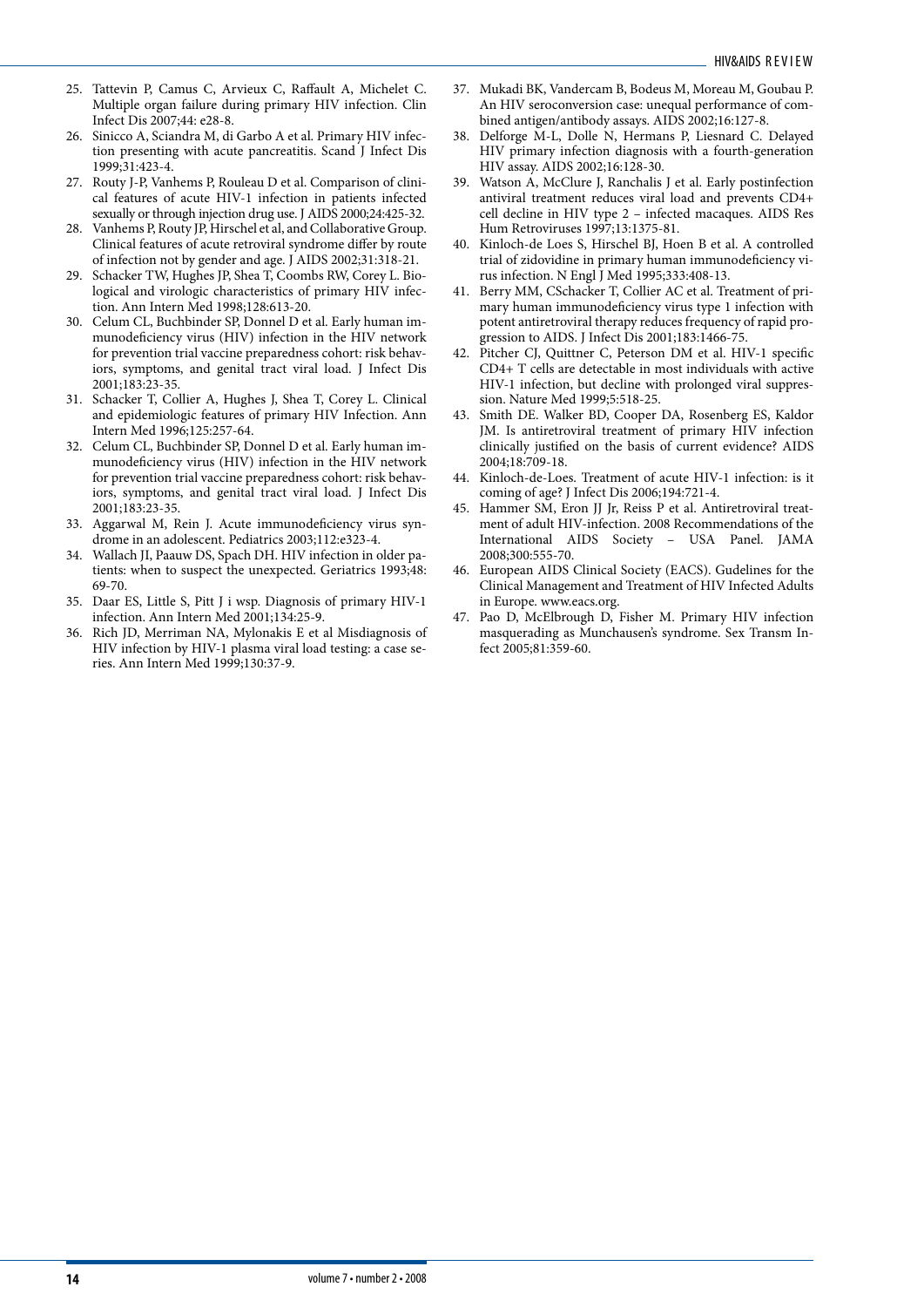| title     |                                                                                                                                                                                                                                                                                                                                                                                                                                                                                                                                             |
|-----------|---------------------------------------------------------------------------------------------------------------------------------------------------------------------------------------------------------------------------------------------------------------------------------------------------------------------------------------------------------------------------------------------------------------------------------------------------------------------------------------------------------------------------------------------|
|           | <b>JCV and BKV prevalence</b><br>in people infected with HIV-1                                                                                                                                                                                                                                                                                                                                                                                                                                                                              |
| authors   |                                                                                                                                                                                                                                                                                                                                                                                                                                                                                                                                             |
|           | Brygida Knysz <sup>1</sup> • Monika Pazgan-Simon <sup>1</sup> • Katarzyna Zwolińska <sup>2</sup> •<br>Piotr Pulik <sup>3</sup> • Egbert Piasecki <sup>2</sup> • Małgorzata Zalewska <sup>2</sup> • Andrzej Gładysz <sup>1</sup>                                                                                                                                                                                                                                                                                                             |
|           | 1. Departament of Infectious Diseases, Liver Diseases and Acquired Immune Deficiencies, Wroclaw Medical University<br>2. Laboratory of Virology, Institute of Immunology and Experimental Therapy, Polish Academy of Sciences, Wroclaw<br>3. Province Hospital of Infectious Diseases, Warszawa                                                                                                                                                                                                                                             |
| summary   |                                                                                                                                                                                                                                                                                                                                                                                                                                                                                                                                             |
|           | Human pathogenic viruses of the polyoma type were discovered only in the 70s of the 20th century. So far seroepi-<br>demiologic researches concerning these infections have been carried out on small groups and probably are not rep-<br>resentative of the entire of population. They showed a past polyomaviruses infection in 35-85% people in a healthy<br>population. In two cases: JSV and BKV reactivation plays a role in a development of diseases in people with impaired<br>immunological response, e.g. HIV infection history. |
|           | The aim of the study was to examine the frequency of prevalence of JCV and BKV in various body fluids and pathoge-<br>nicity connected with these viruses in patients infected with HIV-1.                                                                                                                                                                                                                                                                                                                                                  |
|           | The tests included 108 people of both sexes, in whom HIV-1 infection was diagnosed. JCV/BKV infection was diag-<br>nosed in 27 (25%) HIV-1 infected patients, where JCV constituted 18 (16.7%) cases and 9 (8.3%) BKV. The infections<br>were proven on the basis of a presence of virus genetic material in urine. In none of the patients was JCV and BKV<br>detected in blood and cerebrospinal fluid.                                                                                                                                   |
|           | In the patient group with TCD4 lymphocyte count < 200 cell/ µL JCV DNA was detected in urine in 5 (11.4%), and BKV<br>in 7 (15.9%) cases, in turn in the group of people with neurological conditions JCV in 3 (15%) and BKV also in 3 (15%)<br>cases, (together in 6 (40%) people). Among the tested people with lymphocyte TCD4 lymphocyte count > 500 cell/<br>µL JCV DNA was detected in urine in 9 (20.5%) cases and BKV DNA in 1 (2,3%) case.                                                                                         |
| key words |                                                                                                                                                                                                                                                                                                                                                                                                                                                                                                                                             |
|           | HIV, JCV, BKV                                                                                                                                                                                                                                                                                                                                                                                                                                                                                                                               |
| address   |                                                                                                                                                                                                                                                                                                                                                                                                                                                                                                                                             |
|           | <b>Brygida Knysz</b>                                                                                                                                                                                                                                                                                                                                                                                                                                                                                                                        |
|           | Katedra i Klinika Chorób Zakaźnych, Chorób Wątroby i Nabytych Niedoborów Odpornościowych AM<br>Poland • 51-149 Wrocław • Koszarowa 5 Street                                                                                                                                                                                                                                                                                                                                                                                                 |
|           | phone/fax +48 71 325 52 42<br>e-mail: brygida@wroclaw.dialog.net.pl                                                                                                                                                                                                                                                                                                                                                                                                                                                                         |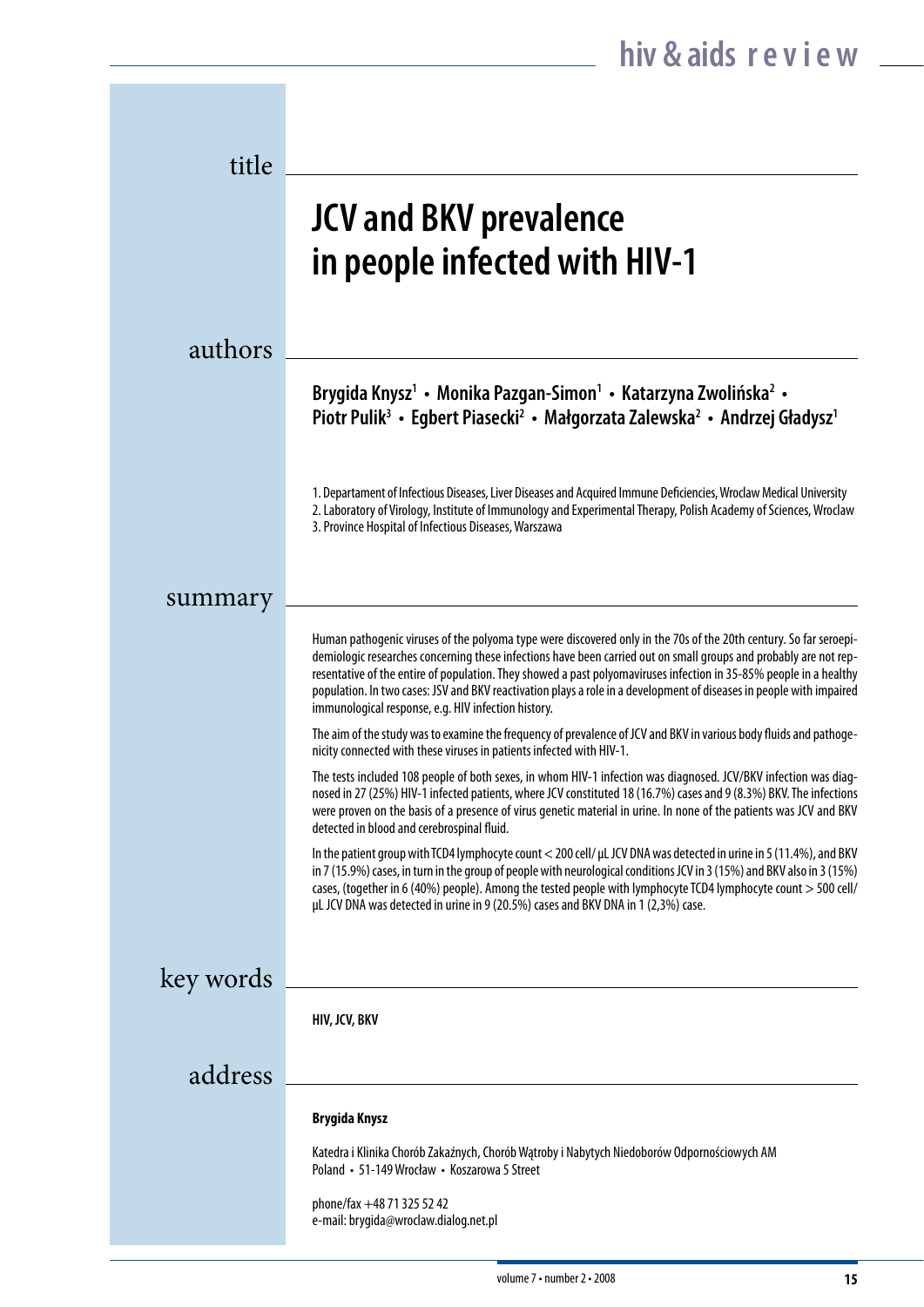### **Introduction**

Human pathogenic viruses of the polyoma kind were discovered only in the 70s of the 20th century however population studies prove that the viruses and particularly JCV have accompanied humans since prehistoric times. Nowadays among polyoma type viruses we distinguish 4 pathogenic types: KIV, WUV- discovered in 2007 and not entirely studied (1, 2) and JCV and BKV, where reactivation of an infection is particularly significant in pathogenicity in patients with an impaired immunity, e.g.: HIV infected or with organ transplants  $(3, 4)$ .

Seroepidemiological studies of the occurrence of those viruses in people have been carried out on small groups and probably are not representative of the entire population. They showed a past polyomaviruses infection in 35- 85 % people among healthy population (5, 6, 7, 8).

The presence of JC virus as a result of its reactivation was found in HIV infected patients with symptoms of Progressive Multifocal Leukoencephalopathy (PML) as well as in asymptomatic HIV carriers. BKV infection in patients HIV-positive is rarely described (9,10, 11). In singular cases JCV and BKV were found in brain tissue in HIV infected patients suffering from PML.

In Poland so far there has been no seroepidemiologic study on the occurrence of these viruses in patients infected with HIV-1. Studies among populations noninfected with HIV have been rare, too.

### **Aim of the study**

The aim of the study was to examine the prevalence rate of JCV and BKV in various body fluids and related pathogenicity in HIV-1 infected patients.

# **Materials and methods**

One hundred eight HIV positive patients entered the study, before antiretroviral therapy was introduced. They were divided in 3 groups, respectively of T CD4 lymphocyte count and found symptoms:

- 1. < 200 cells/ μL 44 patients with advanced immune deficiency which correlates with increased risk of any opportunistic infection (JCV/BKV infection).
- $2.$  > 500 cells/ $\mu$ L 44 patients with good immunological status decreased risk of any opportunistic infection (JCV/BKV infection).
- 3. With symptoms from central nervous system (CNS) 20 patients
- 4. The control group consisted of 23 healthy individuals, with no HIV infection history.
- 5. The following laboratory tests were carried out on all patients:
	- JCV and BKV: in blood and urine and in justified cases in cerebrospinal fluid
		- Isolation of DNA from fluids by the use of kits: Qiuamp DNA Blood Mini Kit- in plasma and cerebrospinal fluid, Quiamp Viral RNA Mini Kit – in urine),
		- Multiplication by PCR method with the use of common primers both for JCV virus JCV as well as BKV one i.e. PEP1 5' AGT CTT TAG GGT CTT CTA CC 3' and PEP2 5' GGT GCC AAC CTA TGG AAC AG 3',
		- polymerase Hot Star Taq (QIAGEN),
- differentiation towards BKV and JCV by RFLP method, the product was digested with BamH1 enzyme (Fermetas);
- CD4 T cell count: Absolute CD4 T cell count was determined by the flow cytometry on a FACScan (Becton-Dickinson);
- Quantification of HIV-1 RNA in plasma Plasma HIV-1 RNA was measured in -70°C stored plasma prepared from blood using the Roche Amplicor 1.0 standard assay (lower limit of detection, 40 copies/ mL).

### **Statistical analysis**

The data were analyzed with the use of SPSS 12.0 for Windows. Test t was used to calculate if the differences between tested groups were statistically significant. Pearson correlation and Friedman ANOVA test were also performed. A P value of less than 0.05 was considered to indicate statistical differences.

# **Results**

The tests included 108 people of both sexes, in whom HIV-1 infection was recorded, 80(61%) men and 51 (39%) women. The average age of the test group was 33.3 years old. 63 (58.3%) people were infected by intravenous use of intoxicants. The control group consisted of 23 people not infected with HIV-1.

Characteristics of the tested group are in table 1.

HIV RNA was tested in most patients' plasma, where in over 65% with T CD4 lymphocyte < 200 cell/μL count, in 75% people with CNS disorders and in 70.5% with T CD4 lymphocyte > 500 cell/ μL count. The patients who entered the study did not get yet cART and thus HIV viremia was connected with the lack of antiviral therapy.

During observation 16 (12% of the observed population) patients died including 5 women and 6 men. The average age of the patients who died was 39.87 years old.

JCV/BKV infections were found in 27 HIV-1 infected people, which constituted 25 % of this group: with 18 (16.7%) JCV cases and 9 (8.3%) BKV. The infections were confirmed on the basis of genetic material presence in urine. JCV and BKV was not found in any patients' blood or cerebrospinal fluid. The average age of the patients was 35.7 years old.

In the group of patients with no symptoms from CNS with T CD4 lymphocyte count < 200 cell/μL JCV DNA was detected in urine in 5 (11.4%), and BKV in 7 (15.9%) cases, whereas in the group with neurological conditions JCV in 3 (15%) and BKV also in 3 (15%) cases, (together in 6 (40%) people).

Among the tested people with T CD4 lymphocyte count > 500 cell/μL JCV DNA was found in urine in 9 (20.5%) cases and BKV DNA in 1 (2,3%) case . In the control group polyomaviruses presence in urine was not detected.

Higher proportion of BKV infections in comparison to JCV in patients with advanced impairment of immunological response: with T CD4 lymphocyte count < 200 cell/ μL and CNS disorders is noticeable.

However in the group of people with T CD4 lymphocyte count > 500 cell/μL JCV infections prevailed.

TCD4, TCD8 lymphocyte count, the ratio of T CD4/ T CD8 lymphocyte count were lower in women than men. T CD4 lymphocyte count result differences between men and women with JCV, BKV reactivation tested t=2,071 and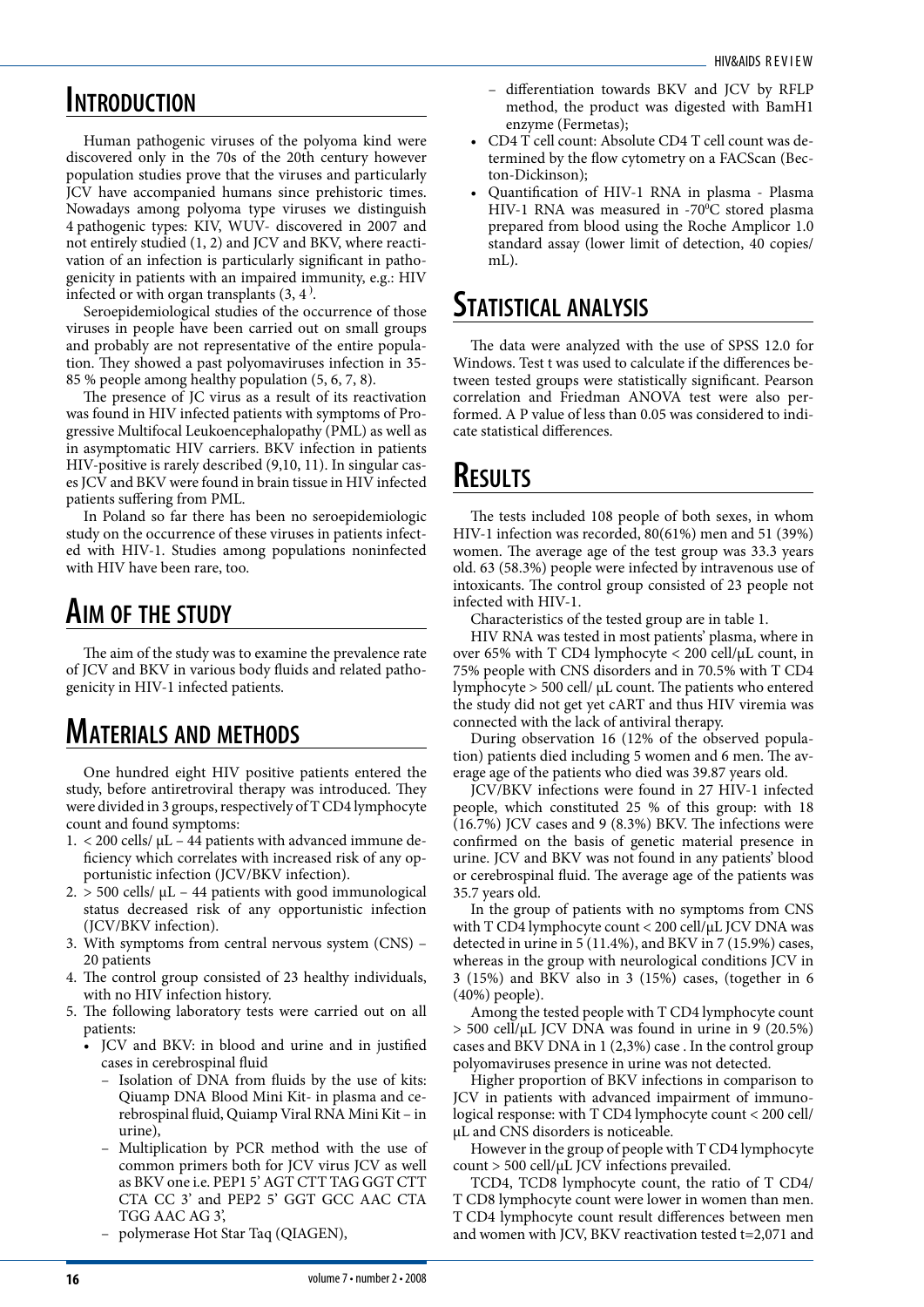#### HIV&AIDS REVIEW.

#### Table 1. Tested group characteristics

| Group                                    | $<$ 200 TCD4/ $\mu$ L                        | <b>CNS</b> infection               | $> 500$ TCD4/ $\mu$ L                                 | Control group      |
|------------------------------------------|----------------------------------------------|------------------------------------|-------------------------------------------------------|--------------------|
| number                                   | 44                                           | 20                                 | 44                                                    | 23                 |
| Average age, range                       | 36,59 (15-57)                                | 35,15 (19-47)                      | 33,16 (20-60)                                         | 25,74 (20-50)      |
| Sex Male/female                          | 29 (65,9%) / 15 (34,1%)                      | 12 (60%) / 8 (40%)                 | 31 (70%) / 13 (30%)                                   | 8 (35%) / 15 (65%) |
| IVDU/HTX/MSM                             | 31 (70,5%) / 8 (18,2%)/<br>$2(4,5\%)/4(9,1)$ | 12 (60%) / 8 (50%) / 0 /<br>1 (5%) | 20 (47,62%) / 6 (14,29%) /<br>2 (4,76%) / 14 (33,33%) |                    |
| TCD4 cell count (cells/ul average, range | 142,44 (1) 2-775                             | 68,95 (1) 2-188                    |                                                       |                    |
| Lymphocyte proportion TCD4               | 13,02 (1-40%)                                | $6,15(0,6-23%)$                    | 35,34 (21-61%)                                        |                    |
| Infection stage HIV A1/A3/C3 (%)         | 0/25(56,8)/19(43,2)                          | $0/2(10\%)/18(90\%)$               | 44 (100%) / 0 / 0                                     |                    |

#### Table 2. T CD4 and T CD8 lymphocytes in JCV/BKV infected

|                  | $<$ 200 TCD4/ $\mu$ L<br>Men / women | <b>CNS</b><br>Men / women | $> 500$ TCD4/ $\mu$ L<br>Men / women |
|------------------|--------------------------------------|---------------------------|--------------------------------------|
| CD4              | 210/81.6                             | 134/8.5                   | 663.17/602                           |
| C <sub>D</sub> 8 | 723/567.2                            | 567/216.5                 | 1493 / 1904                          |
| CD4/CD8          | 0.18 / 0.15                          | 0.265 / 0.04              | 0.48/0.42                            |
| %TCD4            | 24/5                                 | 13/1.3                    | 29.6 / 26                            |

#### Table 3. Detailed data on coexisting conditions.

|                             | <b>Patients</b><br>with CNS conditions | JC and BK viruses presence in urine testing |                        |                      |  |
|-----------------------------|----------------------------------------|---------------------------------------------|------------------------|----------------------|--|
| Main diagnosis              | $n = 20$                               | JC-viruria,<br>$n = 3$                      | BK-viruria,<br>$n = 3$ | No viruria<br>JC, BK |  |
| <b>CNS</b> syphilis         |                                        |                                             | o                      |                      |  |
| PML                         |                                        |                                             |                        |                      |  |
| CNS cryptococcosis          |                                        |                                             |                        |                      |  |
| Herpes Simplex Encephalitis |                                        |                                             |                        |                      |  |
| <b>CNS</b> tumour           |                                        |                                             |                        |                      |  |
| ADC.                        |                                        |                                             |                        |                      |  |
| Neurotoxoplasmosis          |                                        |                                             |                        |                      |  |

were statistically significant=0,049, a very significant difference was observed for lymphocyte proportion in those groups t=2,664, and statistical significance 0,018. Table 2 contains detailed values.

JCV/BKV viruria was found in 6 (40%) cases in the group with neurological conditions. Presence of polyomaviruses in the cerebrospinal fluid was not seen in any patient.

### **Discussion**

For over ten years there have been available viruses' genetic material tests. Owing to that 4 genotypes and 18 subtypes of JC virus which exist in Africa, Europe, America, Asia and Oceania have been isolated (3).

However, in our study there was a significant difference between the HIV positive groups and control group concerning occurrence of JCV and BKV infections, indicating increased prevalence in HIV positive individuals regardless the immunological status.

JCV presence can be found in HIV-1 infected patients who do not suffer from PML. Andreoletti showed JCV in 26 % people with T CD4 lymphocyte count < 200/μL, 18% of patients with TCD4 lymphocyte count >200/μL (12), Calderelli in 40% people in brain tissue and in kidneys (13), Ferrante in 49% patients in urine and 10 % of peripheral blood monocular cells (14), Lednicky in 30 % patients in urine (15), and Tornatore in 38 % patients in of peripheral blood monocular cells (16). In our test group the proportion of JCV/BKV infections in people who were not diagnosed with PML was 40.7% in patients with T CD4 lymphocyte count < 200/μL and similarly 40.7% in people HIV infected with T CD4 cells count > 500/μL. The achieved information is consistent with the data from Ferrante and co.'s report with regards to a low lymphocyte count and diverge from the data concerning people with a high T CD4 lymphocyte count (the tests concerned various materials) (14). Due to a different biological material being tested and little literary data the results achieved by us and other researchers are difficult to compare and it may be an approximation only.

Among HIV infected patients with PML symptoms Tornatore (16) found in 89 % tested people JCV DNA in peripheral blood mononuclear cells, Andreoletti (12) in 60% tested, and Ferrante (14) in all patients in cerebral preparations. Calderelli (13) observed JCV DNA in 100% diseased brain tissue preparations and in 60% of disease unchanged brain tissue, whereas Ferrante in 92% cerebrospinal fluid samples and 75% PBMC (peripheral blood mononuclear cell) confirmed virus presence (14). In our test group it is noticeable that both JCV and BKV were found in urine only. Presence of those viruses was found neither in cerebrospinal fluid nor in peripheral blood in PML patients as well. According to other researchers' reports and our tests results the data varies significantly as to the location of virus detection. It seems that the differences in diagnostic methods (e.g. tests sensitivity, quantitative test (17) versus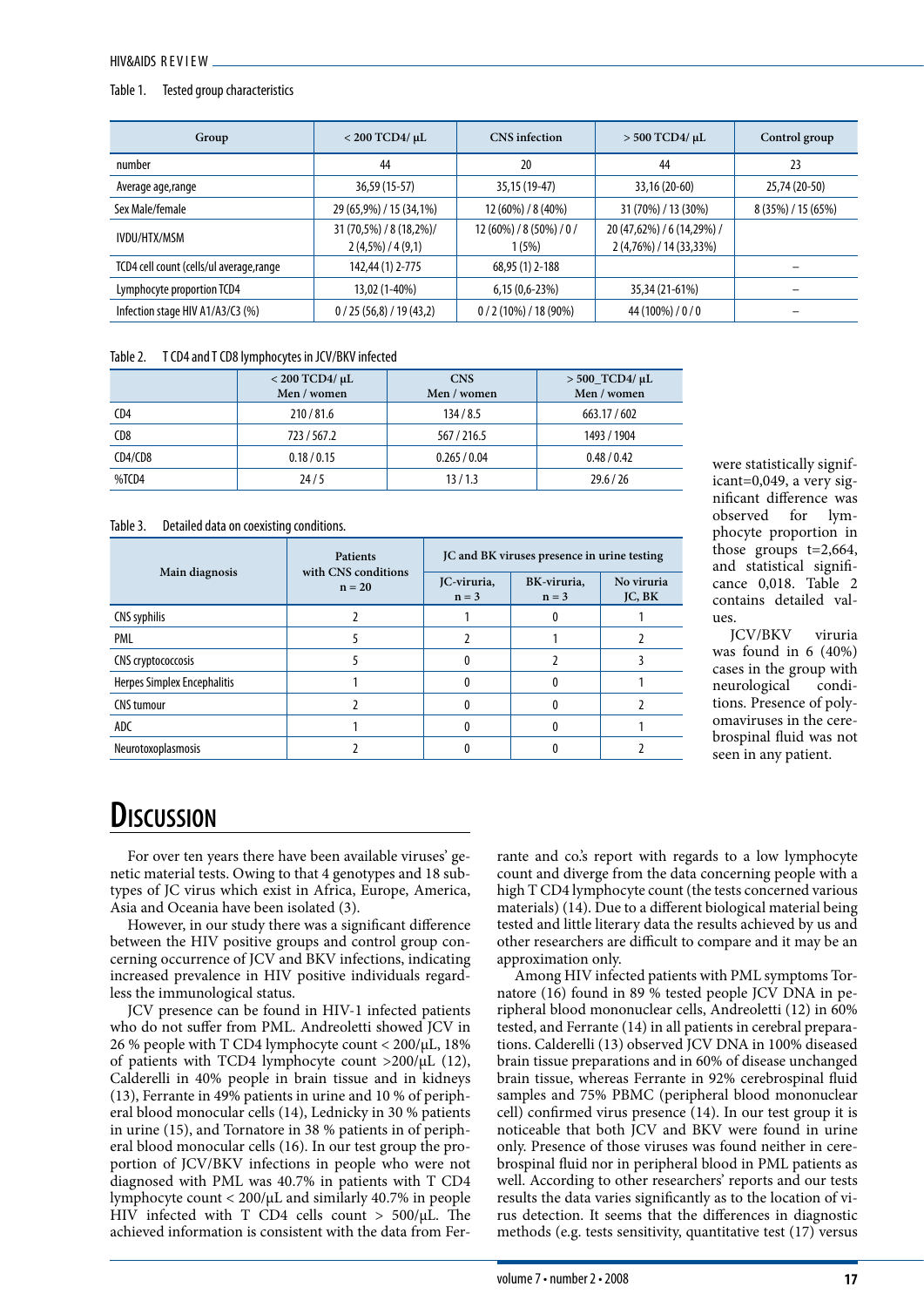qualitative) may influence that fact. It needs to be emphasised that in a proportion of PML patients detection of JCV and/or BKV in cerebrospinal fluid is unsuccessful, despite unambiguous brain MR examination. Such negative results constitute a diagnostic problem of a severe condition such as PML and suggest a possible PML diagnosis despite a lack of confirmation of virological examination of cerebrospinal fluid. Additionally virological examination of brain biopsy specimen, despite nearly 100% sensitivity, is connected with complications risk and is hardly ever suggested and performed, which is an additional difficulty in diagnosis.

Reactivation of BKV infection in HIV positive patients is described rarely (9,10,18). In our research we paid attention to a higher proportion of BKV infections in comparison to JCV in patients with an advanced immunological response: with T CD4 lymphocyte count < 200 cell/μL and with CNS conditions (as listed in table 3). Whereas in the group with T CD4 lymphocyte count > 500 cell/μL JCV infections prevailed.

Nebuloni and co. have described nephropathy connected with BKV infection without kidney functions disorder in HIV infected patient at B3 stage with T CD4 lymphocyte count below 50/μL**.** Disseminated BKV infection was described in four patients infected with HIV with abnormally low T CD4 lymphocyte count – i.e. from 0 – 85 cells/μL. The infection concerned meninges in each case, tunica vasculosa bulbi and also lungs and kidney (19, 20).

BKV infection in our test group was not connected with condition symptoms described by other researchers. In one observed PML patient viruria BKV was found.

In singular cases in PML sufferers in brain tissue coinfection of JCV and BKV was found. In none of our patients, including those with extreme immunological deficit, similar coinfection was found.

# **Conclusions**

- 1. JCV and BKV infection may be asymptomatic in HIV-1 infected people and concerns patients at various HIV-1 infection stages.
- 2. In patients with extreme immunological deficit BKV infection prevailed.
- 3. BKV infection may be connected with development of PML in people HIV-1 positive.
- 4. Urine test for JCV and BKV presence constitutes an important diagnostic test facilitating PML diagnosis.

### **References**

- 1. Allander T, Andreasson K, Gupta S, Bjerkner A, Bogdanovic G, Persson MA, Dalianis T, Ramqvist T, Andersson B. Identification of third human polyomavirus. J Virol, 2007; 81:4130-4136.
- 2. Gaynor AM, Nissen MD, Whiley DM, Mackay IM, Lambert SB, Wu G, Brennan DC, Storch GA, Sloots TP, Wang D. Identification of a novel polyoma virus from patients with acute respiratory tract infection. PLos Pathol, 2007;4:e64.
- 3. Hirsch H, Knowles W, Dickenmann M, Passweg J, Klimkait T, Mihatsch J, Steiger J. Prospective study of polyomavirus type BK replication and nephropathy in renal- transplant recipients. N Eng. J. Med. 2002;347:448-496.
- 4. Nickeleit V, Klimkait T, Binet IF, Dalquen P, Del Zenero V, Thiel G, Mihatsch MJ, Hirsch HH. Testing for polyomavirus type BK DNA in plasma to identify renal- allograft recipients with viral nephropathy. N Engl J Med, 200;342:1309-1315.
- 5. Gardner SD, Field AM, Coleman DV, Hulme B. New human papovavirus isolated from urine after transplantation. Lancet,1971; 1:1253-1257.
- 6. Padget BL, Walker DL. New human papovaviruses. Prog. Med. Virol.1976; 22:1-35.
- 7. Dolei A, Pietropaolo V, Gomes E, Di Taranto C, Ziccheddu M, Spanu MA, Lavorino C, Manca M, Degener AM. Polyomavirus presistence in lymphocytes; prevalence in lymphocytes from blood donors and healthy personnel of blood transfusion center. J Gen Virol,2000;81:1967-1973.
- 8. Knowles WA, Pipkin P, Andrews N, Vyse A, Minor P, Brown DW, Miller E. Population based study of antibody to the human polyomaviruses BKV and JCV and the simian polyomavirus SV40. J Med Virol,2003;71:115-123.
- Bratt G, Hammarin AL, Grandien M, Hedquist BG, Nennesmo I, Sundelin B, Seregard S. BK virus as the cause of meningoencephalitis, retinitis and nephritis in a patient with AIDS,1999;13(9):1071-1075.
- 10. Hedquist BG, Bratt G, Hammarin AL, Grandien M, Nennesmo I, Sundelin B, Seregard S. Identification of BK virus in a patient with acquired immune deficiency syndrome and bilateral atypical retinitis. Ophthalmology, 1999;106(1):129-132.
- 11. Sukov WR, Lewin M, Sethi S, Rakowski TA, Lager DJ. BK virus-associated nephropathy in a patient with AIDS. Am J Kidney Dis. 2008;51(4):e15-18.
- 12. Andréoletti L, Lescieux A, Lambert V, Si-Mohamed A, Matta M, Wattré P, Bélec L, Semiquantitative detection of JCV-DNA in peripheral blood leukocytes from HIV-1-infected patients with or without progressive multifocal leukoencephalopathy, J Med Virol. 2002;66(1):1-7.
- 13. Caldarelli-Stefano R, Vago L, Omodeo-Zorini E, Mediati M, Losciale L, Nebuloni M, Costanzi G, Ferrante P. Detection and typing of JC virus in autopsy brains and extraneural organs of AIDS patients and non-immunocompromised individuals.J Neurovirol , 1999 Apr;5(2):125-33.
- 14. Ferrante P, Caldarelli-Stefano R, Omodeo-Zorini E, Cagni AE, Cocchi L, Suter F, Maserati R. Comprehensive investigation of the presence of JC virus in AIDS patients with and without progressive multifocal leukoencephalopathy. J Med Virol,1997;52(3):235-242.
- 15. Lednicky JA, Vilchez RA, Keitel WA, Visnegarwala F, White ZS, Kozinetz CA, Lewis DE, Butel JS. Polyomavirus JCV excretion and genotype analysis in HIV-infected patients receiving highly active antiretroviral therapy. AIDS, 2003;17(6):801-807.
- 16. Tornatore C, Berger JR, Houff SA, Curfman B, Meyers K, Winfield D, Major EO. Detection of JC virus DNA in peripheral lymphocytes from patients with and without progressive multifocal leukoencephalopathy. Ann Neurol, 1992;31(4): 454-462.
- 17. Bossolasco S, Calori G, Moretti F, Boschini A, Bertelli D, Mena M, Gerevini S, Bestetti A, Pedale R, Sala S, Sala S, Lazzarin A, Cinque P. Prognostic significance of JC virus DNA levels in cerebrospinal fluid of patients with HIV-associated progressive multifocal leukoencephalopathy. Clin Infect Dis, 2005; 40:738–744.
- 18. Di Taranto C, Pietropaolo V, Orsi GB, Jin L, Sinibaldi L, Degener AM. Detection of BK polyomavirus genotypes in healthy and HIV-positive children, 1997;13(6):653-657.
- 19. Vallbracht A, Löhler J, Gossmann J, Glück T, Petersen D, Gerth HJ, Gencic M, Dörries K. Disseminated BK type polyomavirus infection in an AIDS patient associated with central nervous system disease. Am J Pathol, 1993; 143: 29-39.
- 20. Lesprit P, Chaline- Lehmann D, Authier FJ, Ponnelle T, Gray F, Levy Y. BK virus encephalitis in a patient with AIDS and lymphoma. AIDS, 2001;15:1196-1199.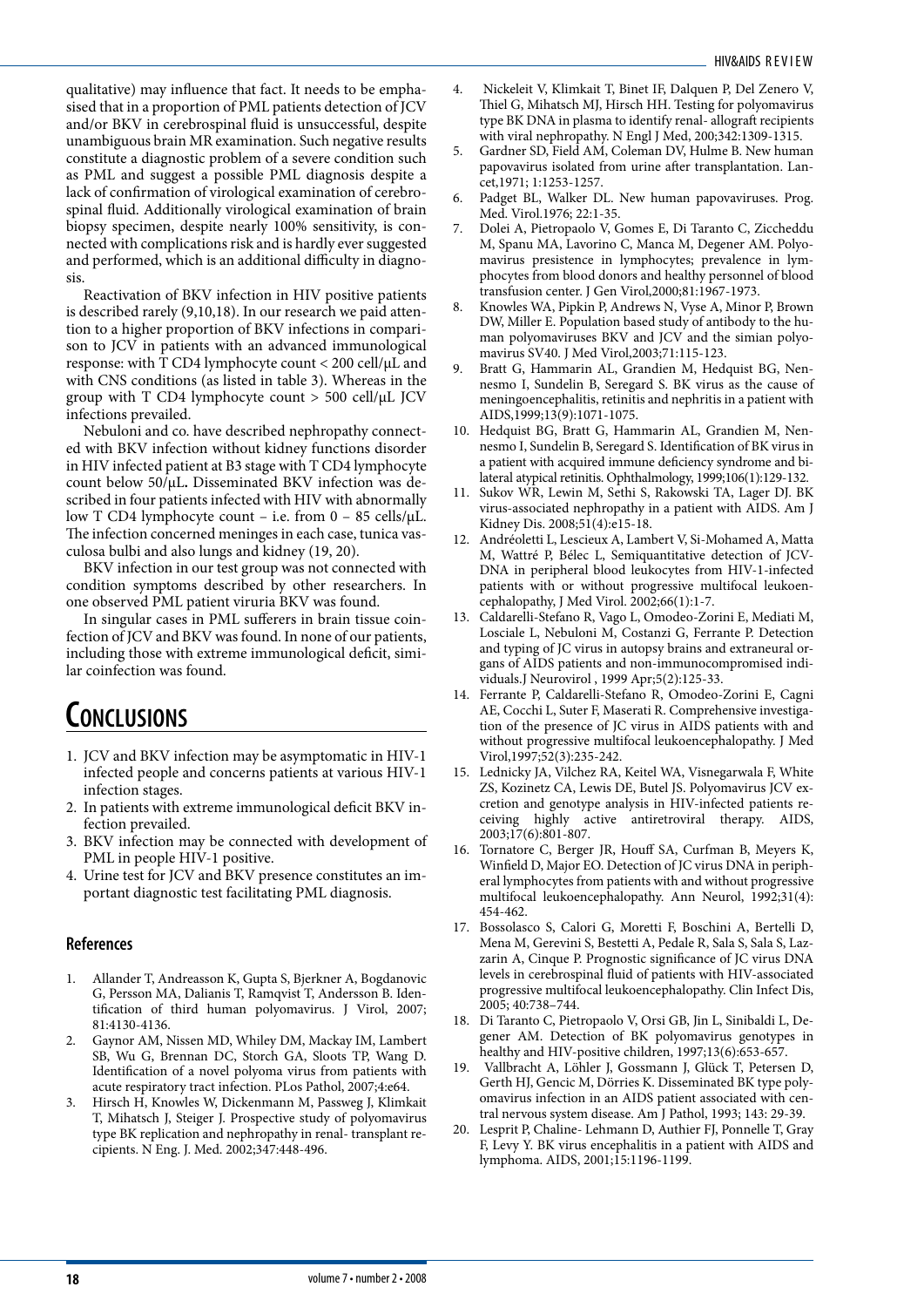| title     |                                                                                                                                                                                                                                                                                                                                                                                                                                                                                                                                                                                      |
|-----------|--------------------------------------------------------------------------------------------------------------------------------------------------------------------------------------------------------------------------------------------------------------------------------------------------------------------------------------------------------------------------------------------------------------------------------------------------------------------------------------------------------------------------------------------------------------------------------------|
|           | <b>Study comparing lipid metabolism</b><br>disorders and effectiveness<br>of treatment in HIV infected patients<br>on long-term treatment with various<br>thymidine analogues                                                                                                                                                                                                                                                                                                                                                                                                        |
| authors   |                                                                                                                                                                                                                                                                                                                                                                                                                                                                                                                                                                                      |
|           | Paweł Święcki • Ewa Firląg-Burkacka • Elżbieta Bąkowska •<br>Anna Ignatowska • Piotr Pulik • Andrzej Horban                                                                                                                                                                                                                                                                                                                                                                                                                                                                          |
|           | Wojewódzki Szpital Zakaźny, Warsaw                                                                                                                                                                                                                                                                                                                                                                                                                                                                                                                                                   |
| summary   |                                                                                                                                                                                                                                                                                                                                                                                                                                                                                                                                                                                      |
|           | Disorders in lipid metabolism exist in most patients treated for the long time. In our study were included 186 patients<br>on antiretroviral treatment lasting 96 weeks treated either with AZT/3TC or with D4T/3TC. Performed studies have<br>shown that both d4T/3TC and AZT/3TC regimens are effective as backbone of CART. Similar immunological values are<br>achieved using above mentioned regimens. Elevation of TG and TC level during antiretroviral therapy is much more<br>frequent in persons treated with d4T/3TC and is not dependent on type of the third drug used. |
| key words |                                                                                                                                                                                                                                                                                                                                                                                                                                                                                                                                                                                      |
|           | lipid metabolism, antiretroviral treatment, adverse effects                                                                                                                                                                                                                                                                                                                                                                                                                                                                                                                          |
| address   |                                                                                                                                                                                                                                                                                                                                                                                                                                                                                                                                                                                      |
|           | Paweł Święcki<br>Wojewódzki Szpital Zakaźny                                                                                                                                                                                                                                                                                                                                                                                                                                                                                                                                          |
|           | Poradnia Profilaktyczno-Lecznicza<br>Poland • 01-201 Warsaw • Wolska 37 Str.,                                                                                                                                                                                                                                                                                                                                                                                                                                                                                                        |
|           | e-mail: pawel.swiecki@wp.pl                                                                                                                                                                                                                                                                                                                                                                                                                                                                                                                                                          |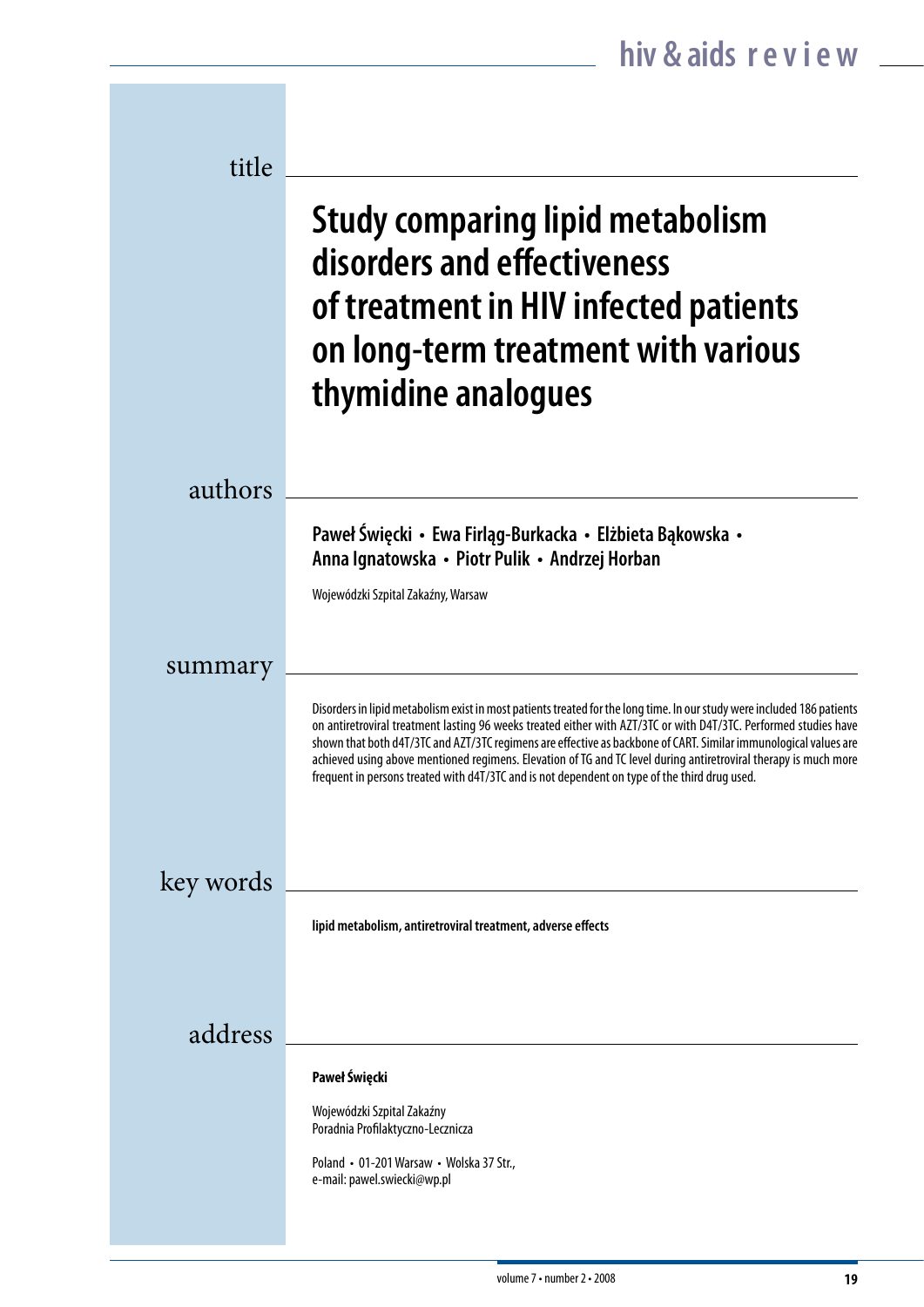### **BACKGROUND**

Prolonging use of antiretroviral therapy reveals numerous late adverse drug reactions. Disorders in lipid metabolism exist in most patients treated for the long time. To limit these complications multidirectional efforts are undertaken in everyday clinical practice. Recommendations related to the lifestyle, nutritional customs and cessation of habits are frequently unsatisfactory. Sometimes the change of antiretroviral treatment to agents having potentially less influence on lipid metabolism is necessary as well as implementation of lipid-lowering drugs. Although most antiretroviral drugs have direct influence on lipid metabolism, search for regimens least affecting the lipid concentration in blood continues.

Lipid and other metabolic disorders are more and more common problem in HIV infected patients, especially on antiretroviral treatment. Dyslipidaemia increases the risk of numerous diseases, and especially coronary atheromatosis which is the most frequent cause of myocardial infarction. Also other risk factors like age, smoking or inherited susceptibility in form of hereditary hypercholesterolaemia increase the risk of cardiovascular diseases in HIV infected patients [1-4]. All these risk factors cause that this population requires special monitoring of lipid parameters. Dyslipidemias in form of elevation of total cholesterol concentration (TC), high density lipoproteins (HDL-C) low density lipoproteins (LDL-C) as well as triglycerides (TG) were reported shortly after introduction of CART. In studies completed so far it was shown that frequency of adverse effects of antiretroviral treatment in form of lipid metabolism disorders correlated with duration of CART [2]. HIV infection itself is high risk factor of dyslipidaemia. Former studies in patients in advanced stage of HIV infection, antiretroviral naive, have shown lowering of total cholesterol and LDL-C and somewhat elevated concentration of TG [5]. Similar phenomenon was observed also in persons in early stage of infection [6]. Recently published data concerning lipid concentration in 50 persons just before and just after HIV seroconversion have shown decrease in TC, HDL-C and LDL-C before antiretroviral treatment [7]. Therefore, increase of serum lipid concentration after implementation of antiretroviral treatment should be systematically tested having baseline values in mind.

From commonly used three classes of antiretroviral drugs the protease inhibitors are regarded as the most hyperlipaemic drugs. Substantial lipid changes in form of elevation in concentration of TC, LDL-C, TG has been shown in patients treated with protease inhibitors, and especially ritonavir [8,9]. On the other hand, exactly this group of drugs was regarded as the most effective in treatment of advanced HIV stages because of the strongest inhibition of HIV replication. Recently more and more studies confirm that also the nucleoside analogues may influence lipid metabolism [10,11]. This group in turn is always used in CART. Till now the most frequently used drugs from this group were lamivudine, and than zidovudine and stavudine. The third group of drugs used in CART, non-nucleoside reverse transcriptase inhibitors show smaller influence on changes in lipid profile. There also exist reports of lipid concentration elevations in group of patients treated with zidovudine, lamivudine end efavirenz [12]. Less pronounced dyslipidaemia was observed after use of other NNRTI drug – nevirapine [13]. As result from previous data all classes of antiretroviral drugs adversely affect lipid profile, however to varying extent. Therefore it s advisable to determine to what extent particular drug combinations influence lipid metabolism.

Objective of the study was assessment of influence of chosen drugs from the NRTI group on lipid metabolism and comparison of effectiveness of treatment with these drugs.

### **Material and methods**

In the study were included 186 patients on antiretroviral treatment lasting 96 weeks. Subjects were divided into two groups:

• Group I – 88 subjects treated with AZT/3TC

• Group II – 98 subjects treated with D4T/3TC

Moreover all patients were receiving protease inhibitor (PI) or non-nucleoside reverse transcriptase inhibitor (NNRTI).

In the first group 60,2 % of subjects were receiving PI, and in the second group 50% of subjects. This difference was not statistically significant in chi-sqare test.

Following values were determined in all patients: CD<sub>4</sub> cells count, concentration of total cholesterol (TC) and triglycerides (TG) before implementation of antiretroviral treatment and during therapy every 3 – 6 months. For each group mean value and proportion of patients with elevated levels was calculated.

Effectiveness of treatment was assessed comparing the difference between  $CD_4$  count before implementation of treatment, and value obtained at the end of observation. For each group mean value was calculated.

Concentration of cholesterol and TG was determined in blood serum in fasting condition. As normal values it was assumed: for total cholesterol < 5,2 mmol/L and for TG -  $\langle$ 2 mmol/L – equal for both sexes.

Due to possible biases associated with outpatient settings no attempt was made to test statistical significance of observed changes.

# **Results**

Table 1 presents the  $CD_4$  count in both studied groups before implementation of treatment and at the end of observation.

After 2 years of treatment the mean increase in CD4 count was similar in both groups and amounted to 310  $cells/µL$  and  $361$  cells/ $µL$  respectively. Even though these values were similar, the lowest increase in CD4 count was achieved in group treated with AZT/3TC and PI, whereas the highest in group treated with d4T/3TC and PI.

Table 2 presents concentration of triglycerides and total cholesterol before inclusion to the study and in week 96 of observation.

Table 3 presents the percentage of subjects with increased concentration of triglycerides and total cholesterol before inclusion to the study and in week 96 of observation.

In the first group elevated concentration of triglycerides was revealed in 38.5% of persons, and total cholesterol - in 13,5% of subjects. After 2 years of treatment these values increased to 59.3% and 45.6% of subjects respectively. In the second group elevated values of TG concentration were revealed in 40% of subjects, total cholesterol in 23.5%, and after 96 weeks of treatment 47.7% of subjects had elevated TG concentration, and 37.7% total cholesterol concentration. The highest increase of both TG as well as TC was observed in the group treated with d4T/3TC regimen.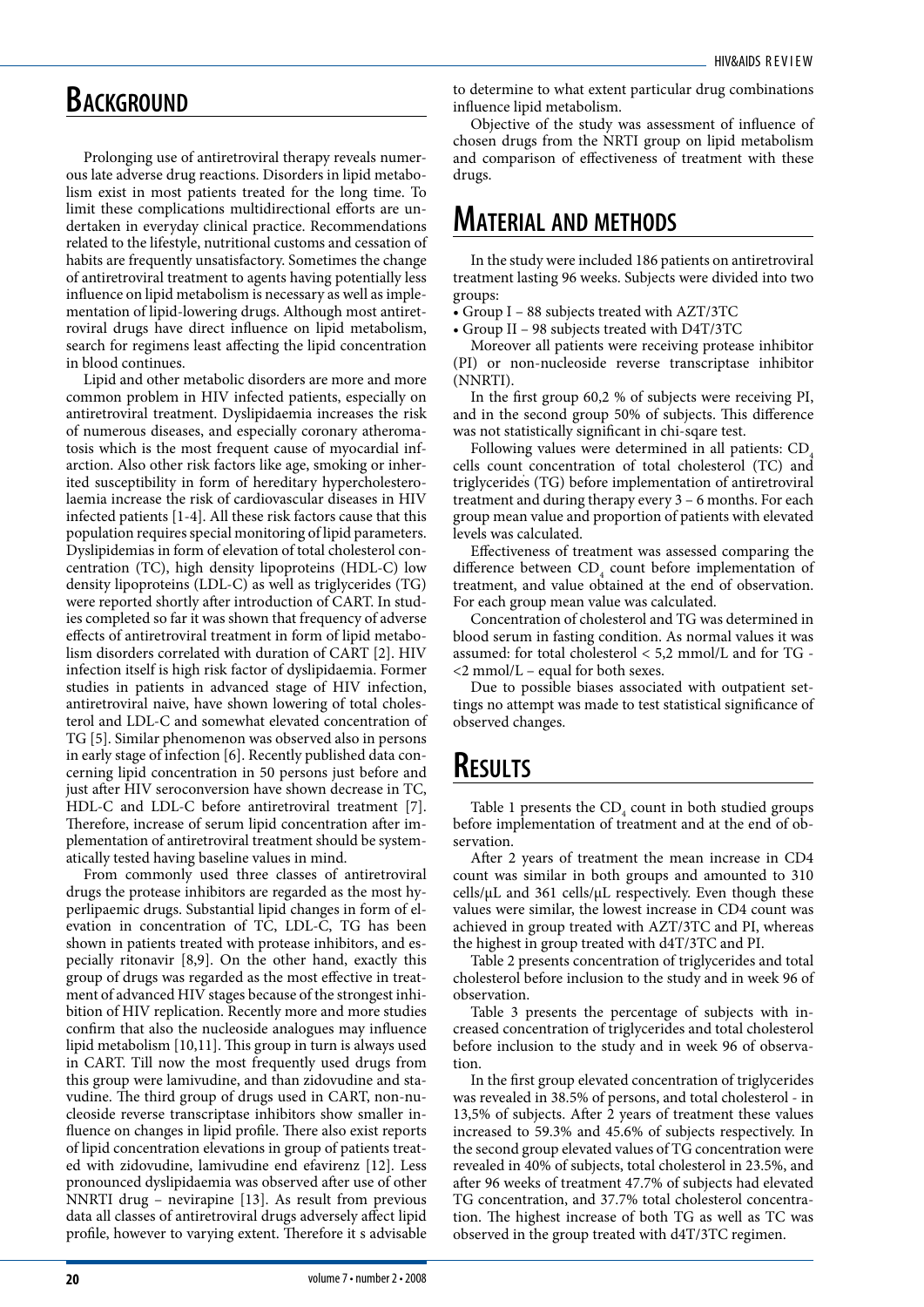Table 1. count before implementation of treatment and in week 96 of treatment in relation to used CART regimen

|                           | Mean (min-max) CD, count in treatment group: |              |              |                |
|---------------------------|----------------------------------------------|--------------|--------------|----------------|
| Time of test              | $AZT/3TC +$                                  |              | $d4T/3TC+$   |                |
|                           | PI                                           | <b>NNRTI</b> | PI           | <b>NNRTI</b>   |
| Before start of treatment | 128                                          | 226          | 143          | 190            |
|                           | $(0-344)$                                    | $(2-525)$    | $(1-364)$    | $(6-592)$      |
| At the end of observation | 413                                          | 581          | 521          | 534            |
|                           | $(121 - 775)$                                | $(220-1201)$ | $(44-1153)$  | $(99-1356)$    |
| Increase in CD, count     | 286                                          | 355          | 378          | 344            |
|                           | $(0 - 976)$                                  | $(20-917)$   | $(316-1033)$ | $(479 - 1244)$ |

#### Table 2. Concentration of triglycerides (TG), total cholesterol (TC) before implementation of treatment and after 96 weeks of treatment in relation to used CART regimen

| Time of test                  | $D4T/3TC +$ |      |              | $ZDV/3TC+$ |      |              |
|-------------------------------|-------------|------|--------------|------------|------|--------------|
|                               | Total       | PI   | <b>NNRTI</b> | Total      | PI   | <b>NNRTI</b> |
| Concentration of TG [ mmol/L] |             |      |              |            |      |              |
| Before start of treatment     | 2,15        | 2,44 | 1.83         | 1,91       | 1,89 | 1,95         |
| In wk. 96 of observation      | 2,52        | 2,91 | 2,02         | 2,27       | 2,41 | 2,05         |
| Concentration of TC [mmol/L]  |             |      |              |            |      |              |
| Before start of treatment     | 4.2         | 4.4  | 3.7          | 4.4        | 4.3  | 4.5          |
| In wk. 96 of observation      | 5.1         | 5.0  | 5.3          | 4.9        | 5.1  | 4,7          |

### Table 3. Percentages of subjects with increased concentration of triglycerides >2 mmol/L and total cholesterol > 5,2 mmol/L before treatment and in week 96 of study in relation to used CART regimen

|                      | % of subjects with increased concentration: |                          |                   |                          |  |  |
|----------------------|---------------------------------------------|--------------------------|-------------------|--------------------------|--|--|
| Therapeutic regimens | <b>TG</b>                                   | <b>Total cholesterol</b> | <b>TG</b>         | <b>Total cholesterol</b> |  |  |
|                      |                                             | before treatment         | in wk 96 of study |                          |  |  |
| $d4T/3TC +$          |                                             |                          |                   |                          |  |  |
| NNRTI                | 32.0                                        | 4.5                      | 47.8              | 42.6                     |  |  |
| PI                   | 51.8                                        | 20                       | 66.5              | 49.4                     |  |  |
| Total                | 38.5                                        | 13.5                     | 59.3              | 45.6                     |  |  |
| $AZT/3TC+$           |                                             |                          |                   |                          |  |  |
| <b>NNRTI</b>         | 38.9                                        | 30                       | 33.5              | 26.0                     |  |  |
| P                    | 40.6                                        | 19.3                     | 51.1              | 43.8                     |  |  |
| Total                | 40.0                                        | 23.5                     | 47.7              | 37.4                     |  |  |

# **Discussion**

Performed studies have shown that both d4T/3TC and AZT/3TC regimens are effective as backbone of CART. Similar immunological values are achieved using above mentioned regimens. Elevation of TG and TC level during antiretroviral therapy is much more frequent in persons treated with d4T/3TC and is not dependent on type of the third drug used. This regimen in persons with hyperlipidaemia should be used only in exceptional situations, and systematic monitoring of concentration of both cholesterol and triglycerides is necessary during therapy.

Antiretroviral treatment with use of three drugs in most drug combinations leads to changes in blood lipid concentrations, mainly in form of elevation of cholesterol and triglycerides concentration. Changes in blood lipid concentrations in HIV infected patients were revealed even before antiretroviral treatment for many years [14-16]. This problem has definitely increased from the time of introduction of CART. However there is no perfect drug combination, careful choice of drugs, based on former analysis of patient's predispositions is key issue for effective long-term therapeutic effect.

It was shown in performed studies that elevated triglycerides concentration occurs in 40% of subjects, whereas elevated total cholesterol in 13% of subjects even before starting CART. In observations of other authors elevated cholesterol and triglycerides concentration was shown in 60% of subjects [17-19].

In own studies it was shown that biggest changes in lipid metabolism occurred in patients receiving stavudine. Similar results were obtained by other authors. In group of per-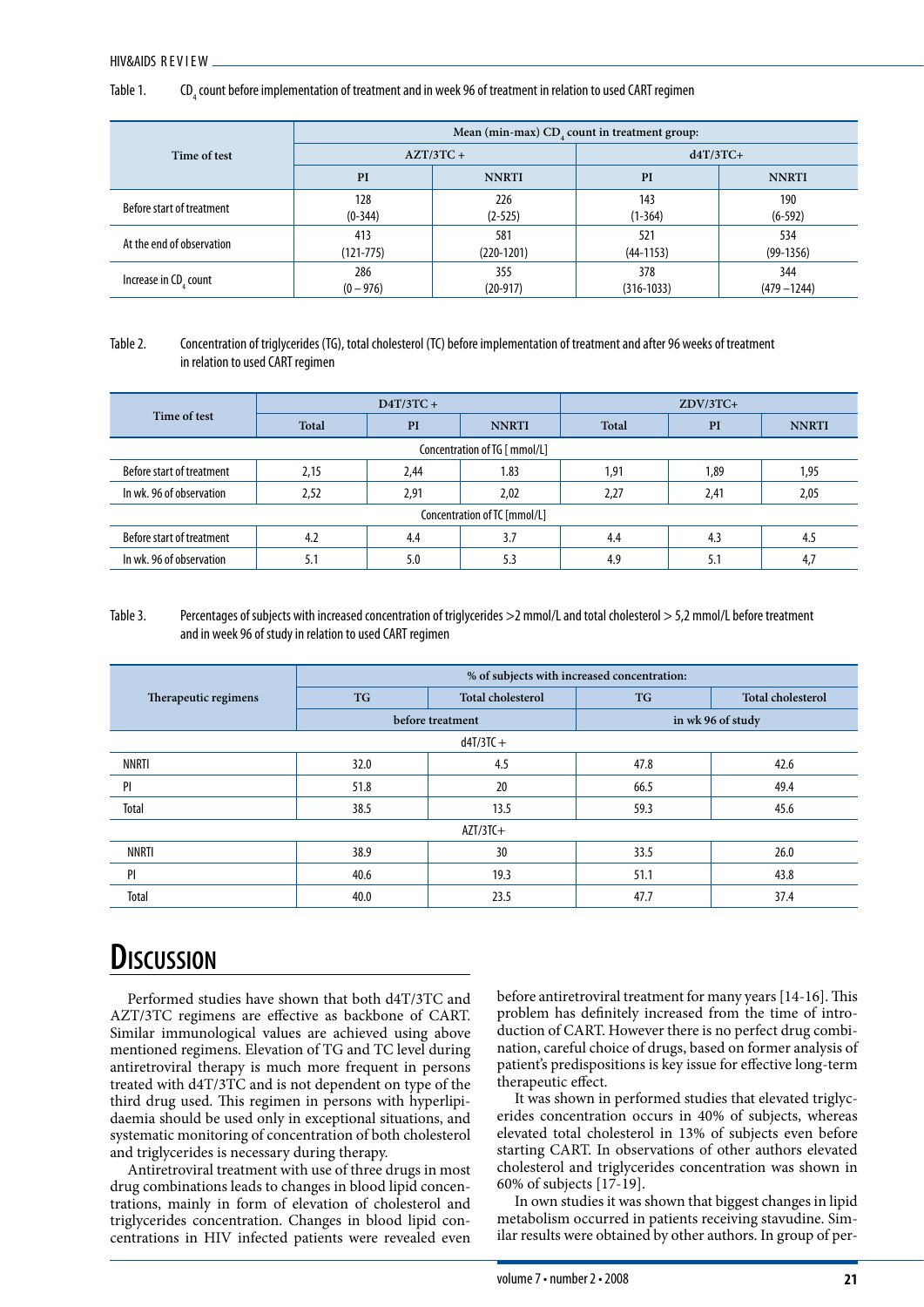sons receiving stavudine increase of triglycerides and total cholesterol concentration occurred much earlier, as compared to group treated with other reverse transcriptase inhibitors [20-22] .

### **References:**

- 1. Bergersen BM: Cardiovascular risk in patients with HIV Infection: impact of antiretroviral therapy. Drugs 2006;66:1971- 1987.
- 2. Friis-Moller N, Reiss P, Sabin CA, Weber R, Monforte A, El-Sadr W, Thiebaut R, De Wit S, Kirk O, Fontas E, Law MG, Phillips A, Lundgren JD: Class of antiretroviral drugs and the risk of myocardial infarction. N Engl J Med 2007;356:1723- 1735.
- 3. David MH, Hornung R, Fichtenbaum CJ: Ischemic cardiovascular disease in persons with human immunodeficiency virus infection. Clin Infect Dis 2002;34:98-102.
- 4. Barbaro G: Cardiovascular manifestations of HIV infection. J R Soc Med 2001;94:384-390.
- 5. Feingold KR, Krauss RM, Pang M, Doerrler W, Jensen P, Grunfeld C: The hypertriglyceridemia of acquired immunodeficiency syndrome is associated with an increased prevalence of low density lipoprotein subclass pattern B. J Clin Endocrinol Metab 1993;76:1423-1427.
- 6. Shor-Posner G, Basit A, Lu Y, Cabrejos C, Chang J, Fletcher M, Mantero-Atienza E, Baum MK: Hypocholesterolemia is associated with immune dysfunction in early human immunodeficiency virus-1 infection. Am J Med 1993;94:515-519.
- 7. Riddler SA, Smit E, Cole SR, Li R, Chmiel JS, Dobs A, Palella F, Visscher B, Evans R, Kingsley LA: Impact of HIV infection and HAART on serum lipids in men. JAMA 2003;289:2978- 2982.
- 8. Danner SA, Carr A, Leonard JM, Lehman LM, Gudiol F, Gonzales J, Raventos A, Rubio R, Bouza E, Pintado V, et al.: A short-term study of the safety, pharmacokinetics, and efficacy of ritonavir, an inhibitor of HIV-1 protease. European-Australian Collaborative Ritonavir Study Group. N Engl J Med 1995;333:1528-1533.
- 9. Purnell JQ, Zambon A, Knopp RH, Pizzuti DJ, Achari R, Leonard JM, Locke C, Brunzell JD: Effect of ritonavir on lipids and post-heparin lipase activities in normal subjects. AIDS 2000;14:51-57.
- 10. Shikuma CM, Yang Y, Glesby MJ, Meyer WA, 3rd, Tashima KT, Ribaudo HJ, Webb N, Bastow B, Kuritzkes DR, Gulick RM: Metabolic effects of protease inhibitor-sparing antiretroviral regimens given as initial treatment of HIV-1 Infection (AIDS Clinical Trials Group Study A5095). J Acquir Immune Defic Syndr 2007;44:540-550.
- 11. Castro-Sansores CJ, Santos-Rivero A, Lara-Perera D, Gonzalez-Martinez P, Alonso-Salomon G, Gongora-Biachi RA: Hyperlipidemia and glucose intolerance in patients with HIV infection receiving antiretroviral therapy. Salud Publica Mex 2006;48:193-199.
- 12. Tashima KT, Bausserman L, Alt EN, Aznar E, Flanigan TP: Lipid changes in patients initiating efavirenz- and indinavirbased antiretroviral regimens. HIV Clin Trials 2003;4:29-36.
- 13. van Leth F, Phanuphak P, Ruxrungtham K, Baraldi E, Miller S, Gazzard B, Cahn P, Lalloo UG, van der Westhuizen IP, Malan DR, Johnson MA, Santos BR, Mulcahy F, Wood R, Levi GC, Reboredo G, Squires K, Cassetti I, Petit D, Raffi F, Katlama C, Murphy RL, Horban A, Dam JP, Hassink E, van Leeuwen R, Robinson P, Wit FW, Lange JM: Comparison of first-line antiretroviral therapy with regimens including nevirapine, efavirenz, or both drugs, plus stavudine and lamivudine: a randomised open-label trial, the 2NN Study. Lancet 2004;363:1253-1263.
- 14. Koppel K, Bratt G, Eriksson M, Sandstrom E: Serum lipid levels associated with increased risk for cardiovascular disease is associated with highly active antiretroviral therapy (HAART) in HIV-1 infection. Int J STD AIDS 2000;11: 451-455.
- 15. Palacios R, Santos J, Ruiz J, Gonzalez M, Valdivielso P, Marquez M, Gonzalez-Santos P: Short-term lipid changes associated with highly active antiretroviral therapy in naive HIVinfected patients. J Acquir Immune Defic Syndr 2003;34: 249-251.
- 16. Visnegarwala F, Darcourt J, Sajja P, Menon V, Ong O, Maldonado M, White AC, Jr.: Changes in metabolic profile among antiretroviral-naive patients initiating protease inhibitor versus non-protease inhibitor containing HAART regimens. J Acquir Immune Defic Syndr 2003;33:653-655.
- 17. Sosa N, Hill-Zabala C, Dejesus E, Herrera G, Florance A, Watson M, Vavro C, Shaefer M: Abacavir and lamivudine fixed-dose combination tablet once daily compared with abacavir and lamivudine twice daily in HIV-infected patients over 48 weeks (ESS30008, SEAL). J Acquir Immune Defic Syndr 2005;40:422-427.
- 18. van Leth F, Phanuphak P, Stroes E, Gazzard B, Cahn P, Raffi F, Wood R, Bloch M, Katlama C, Kastelein JJ, Schechter M, Murphy RL, Horban A, Hall DB, Lange JM, Reiss P: Nevirapine and efavirenz elicit different changes in lipid profiles in antiretroviral-therapy-naive patients infected with HIV-1. PLoS Med 2004;1:e19.
- 19. Stein JH: Dyslipidemia in the era of HIV protease inhibitors. Prog Cardiovasc Dis 2003;45:293-304.
- 20. Constans J, Pellegrin JL, Peuchant E, Dumon MF, Pellegrin I, Sergeant C, Simonoff M, Brossard G, Barbeau P, Fleury H, et al.: Plasma lipids in HIV-infected patients: a prospective study in 95 patients. Eur J Clin Invest 1994;24:416-420.
- 21. Gallant JE: Initial therapy of HIV infection. J Clin Virol 2002;25:317-333.
- 22. Gallant JE, Staszewski S, Pozniak AL, DeJesus E, Suleiman JM, Miller MD, Coakley DF, Lu B, Toole JJ, Cheng AK: Efficacy and safety of tenofovir DF vs stavudine in combination therapy in antiretroviral-naive patients: a 3-year randomized trial. JAMA 2004;292:191-201.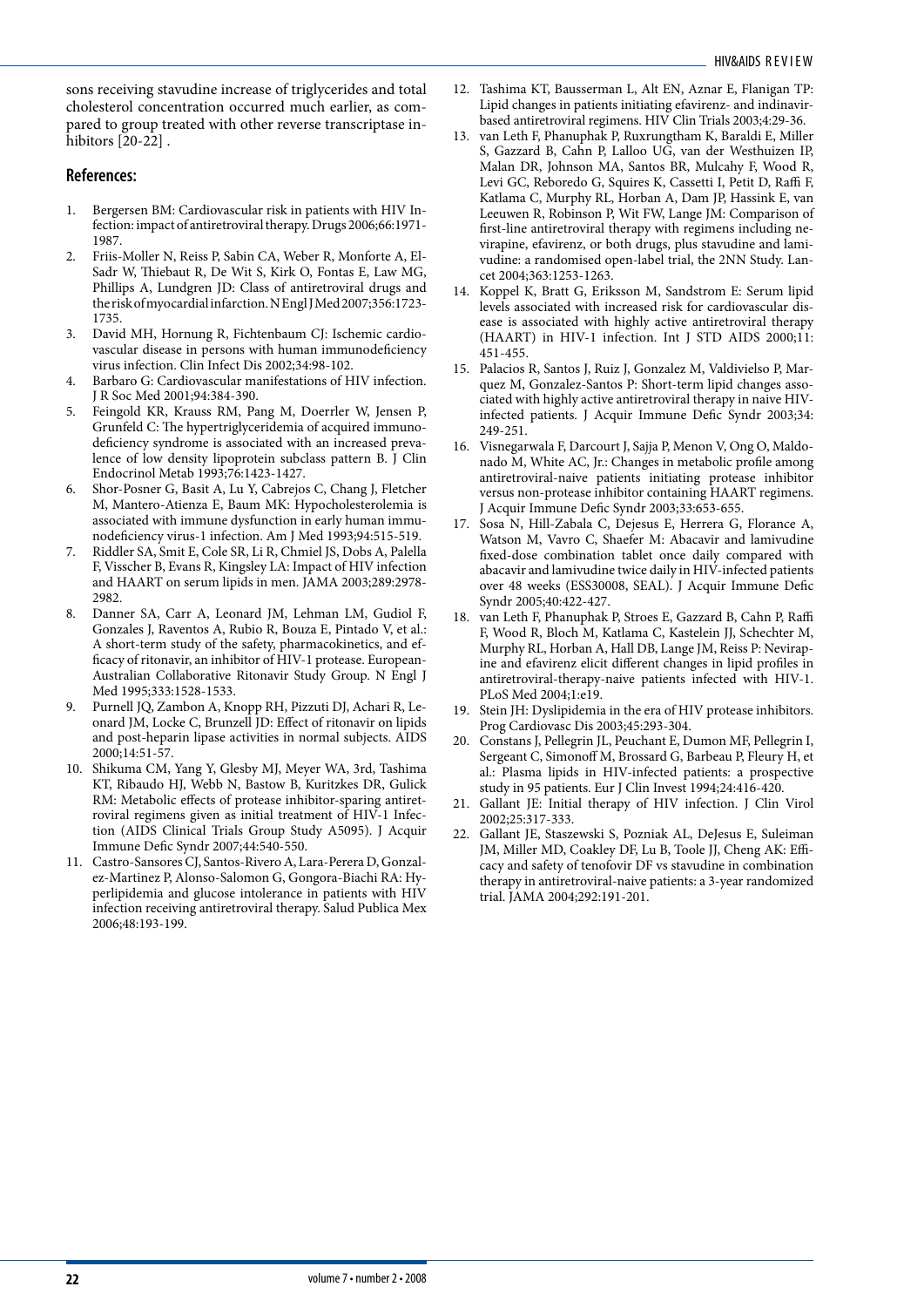| title     |                                                                                                                                                                                                                                                                                                                                                                                                                                                                                                                                |
|-----------|--------------------------------------------------------------------------------------------------------------------------------------------------------------------------------------------------------------------------------------------------------------------------------------------------------------------------------------------------------------------------------------------------------------------------------------------------------------------------------------------------------------------------------|
|           | Lack of the proper diagnosis during<br>primary HIV infection - case study                                                                                                                                                                                                                                                                                                                                                                                                                                                      |
| authors   |                                                                                                                                                                                                                                                                                                                                                                                                                                                                                                                                |
|           | Dorota Rogowska-Szadkowska                                                                                                                                                                                                                                                                                                                                                                                                                                                                                                     |
|           | Department of Family Medicine and Community Nursing, Medical University of Bialystok                                                                                                                                                                                                                                                                                                                                                                                                                                           |
| summary   |                                                                                                                                                                                                                                                                                                                                                                                                                                                                                                                                |
|           | Diagnosis of HIV infection at the stage of the primary infection is a challenge for physicians. Its clinical symptoms are<br>unspecific, sometimes they are few and they recede within 2-3 weeks regardless of attempts to treat them. In such<br>circumstances it may be helpful to gather detailed history, including especially the patient's sexuality and risky be-<br>haviours he/she has undertaken. The article describes a case in which the patient himself brought about early diag-<br>nosis of the HIV infection. |
|           |                                                                                                                                                                                                                                                                                                                                                                                                                                                                                                                                |
| key words | primary HIV infection, diagnosis                                                                                                                                                                                                                                                                                                                                                                                                                                                                                               |
| address   |                                                                                                                                                                                                                                                                                                                                                                                                                                                                                                                                |
|           | Dorota Rogowska-Szadkowska                                                                                                                                                                                                                                                                                                                                                                                                                                                                                                     |
|           | <b>Medical University of Bialystok</b><br>Department of Family Medicine and Community Nursing                                                                                                                                                                                                                                                                                                                                                                                                                                  |
|           | Poland • 15-054 Białystok • Mieszka I 4B Street<br>dszadkowska@umwb.edu.pl                                                                                                                                                                                                                                                                                                                                                                                                                                                     |
|           |                                                                                                                                                                                                                                                                                                                                                                                                                                                                                                                                |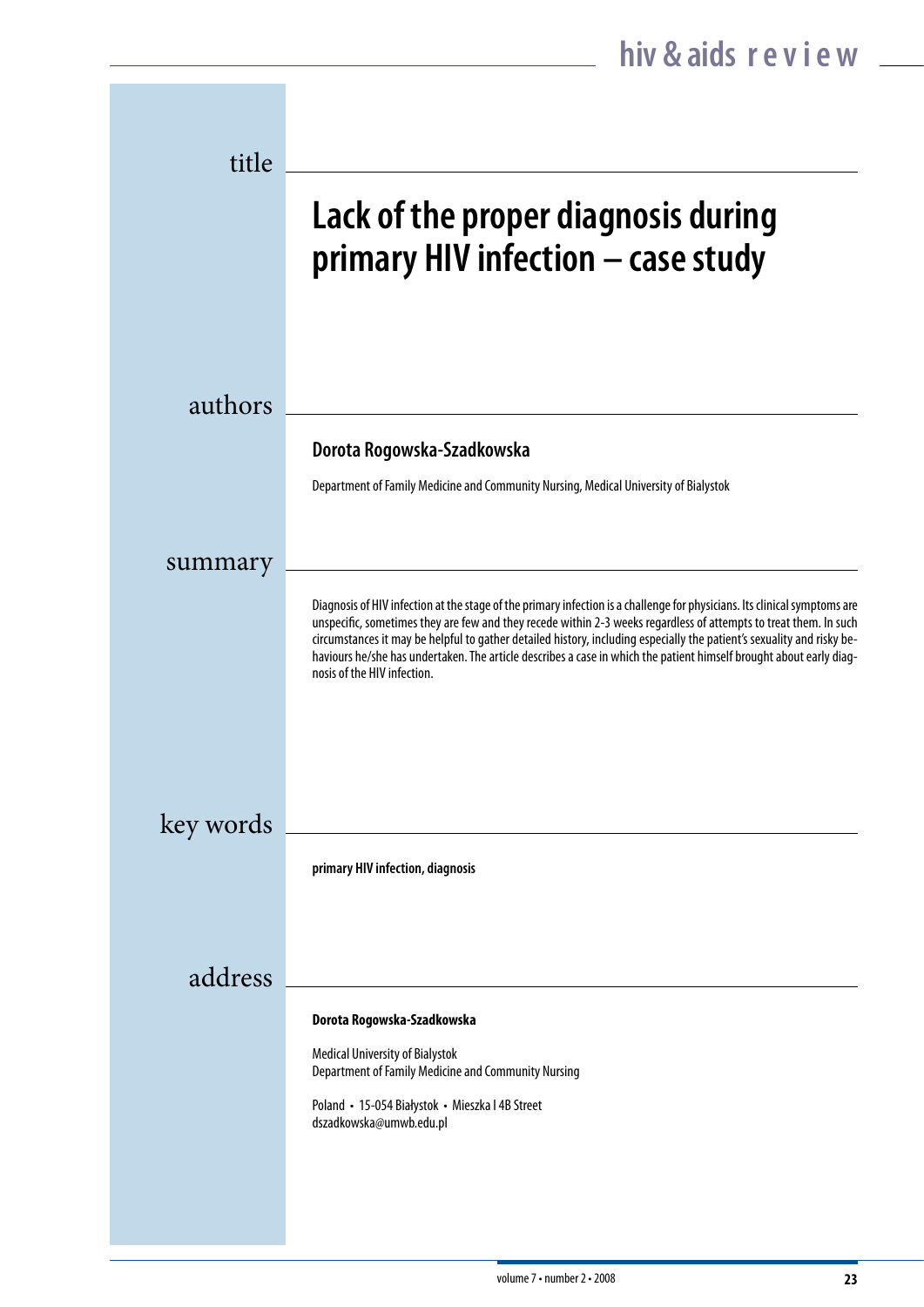### **BACKGROUND**

Regardless of the infection route, during the first 2-3 weeks, the virus becomes well established in a lymphatic tissue reservoir. This reservoir is the principal site of virus production, storage, persistence and pathology (CD4+ Tcell depletion and destruction of follicles and the lymphatic tissue architecture). By the time the infection becomes clinically symptomatic, it is associated with seroconversion (1). The symptoms are usually unspecific, the most often they include fever, fatigue, enlargement of lymph nodes, myalgia, nausea and diarrhoea (2). Both number and severity of primary HIV infection symptoms are variable, most of patients suffer more than one symptom. It is difficult to diagnose HIV at this stage. In a study including 103 seroconverters in vaccine preparedness cohorts between 1995 -1998, acute HIV infection was diagnosed in only in 8 out of 50 persons who sought medical care (3).

During the primary HIV infection the peak level of HIV replication is established in blood, oropharyngeal tissues and genital tract (4). Primary stage infections were estimated to be 26 times more infectious than the asymptomatic infection (late stage 7 times more infectious). High infectiousness during primary infection was estimated to last for approximately 3 months after seroconversion (5). This is why early diagnosis of HIV infection is so important.

# **Case report**

In 2006, a 32-year old single and professionally active man was referred by a general practitioner for diagnostics at an infectious diseases ward in a big city in Poland because of fever  $(>39^{\circ}C)$  which lasted more than a week and marked debilitation. During several days of hospitalisation no deviations were revealed in a substantial examination, and the only irregularity found in ancillary examination was low level of platelets. The fever receded and the patient's condition improved. Before being discharged, the patient himself asked for a anti-HIV antibodies test. The data chart received by the patient did not stipulate the method of the test. The result turned out negative and the managing physician assured the patient that his temperature was not related to HIV infection.

During the short hospitalisation the patient was never asked about potentially risky behaviours which might have led to HIV infection. The patient had difficulties in accepting his homosexuality, he had had only several anal intercourses in his life and these were always safe sex. However, 3 weeks before he fell ill, he had had the first unprotected anal intercourse in his life.

After being discharged from the hospital, the patient called one of the Counselling and Diagnostics Points in Poland, where anti-HIV antibodies tests are performed without a doctor's referral, for free and anonymously. He told his story and learned about the window period and about symptoms of the primary HIV infection. Therefore, he

waited for 3 months and had another anti-HIV antibodies test at a Counselling and Diagnostics Point. The screening test proved positive and the result was confirmed with the Western blot test. When the patient was informed where to go to begin treatment in the city where he lived, he was surprised to learn that the right place was an outpatient clinic at the hospital where he was hospitalised.

### **Discussion**

Diagnosis of HIV infection at the primary infection stage is of paramount importance both for the patient and for his sexual partners. If the patient is aware of the infection, he/she has a chance to modify his behaviour so as not to transfer HIV to sexual partners. It has been known for a long time that during the primary infection, the high plasma viral load (6) probably corresponds to semen viral load (7), it is strongly correlated with the risk of sexual transmission (8) and therefore epidemic growth, and transmission of drug resistance.

It is difficult to diagnose HIV infection at this stage, because the acute retroviral syndrome mimics many common febrile illnesses and because confirmatory HIV antibody tests remain negative during the diagnostic window (9). Fourth-generation HIV assays are not always helpful either in diagnosis of the infection at the early stage. Delforge et al. (10) presented a case where diagnosis of primary HIV infection was delayed due to one of these tests. Assays for HIV RNA are more sensitive than those for p24 antigen in diagnosing primary infection, but they may have false-positive results (11).

A similar case to the one discussed above was presented by Dobec et al. (12), who described a man who referred to a physician and reported high fever (39.8°C), tonsillopharyngitis, fatigue and myalgia, persistent for a week. No rash or lymphadenopathy were observed in this patient. At one moment lymphopenia ( $0.58 \times 10^3$  cell/ $\mu$ L) and thrombocytopenia (65 x  $10^3$  cells/ $\mu$ L) were found. The patient reported that he had lately returned from a holiday in Cuba. Malaria, dengue, Streptococcus pyogenes group A, Enteroviruses, Shigella, Salmonella, Epstein-Barr virus, cytomegalovirus, Hepatitis C virus and Treponema pallidum were all excluded as potential causes of his clinical condition. Considering the progress of lymphopenia and thrombocytopenia, an anti-HIV antibodies test was recommended and the patient agreed. A third generation HIV test gave a negative result and two fourth-generation HIV EIA tests, which detect both antigen p24 and antibodies, were reactive. The authors performed a HIV nucleic acid amplification test (NAT), which revealed a positive HIV result of 4,150,000 copies/mL. Only then did the patient confirm that he had had unprotected heterosexual intercourses during his stay in Cuba.

The discussed cases document the necessity to include HIV infection in the differential diagnosis in patients with leukopenia, thrombocytopenia and fever and the necessity to exclude HIV infection in the diagnostic process. They also demonstrate how important it is to gather detailed history of the patients' sexual habits.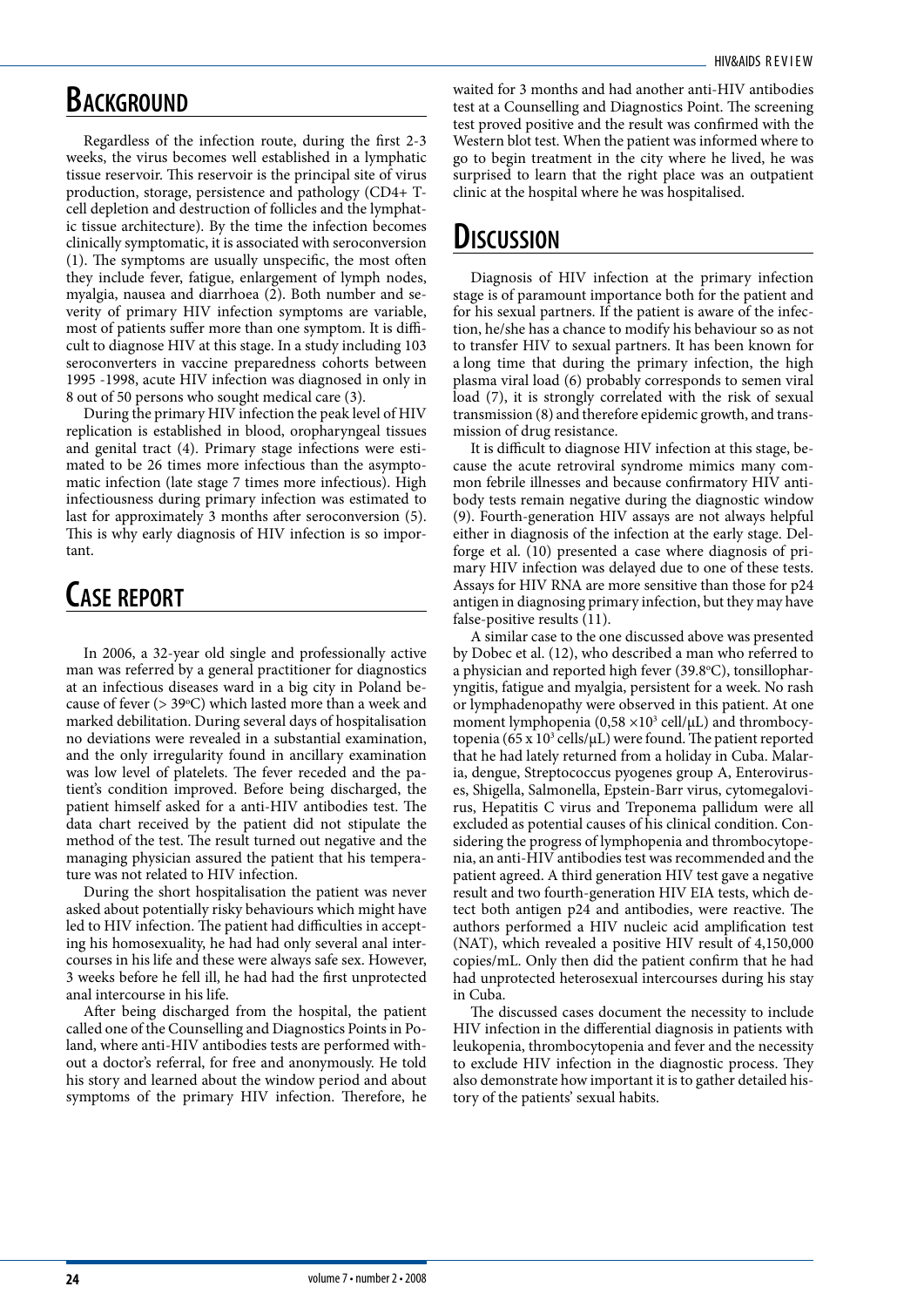### **References**

- 1. Pope M, Haase AT. Transmission, acute HIV-1 infection and the quest for strategies to prevent infection. Nature Med 2003;9:847-52.
- 2. Kahn JO, Walker BD. Acute human immunodeficiency virus type 1 infection. N Engl J Med 1998;339:33-9.
- 3. Celum CL, Buchbinder SP, Donnell D et al. Early human immunodeficiency virus (HIV) infection in the HIV Network for Prevention Trials vaccine Preparedness Cohort: risk behaviours, symptoms, and early plasma and genital tract virus load. J Infect Dis 2001;183:23-35.
- 4. Pilcher CD, Shugars DC, Fiscus SA et al. HIV in body fluids during primary HIV infection : implications for pathogenesis, treatment and public health. AIDS 2001;15:837-45.
- 5. Hollinhsworth TD, Anderson RM, Fraser C. HIV-1 transmission, by stage of infection. J Infect Dis 2008;198:687-93.
- 6. Kaufmann GR, Cunningham P, Lelleher AD et al. Patterns of viral dynamics during primary human immunodeficiency virus type 1 infection. J Infect Dis 1998;178:181205.
- 7. Pilcher CD, Then HC, Enron JJ et al. Brief but effective: acute HIV infection and the sexual transmission of HIV. J Infect Dis 2004;189:1785-92.
- 8. Yerly S, Vora S, Rizzardi P et al. Acute HIV infection: impact on the spread of HIV and transmission of drug resistance. AIDS 2001;15:2287-92.
- 9. Weintrob AC, Giner J, Menezes P et al. Infrequent diagnosis of primary human immunodeficiency virus infection: missed opportunities in acute care settings. Arch Intern Med 2003;163:2097-100.
- 10. Delforge M-L, Dolle N, Philippe H, Corinne L. Delayed HIV primary infection diagnosis with a fourth-generation HIV assay. AIDS 2002;16:128-30.
- 11. Daar ES, Little S, Pitt J et al. Diagnosis of primary HIV-1 infection. Ann Intern Med 2001;134:25-9.
- 12. Dobec M, Frer J, Flariano A, Kaeppeli F. Early diagnosis of an acute HIV infection in primary care setting: the opportunity of early treatment and prevention. Swiss Med Wkly 2007;137:33.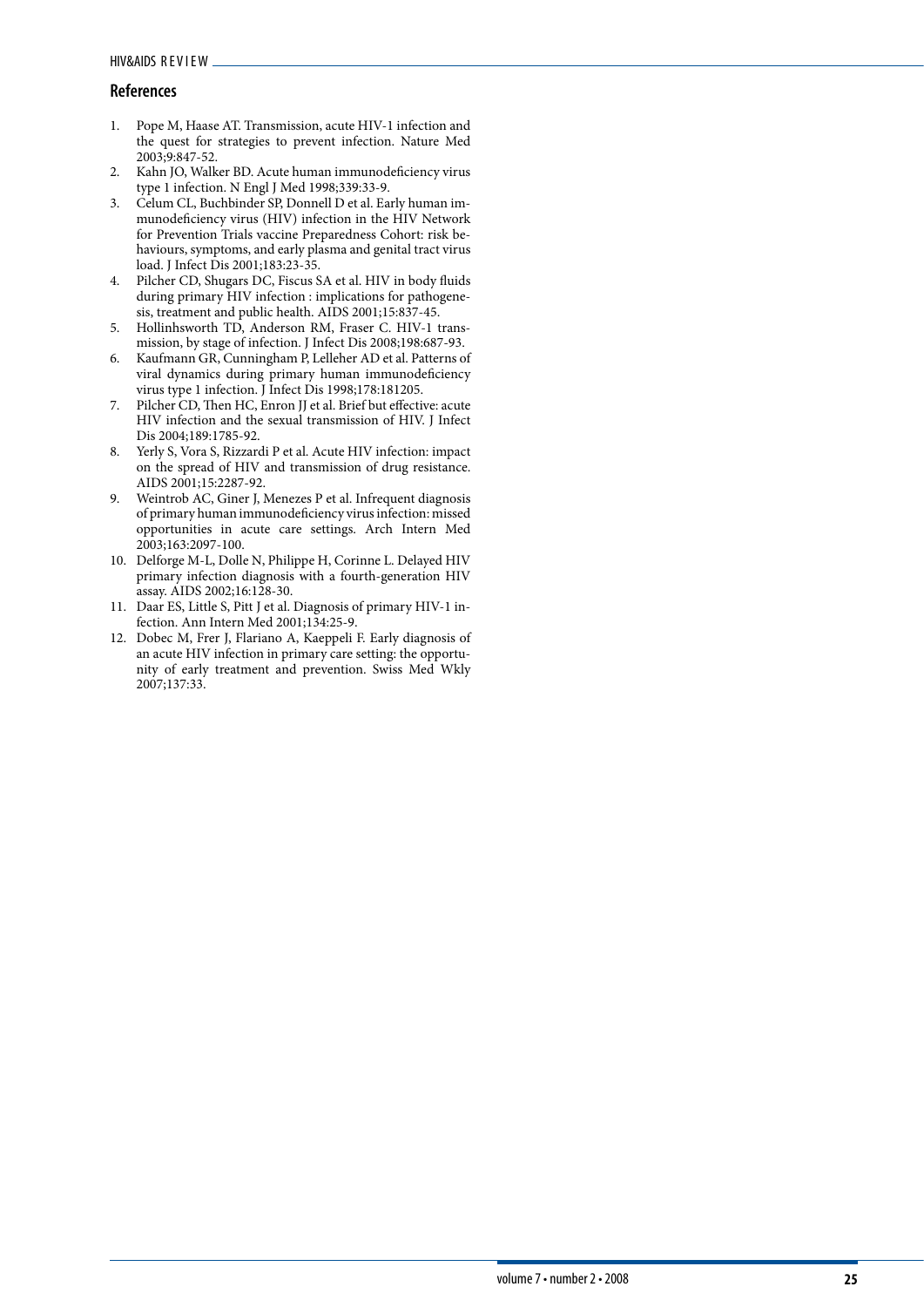# **Generalized hair loss as an adverse effect of antiretroviral therapy in an HIV-1 positive man – a case report**

**Jacek Gasiorowski • Brygida Knysz • Bartosz Szetela**

Wroclaw Medical University, Department of Infectious Diseases

Hair loss can be one of adverse effects of antiretroviral therapy among HIV infected patients. There are only few reports in literature concerning alopecia in patients treated with protease inhibitors. Most of them are related to indinavir use and only few to other drugs. A 40-year-old HIV-1 infected man developed complete hair loss after 3 months of effective antiretroviral therapy with lopinavir/ritonavir plus saquinavir. Hair loss was diffuse, progressive and complete affecting scalp, eyelids, eyebrows, beard, axillar and pubic areas, arms, legs and body hair. After 4 weeks of new treatment, the new regimen being nevirapine, emtricitabine and tenofovir, thin and sparse moustache hair began to appear. No further signs of hair re-growth have been seen. To our knowledge, there are 3 reports of lopinavir/ritonavir-related hair loss in the literature, our being only the fourth one – if the described alopecia was actually caused by lopinavir/ritonavir use. On the other hand, there have been no reports concerning alopecia after saquinavir use. We cannot establish whether generalized hair loss in our patient was due to lopinavir or saquinavir alone or both drugs used simultaneously. Although generalized hair loss after PIs use is rare, clinicians should be aware of this side effect, especially because of its possible negative influence on the quality of life.

key words

address

authors

title

summary

**AIH (autoimmune hepatitis), HIV infection, antiretroviral therapy**

**Jacek Gasiorowski**

Wroclaw Medical University Department of Infectious Diseases

Poland • Wroclaw • Koszarowa Street 5 e-mail: jacek gasiorowski@yahoo.co.uk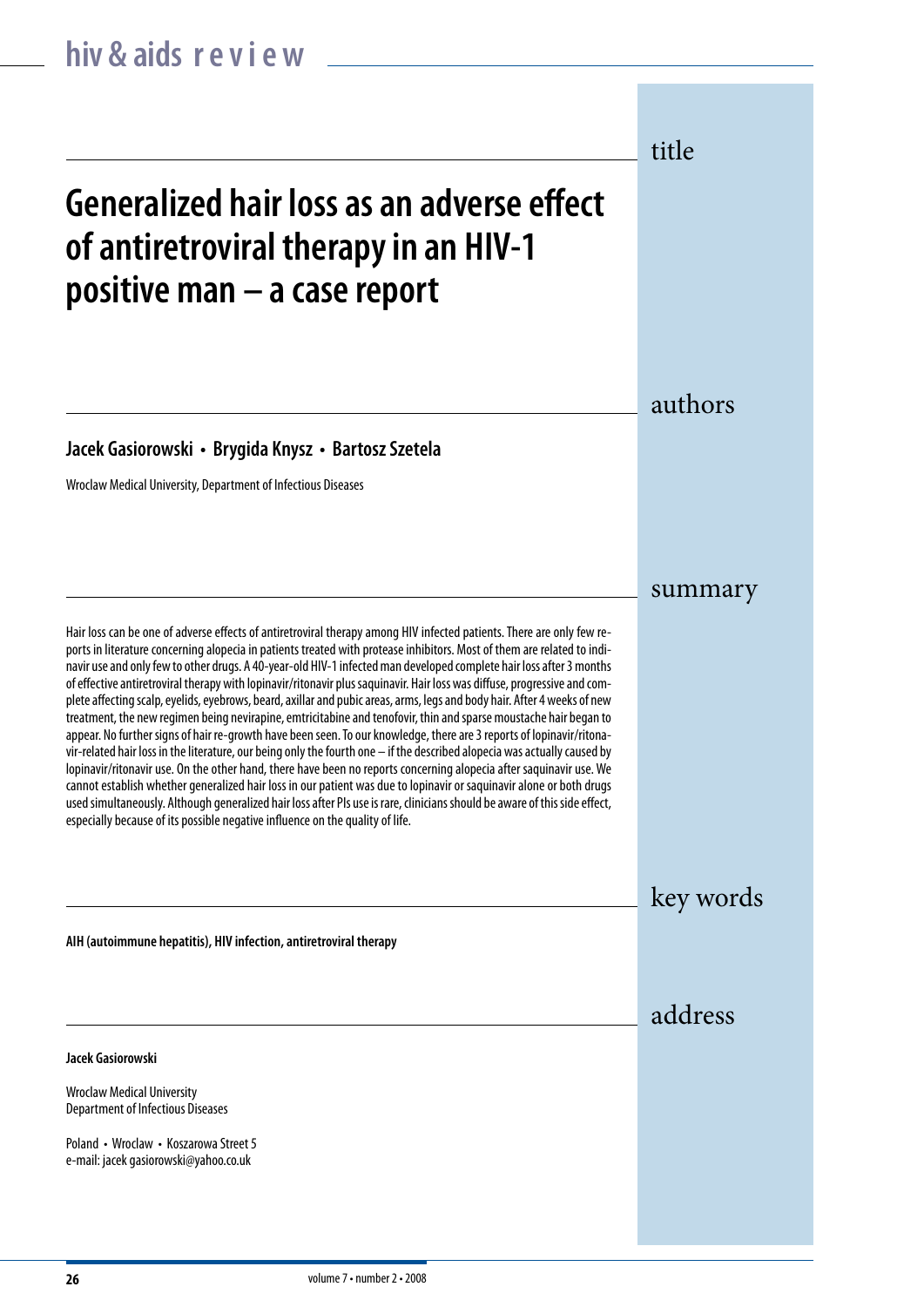# **Abstract**

 Hair loss can be one of adverse effects of antiretroviral therapy among HIV infected patients. There are only few reports in literature concerning alopecia in patients treated with protease inhibitors. Most of them are related to indinavir use and only few to other drugs. A 40-year-old HIV-1 infected man developed complete hair loss after 3 months of effective antiretroviral therapy with lopinavir/ritonavir plus saquinavir. Hair loss was diffuse, progressive and complete affecting scalp, eyelids, eyebrows, beard, axillar and pubic areas, arms, legs and body hair. After 4 weeks of new treatment, the new regimen being nevirapine, emtricitabine and tenofovir, thin and sparse moustache hair began to appear. No further signs of hair re-growth have been seen. To our knowledge, there are 3 reports of lopinavir/ ritonavir-related hair loss in the literature, our being only the fourth one – if the described alopecia was actually caused by lopinavir/ritonavir use. On the other hand, there have been no reports concerning alopecia after saquinavir use. We cannot establish whether generalized hair loss in our patient was due to lopinavir or saquinavir alone or both drugs used simultaneously. Although generalized hair loss after PIs use is rare, clinicians should be aware of this side effect, especially because of its possible negative influence on the quality of life.

# **BACKGROUND**

 Combination antiretroviral therapy (cART) has been associated with improvement in the immune and viral status of patients infected with HIV-1 and has significantly decreased HIV related morbidity and mortality. On the other hand, a lot of adverse events related to cART have been observed. One of them could be hair loss. There are a few reports on hair loss during use of different antiretroviral drugs, i.e. indinavir, lopinavir/ritonavir, atazanavir, zidovudine, lamivudine  $(1,2,3,4,5,6,7)$ . In most cases the described hair loss was more or less expressed alopecia areata and only in a couple of cases generalized alopecia (1,2,3,4,5,8). Here we report on the first case of generalized and complete hair loss in an HIV-1 positive man treated with saquinavir plus lopinavir/ritonavir.

# **Case presentation**

 A 40-year-old Caucasian man diagnosed with HIV-1 infection in 2000 (intravenous drug use) started cART for the first time in March 2001 with combination of stavudine, didanosine, and nevirapine. At the beginning of cART, CD4 T cell count was 388 cells/mm3 and HIV RNA viral load 531.000 copies/mL. The patient was clinically asymptomatic. There was no history of any AIDS defining illnesses neither of any other disorders. Despite effective treatment (CD4 T cell count above 500/ μl, viral load (VL)< 50 copies/mL) the regimen was changed in September 2003 because of severe thrombocytopenia  $(1 \times 10^{3}/ \mu)$ ) and symptoms which could be related to mitochondrial toxicity (unexplained severe weakness and myalgia as well as chest and abdomen pain). The patient received a new nucleoside analogue – sparing regimen consisting of saquinavir and lopinavir/ritonavir (part of a clinical trial). The new regimen was well tolerated and all previously observed symptoms resolved. Platelet count raised to above

100 x 103 / μl , CD4 T-lymphocyte count reached 750 cells/ μl , and HIV RNA viral load was stable at <50 copies/mL. In January 2004 (after 3 months of treatment) the patient noticed diffuse progressive hair loss in the scalp, eyelids, eyebrows, beard, axillar and pubic areas, arms, legs, and body hair, leading to complete loss of hair from the whole body. No other dermatologic abnormalities were seen. As there was time coincidence between treatment initiation with protease inhibitors and hair loss, the patient was asked to change the regimen. However, because the therapy was effective and very well tolerated, he decided to continue it despite the generalized alopecia. He and his relatives accepted this side effect. Finally after four years of treatment with protease inhibitors, in April 2008 the patient asked for drug change to try and check if hair re-growth was possible. He received nevirapine, emtricitabine and tenofovir. After 4 weeks of new treatment he noticed thin and sparse moustache hair beginning to re-appear. Until now (6 months after discontinuation of PIs) no other signs of hair regrowth have been seen.

### **Conclusion**

 Generalized alopecia (alopecia universalis), a variant of alopecia areata, is a disease of unknown etiology, although is believed to be of autoimmune origins arising from a combination of genetic and environmental influences (2). Among HIV infected patients, alopecia could be a possible adverse event associated with the use of different drugs, especially protease inhibitors (8). The most commonly mentioned cause of alopecia induced by protease inhibitors is the alteration of retinoids metabolism (2,5). There have also been reports on alopecia in patients treated with indinavir, lopinavir/ritonavir, atazanavir (1,2,3,4). We report this case of hair loss in a patient treated with combination of saquinavir and boosted lopinavir. To our knowledge, there are 3 reports of lopinavir/ritonavir-related hair loss in the literature  $(2,3,4)$ , our being the fourth one – if alopecia in the described patient was actually caused by lopinavir/ritonavir use. There have been no reports concerning alopecia after saquinavir use so far. We cannot establish whether generalized hair loss in our patient was due to lopinavir or saquinavir alone or both drugs used simultaneously. We also do not know what influence treatment with two boosted PIs had on the severity of this side effect. In our patient, other reasons of hair loss, such as immune reconstitution syndrome, secondary infections, nutritional disorders, endocrine dysregulation and exposure to other drugs were excluded (2). According to literature reports, alopecia was rapidly reversible in most patients and hair re-growth was usually seen  $6 - 8$  weeks after stopping the regimens in question (1,2,3,5). In our patient, 4 weeks after discontinuation of PIs use, slow re-growth of new hair, however moustache only, was noticed. In comparison to other reports, in this case the duration of treatment probably responsible for alopecia was very long, as well as the duration of hair loss  $(1,2,3,5)$ . We do not know if there would be any relationship between the duration of treatment and the possibility of achieving hair re-growth and to what extent (complete or partial only). Although generalized hair loss due to PIs use is rare, clinicians should be aware of this side effect, especially because of its possible negative influence on patients' quality of life (2). A switch to a PI-sparing regimen may be required in some cases. Other antiretroviral drugs could also cause dermatologic disorders, alopecia among others.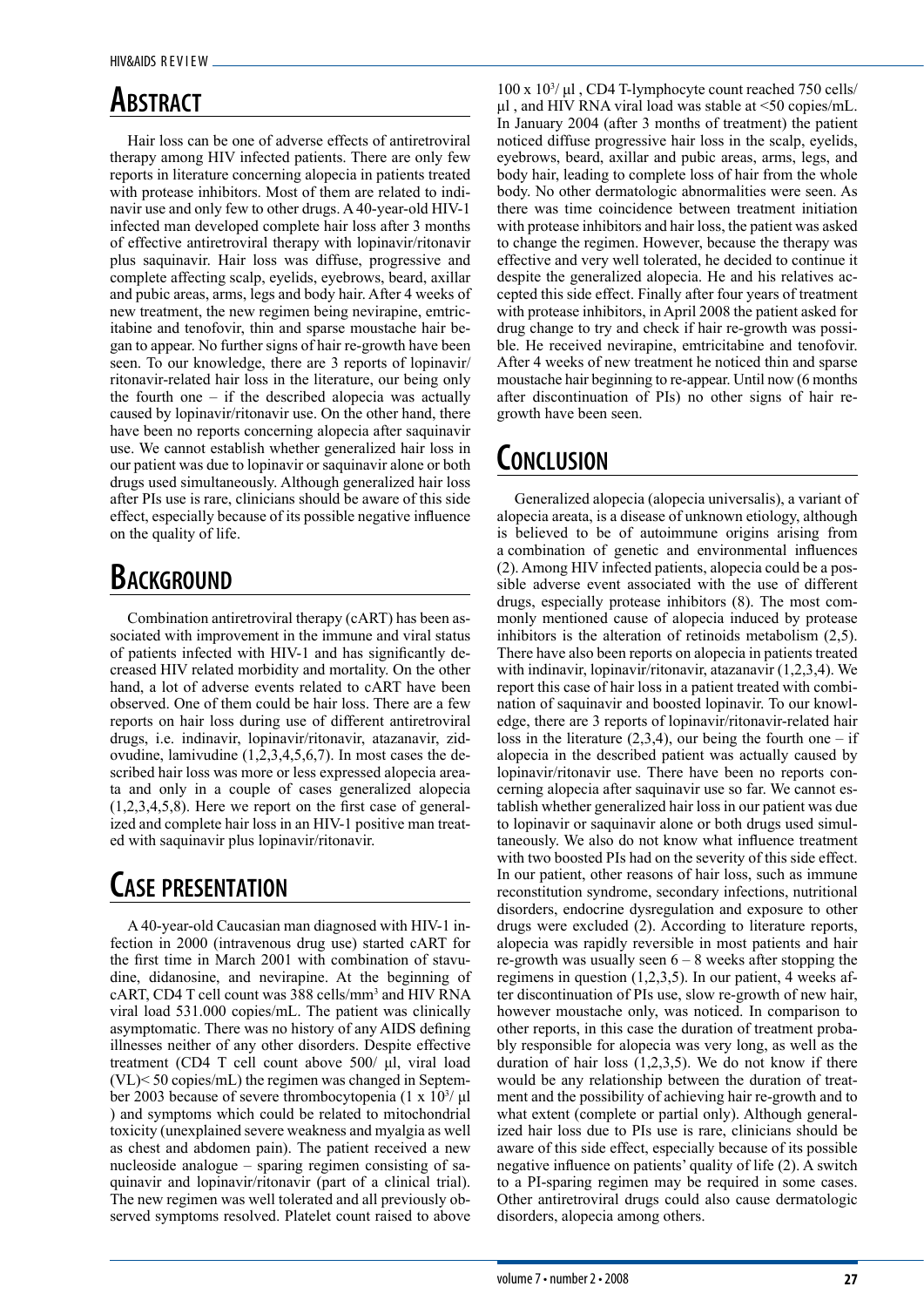### **Competing interests**

 The authors declare that they have no competing interests.

# **Authors' contributions**

 Jacek Gasiorowski and Brygida Knysz took care the patient during treatment. Jacek Gasiorowski and Brygida Knysz prepared the manuscript, Bartosz Szetela participated in translation. All authors read and approved the final version of the manuscript.

### **References**

- 1. Borras-Blasco J, Belda A, Rosique-Robles D et al. Hair Loss Induced by Lopinavir-Ritonavir. Pharmacotherapy 2007; 27(8).
- 2. Ginarte M, Losada E, Prieto A et al. Generalized hair loss induced by indinavir plus ritonavir therapy. AIDS 2002; 16: 1695-1696.
- 3. Bongiovanni M, Chiesa E, d'Arminio Monforte A. Hair loss in an HIV-1 infected woman receiving lopinavir plus ritonavir therapy as first line HAART. Dermatology Online Journal 2003; 9:28.
- 4. Luther J, Glesby MJ. Dermatologic Adverse Effects of Antiretroviral Therapy. Recognition and Management. Am J Clin Dermatol 2007; 8:221-233.
- 5. Chrysos G, Mikros S, Kokkoris S et al. Alopecia induced by lopinavir plus ritonavir therapy in an HIV patient. J Drugs Dermatol 2007; 6: 742-743.
- 6. Torres HA, Barnett BJ, Arduino RC. Alopecia associated with ritonavir-boosted atazanavir therapy. AIDS 2007; 21,: 1291-1392.
- 7. Geletko SM, Segarra M, Mikolich DJ. Alopecia associated with zidovudine therapy. Pharmacotherapy 1996; 16:79-81.
- 8. Fong IW. Hair loss associated with lamivudine [letter]. Lancet 1994; 344:1702.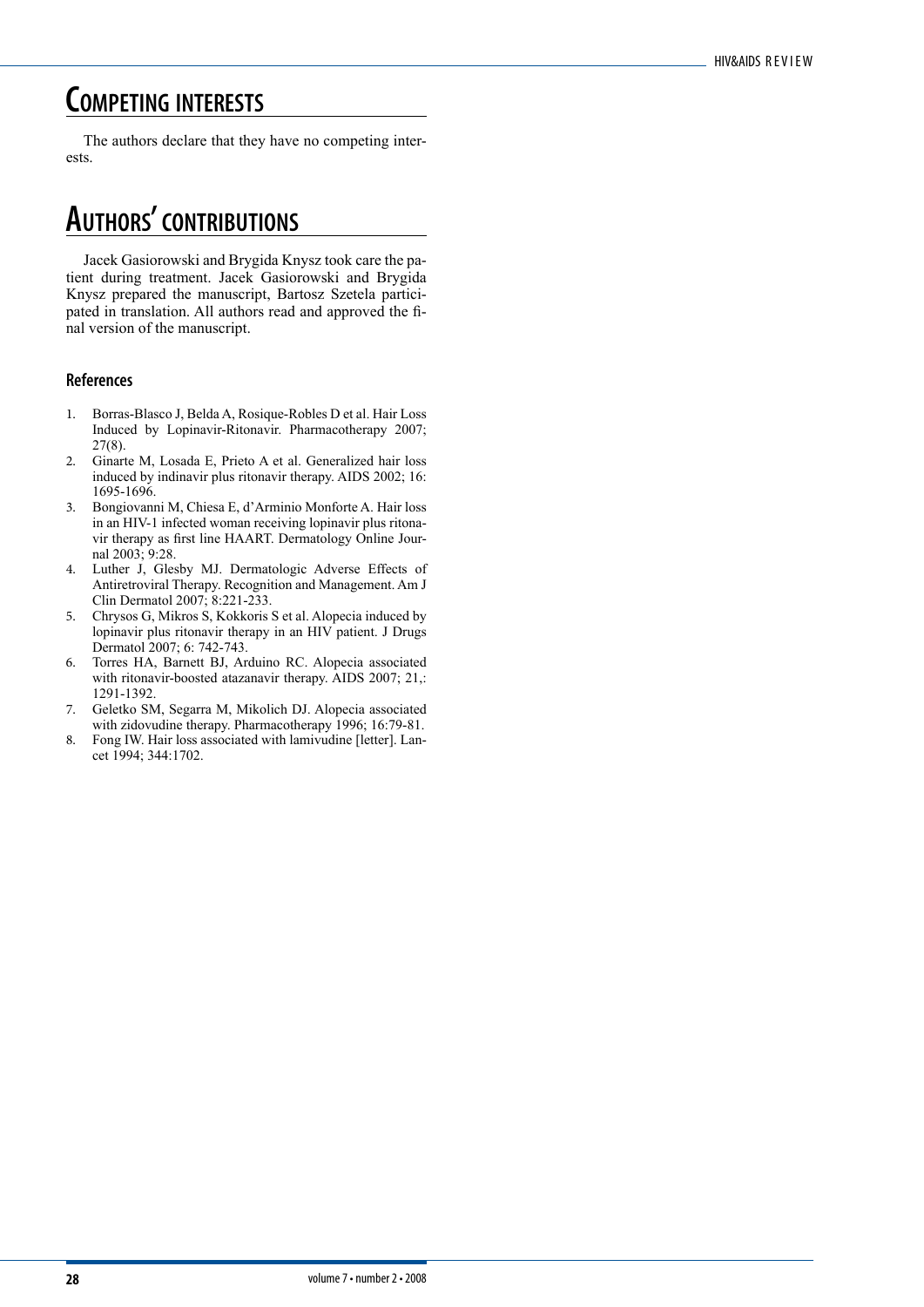Instructions for Authors HIV&AIDS Review

> *HIV & AIDS Review* is the official journal of the Polish AIDS Research Society (PTN AIDS). It is published quarterly. *HIV&AIDS Review* publishes several types of paper: original papers, preliminary comunications, epidemiology – population studies, psychological and sociomedical aspects of HIV/AIDS, educational aspects, patient-physician relationship, conference or workshop summaries, product investigations – scinetific evaluations on medical and pharmaceutical products, case reports, letters to the Editor, reviews and special reports. A limited number of articles either by invitation or following your suggestions will be of a more "tutorial" format written by experts for scientists seeking introduction into or clarification on some important issues in our research areas.

> **Review process.** Received manuscripts are first examined by the *HIV&AIDS Review* editors. Manuscripts with insufficient priority for publication are rejected promptly. Incomplete packages or manuscripts not prepared in the advised style will be sent back to authors without scientific review. The registered manuscripts are sent to independent experts for scientific evaluation. We encourage authors to suggest the names of possible reviewers, but we reserve the right of final selection.

> **Copyright transfer.** Upon acceptance, authors transfer copyright to the *HIV &AIDS Review*. Once an article is accepted for publication in *HIV & AIDS Review*, the information therein is embargoed from reporting by the media until the mail date of the issue in which the article appears.

### **Preparation of Manuscript**

Guidelines for submission in *HIV&AIDS Review* are in accordance with: Uniform Requirements for Manuscripts Submitted to Biomedical Journals (N Eng J Med, 1997; 336: 309-15).

Include 1 complete of the manuscript (with full page photocopies of any figures), text should be one and half spaced with 12-point typeface. Margins: 2.5 cm (1 inch) at top, bottom, right, and left. Number on all pages consecutively, starting with the Title Page. Manuscripts should not exceed 15 pages, including references, tables and illustrations.

The Editorial Board reserves the privilege to adjust the format of the article.

The manuscript should include:

**Title page** with the following information:

- full names of all authors
- name of the department and institution in which the work was done
- affiliations of the authors
- manuscript full title
- full name, address, telephone and/or fax number of the author responsible for manuscript preparation

**email address** to speed up contacts with authors

• source(s) of support in the form of grants (quote the number of the grant) equipment, drugs etc.

**Summary page.** Summary in structured form not exceeding 200 words should consist of four paragraphs labeled: Background, Material and Methods, Results, Conclusion. Each summary section should begin in a new line and briefly describe, respectively, the purpose of the study, how the investigation was performed, the most important results and the principal conclusion that authors draw from the results.

**Key words** (3 to 6) or short phrases should be written at the bottom of the page including summary. The use of the items included in Index Medicus (Medical Subject Headings) is advised.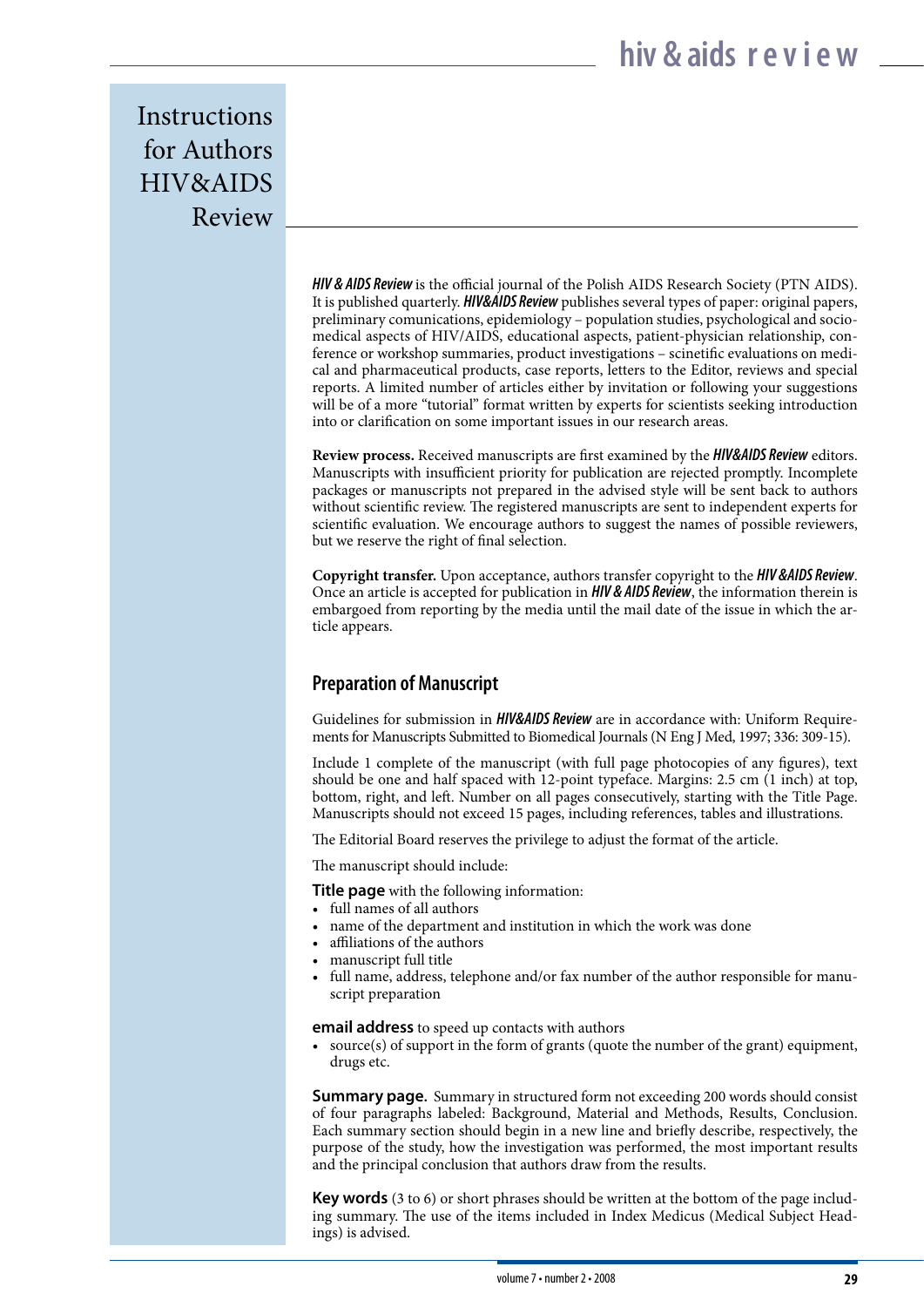**Text.** The text of the article should be divided to seven paragraphs labeled: Background, Material and Methods, Results, Discussion, Conclusions, Acknowledgements, References.

**Background** should contain a scientific rationale and the aim of the study or (in case of a review) purpose of the article.

**Material and methods** should describe clearly the selection of observational or experimental subjects (patients or laboratory animals) including controls, such as age, gender, inclusion and exclusion criteria (the circumstances for rejection from the study should be clearly defined), randomization and masking (blinding) method.

The protocol of data acquisition, procedures, investigated parameters, methods of measurements and apparatus should be described in sufficient detail to allow other scientists to reproduce the results. Name and references to the established methods should be given. References and brief description should be provided for methods that have been published but are not well known, whereas new or substantially modified methods should be described in detail. The reasons for using them should be provided along with the evaluation of their limitations. The drugs and other chemicals should be precisely identified including generic name, dose and route of administration.

The statistical methods should be described in detail to enable verification of the reported results.

Provide information on patients informed consent. Studies on patients and volunteers require informed consent documented in the text of the manuscript. Where there is any unavoidable risk of breach of privacy  $-$  e.g. in a clinical photograph or in case details – the patients written consent to publication must be obtained and copied to the journal. Information on approval of a Local Ethical Committee should also be provided.

**Results** should concisely and reasonably summarize the findings. Restrict tables and figures to the number needed to explain the argument of the paper and assess its support. Do not duplicate data in graphs and tables. Give numbers of observation and report exclusions or losses to observation such as dropouts from a clinical trial. Report treatment complications. The results should be presented in a logical sequence in the text, tables and illustrations. Do not repeat in the text all the data from the tables or graphs. Emphasize only important observations.

**Discussion** should deal only with new and/or important aspects of the study. Do not repeat in detail data or other material from the Background or the Results section. Include in the Discussion the implications of the findings and their limitations, including implications for future research. The discussion should confront the results of other investigations especially those quoted in the text.

**Conclusions** should be linked with the goals of the study. State new hypotheses when warranted. Include recommendations when appropriate. Unqualified statements and conclusions not completely supported by the obtained data should be avoided.

**Acknowledgements.** List all contributors who do not meet the criteria for authorship, such as technical assistants, writing assistants or head of department who provided only general support. Financial and other material support should be disclosed and acknowledged.

**References** must be numbered consecutively as they are cited. References selected for publication should be chosen for their importance, accessibility, and for the "further reading opportunities they provide. References first cited in tables or figure legends must be numbered so that they will be in sequence with references cited in the text. The style of references is that of Index Medicus. List all authors when there are six or fewer; when there are seven or more, list the first three, then "et al.". The following is a sample reference:

#### *Standard journal article*

Lahita R, Kluger J, Drayer DE, Koffler D, Reidenberg MM. Antibodies to nuclear antigens in patients treated with procainamide or acetylprocainamide. N Engl J Med 1979;301:1382-5.

*Article with published erratum*

Koffler D, Reidenberg MM. Antibodies to nuclear antigens in patients treated with procainamide or acetylprocainamide [published erratum appears in N Engl J Med 1979;302:322-5]. N Engl J Med 1979; 301: 1382-5.

#### *Article in electronic form*

Drayer DE, Koffler D. Factors in the emergence of infectious diseases. Emerg Infect Dis [serial online] 1995 Jan-Mar [cited 1996 Jun 5];1(1):[24 screens]. Available from: URL:http://www.cdc.gov/ncidod/EID/eid.htm

#### *Article, no author given*

Cancer in South Africa [editorial]. S Afr Med J 1994;84:15.

*Book, personal author(s)*

Ringsven MK, Bond D. Gerontology and leadership skills for nurses. 2nd ed. Albany (NY): Delmar Publishers; 1996. *Book, editor(s) as author*

Norman IJ, Redfern SJ, editors. Mental health care for elderly people. New York: Churchill Livingstone; 1996.

### *Book, Organization as author and publisher:*

Institute of Medicine (US). Looking at the future of the Medicaid program. Washington: The Institute; 1992.

#### *Chapter in a book*

Phillips SJ, Whisnant JP. Hypertension and stroke. In: Laragh JH, Brenner BM, editors. Hypertension: pathophysiology, diagnosis, and management. 2nd ed. New York: Raven Press; 1995. p. 465-78.